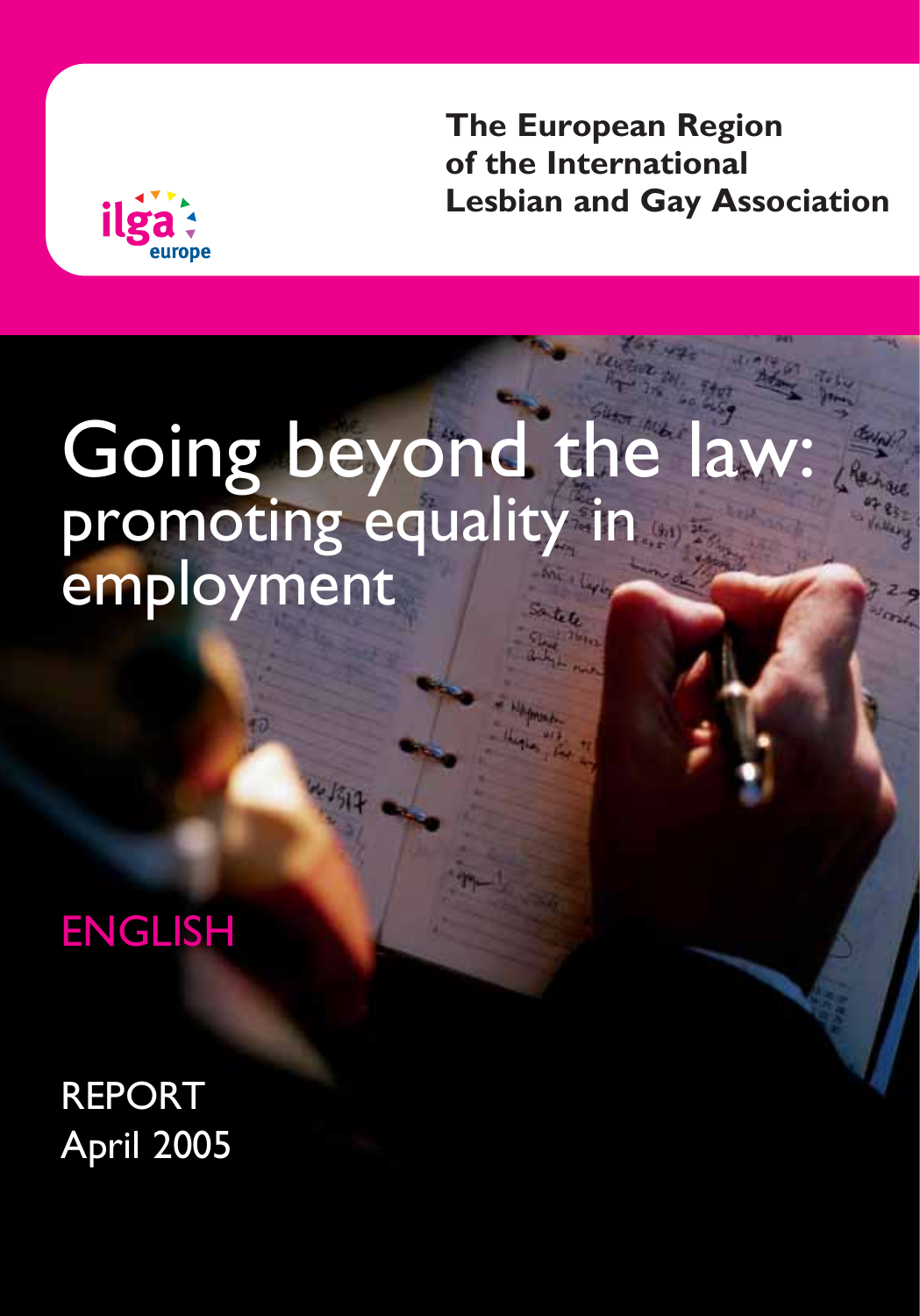

**The European Region of the International Lesbian and Gay Association**

avenue de Tervueren 94 1040 Brussels Belgium

**Telephone:** + 32 2 609 54 10 **Fax:** + 32 2 609 54 19

#### **info@ilga-europe.org www.ilga-europe.org**

Bank account # 310-1844088-10 ING Belgium ETT-Cinquantenaire Avenue de Tervueren 10 1040 Brussels Belgium IBAN BE41 3101 8440 8810 BAC (SWIFT): BBRUBEBB

**Layout:** Silja Pogule www.siljadesign.lv

**Printer:** Sofadi www.sofadi.be

**© ILGA-Europe Reproduction permitted, provided that appropriate reference is made to the source.**



This Report Is published with the support of the European Commission - The European Union against discrimination. The information contained in this publication does not necessarily reflect the position or

opinion of the European Commission.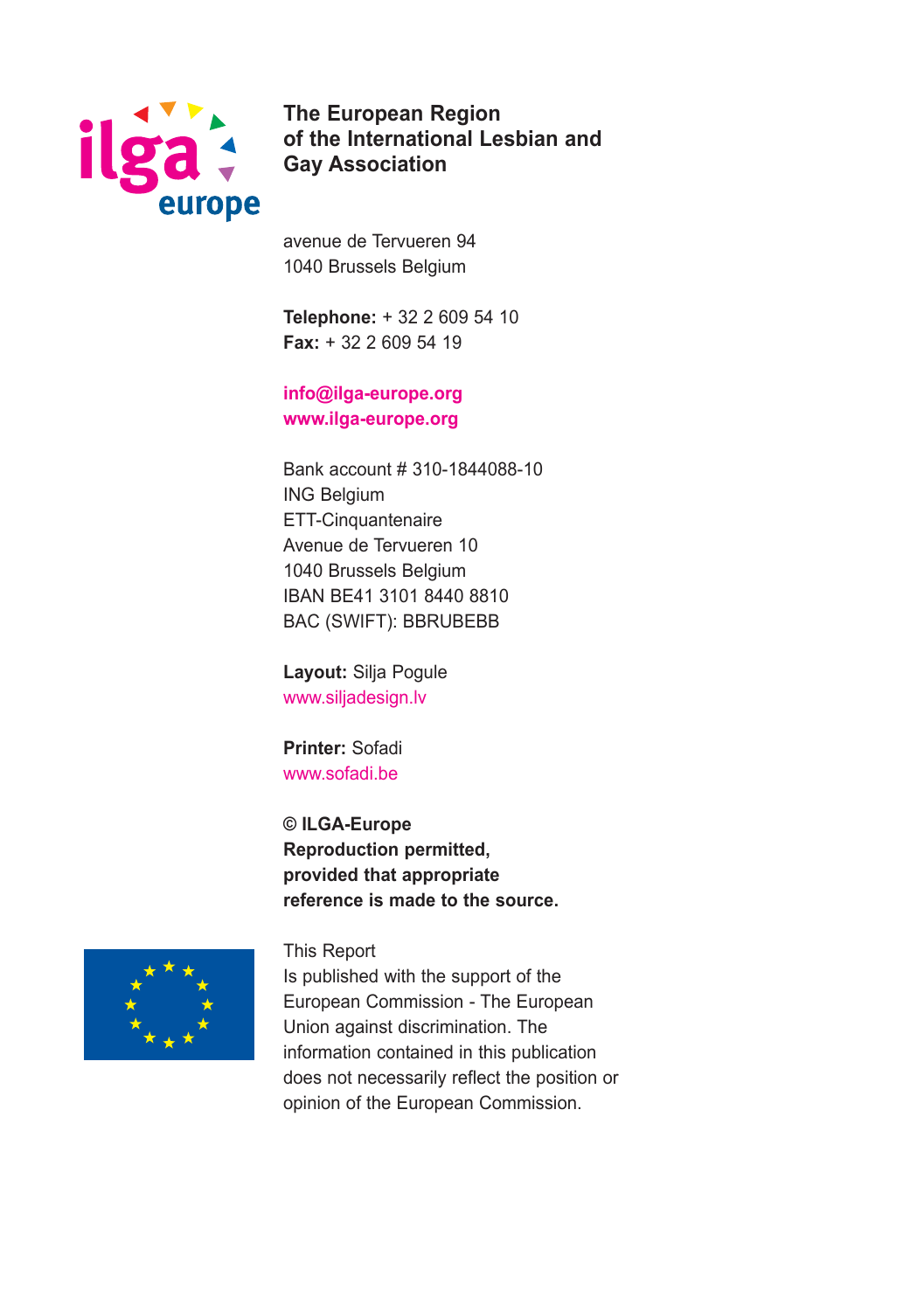# Going beyond the law: promoting equality in employment

ILGA-EUROPE REPORT June 2005

Written by Sheila Quinn and Birgit Hardt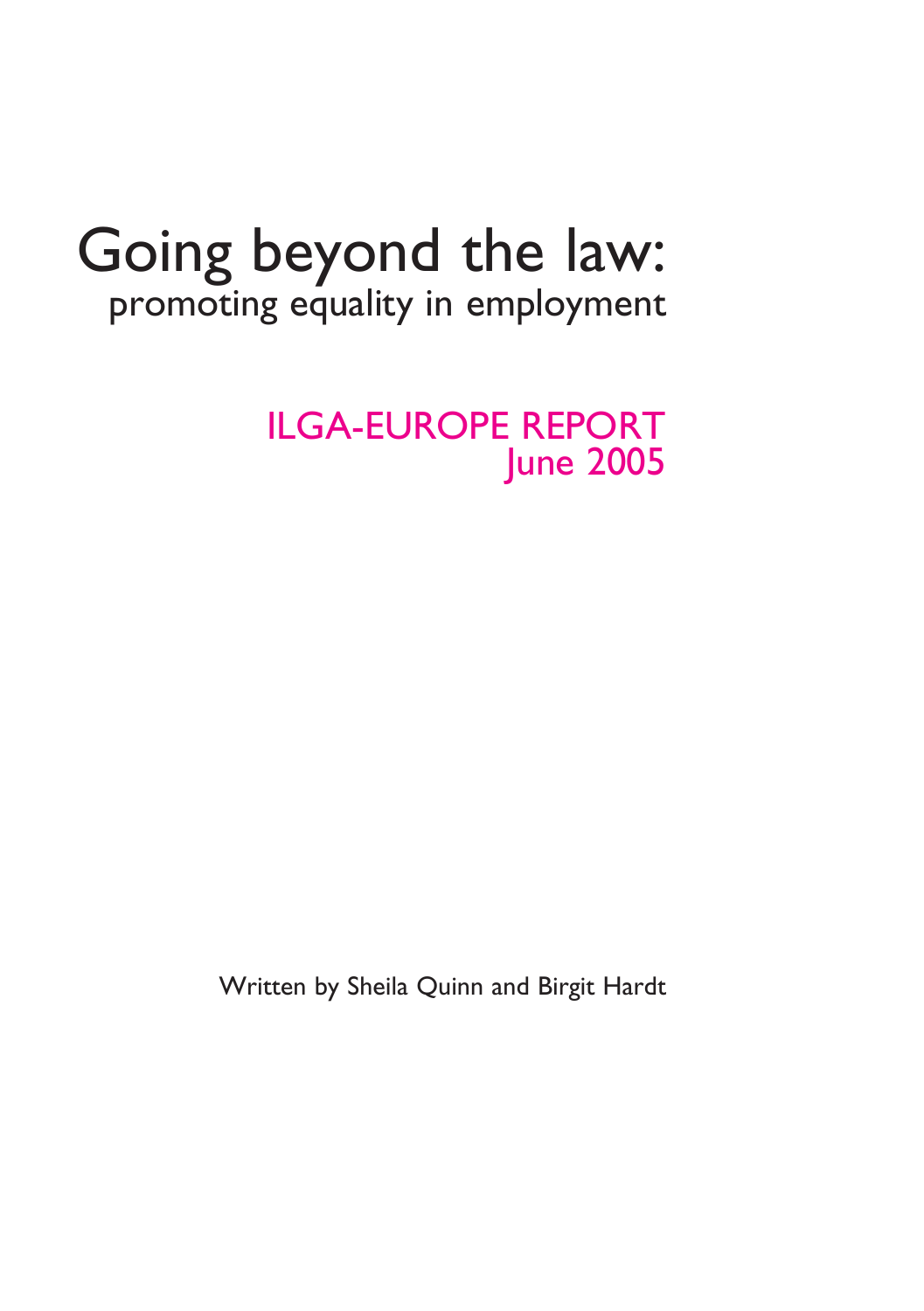# Promoting equality in employment

# **Contents**

| Introduction                                    | 3  |
|-------------------------------------------------|----|
| The legal situation                             | 4  |
| What is discrimination?                         | 9  |
| How employers can promote equality              | 25 |
| How trade unions can promote equality           | 41 |
| The policy response: from reactive to proactive | 51 |
| Key recommendations                             | 60 |
| Some useful definitions                         | 62 |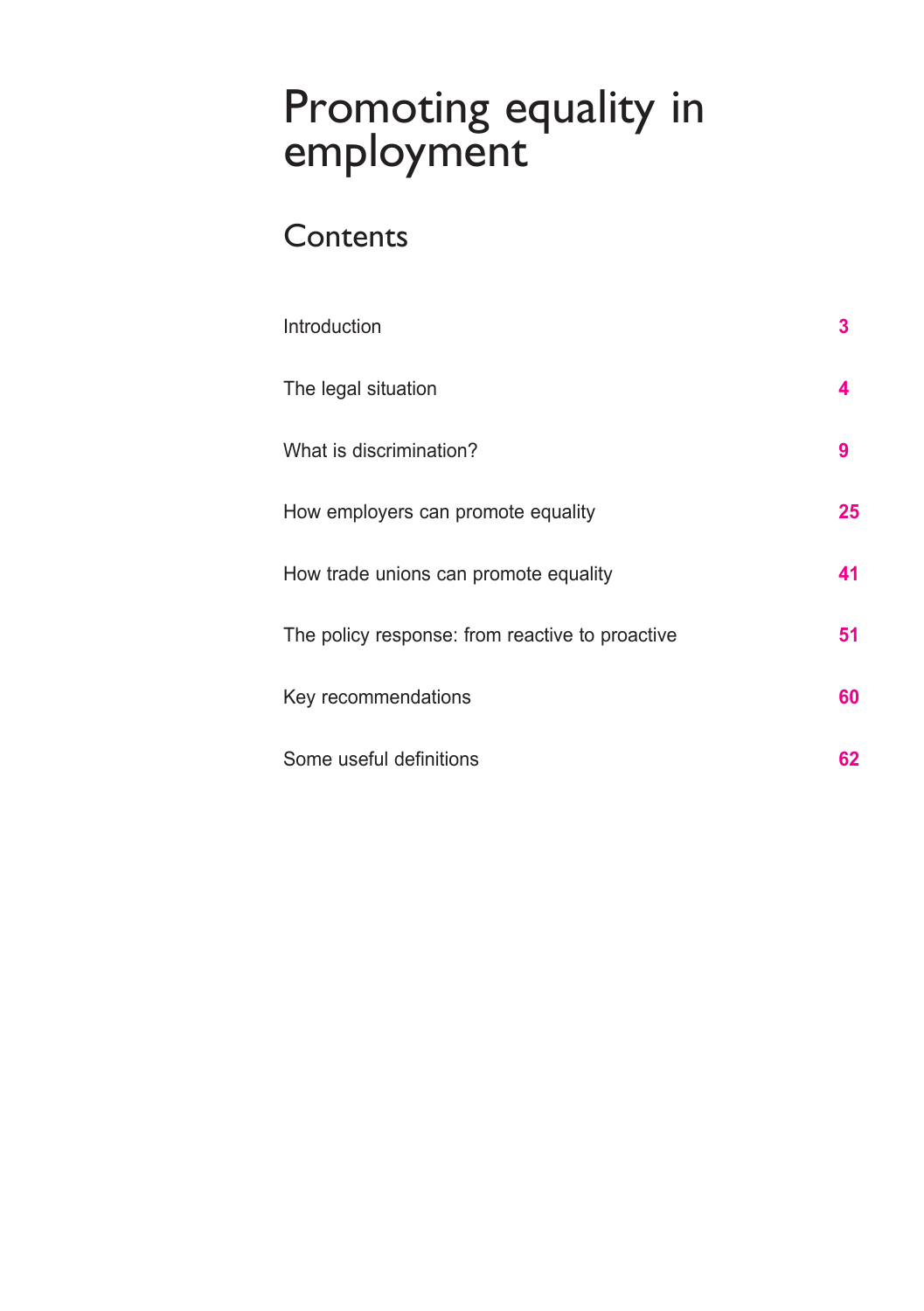# Introduction

EU legislation provides for the protection of lesbians, gays and bisexuals (LGB) against discrimination in the workplace. Introduced in November 2000, the legislation came in the form of Council Directive 2000/78/EC and is generally know as the Framework Directive.<sup>1</sup> As with all Council Directives, member states are required to transpose the provisions of the Directive<sup>2</sup> into their individual domestic laws.

The introduction of this Directive represents an important step forward in the struggle for equal rights for the LGB people in the EU member states. In the first instance, national laws will have to change. Furthermore, in the process of changing laws, legislators, employers, trade unions and other relevant stakeholders will have to engage, some for the first time, with the workplace issues relevant to LGB people. The debate thus initiated will contribute to the broader project of changing societal attitudes to LGB people.

We are, however, a long way from realising the benefits that the Framework Directive purports to provide for. A major concern is the fact that the response by individual member states has varied considerably, resulting in an uneven spread of compliance. Secondly, it has become apparent that there are weaknesses and shortcomings in the Directive itself which means that aspects of discrimination against LGB people are not covered, or, in some cases, are rendered more discriminatory. Thirdly, in order to be activated, never mind effective, the legislation requires the person experiencing discrimination to come forward and initiate proceedings in order to prove the discriminatory practice and seek redress. This can be particularly problematic for LGB people. Finally, even if national laws in all member states complied fully with the provisions of the Directive, it is a reality to be reckoned with that legislation is not enough.

One of ILGA-Europe's key objectives is to ensure equality of LGBT people in the field of employment across Europe. The production of this document is part of our work in this area. The purpose of the doc-

1 Discrimination against transgender persons on the ground of their gender identity has been ruled by the European Court of Justice to be a form of sex discrimination and is therefore prohibited under European Union law by Directive 76/207/EEC.

<sup>2</sup> Throughout this document, Directive refers to the Framework Directive, 2000/78/EC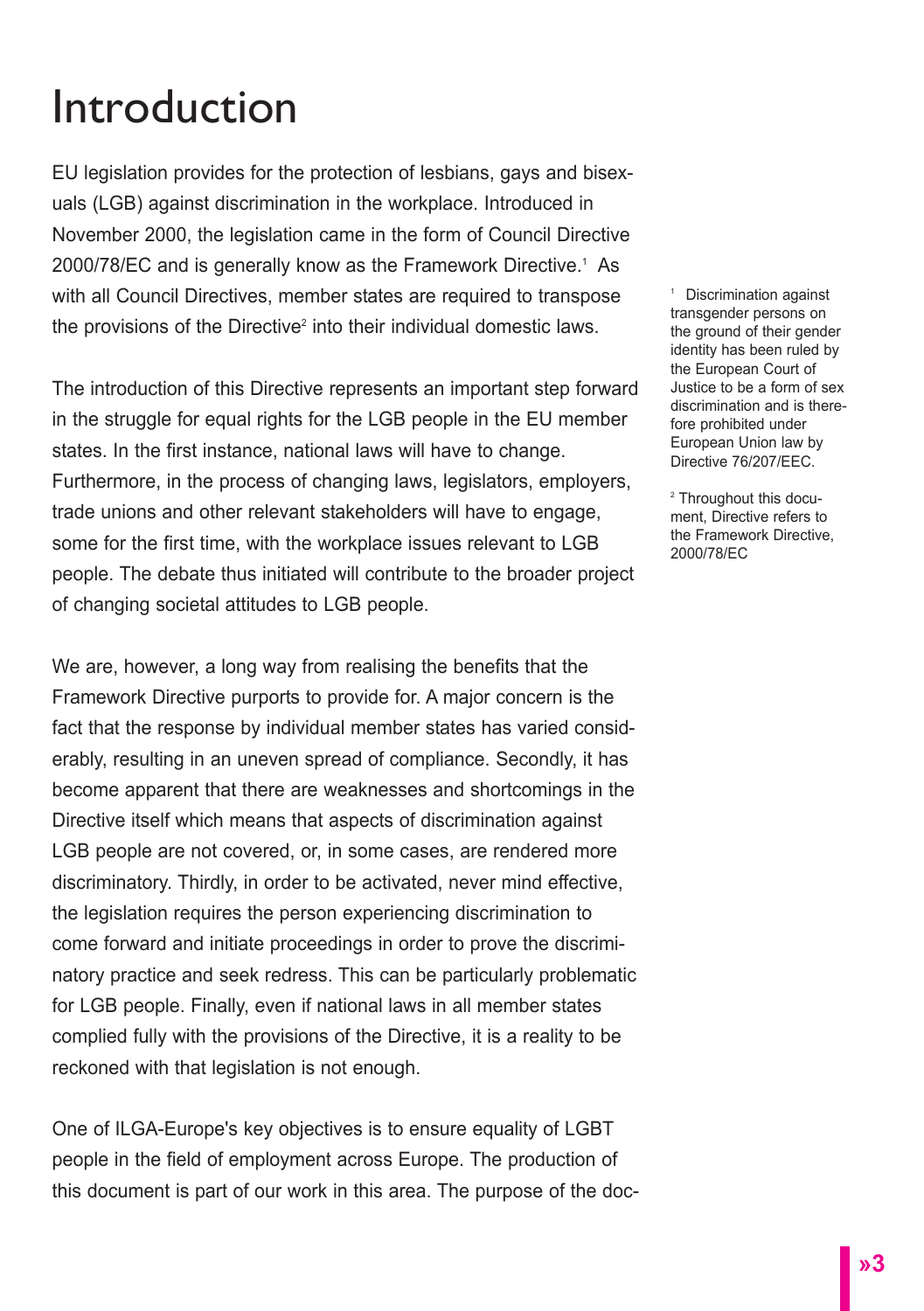ument is to:

- **\*** Give an overview of the provisions of the Directive
- **\*** Discuss its strengths and its limitations
- **\*** Outline the nature of discrimination experienced by LGB people
- **\*** Present suggestions for action and examples of good practice for employers and trade unions
- **\*** Point toward other sources of information and resources

We hope that the document proves useful to those working towards securing rights for LBG people, including trade unions and employers, as well as LBG workers who want to know their rights. We hope too to contribute to the debate about how equality legislation needs to be supported and enhanced by other initiatives, including policy development, positive actions measures, and aware-raising and educational campaigns.

# 1. The legal situation

In the European Union, the most important legal development in the field of non-discrimination was undoubtedly the EU directive adopted on 27 November 2000, which set out to "establish a general framework for equal treatment in employment and occupation". Member States of the Union were under an obligation to translate the minimum standards defined in the Directive into their national legal systems by 2 December 2003, and 1 May 2004 for accession countries. Countries preparing to join the European Union in the future - such as Romania, Bulgaria or Turkey - are equally obliged to transpose the Directive into national law prior to their accession.

What follows is an overview of the provisions of the Directive. While the Directive covers four grounds, i.e. religion and belief, disability, age and sexual orientation, our discussion throughout this document is confined in the main to issues relevant to sexual orientation.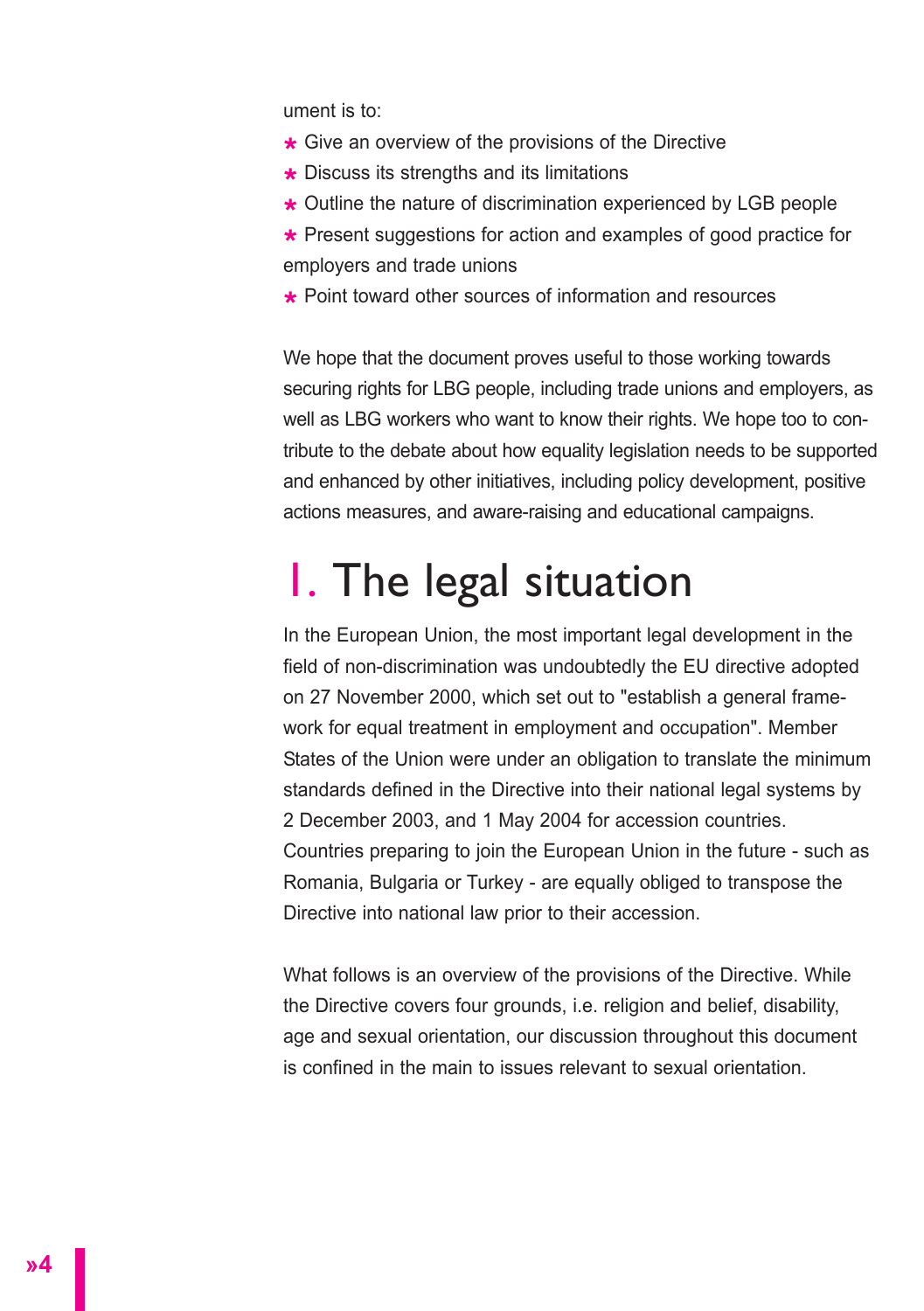# Scope of the Directive

The Directive applies to both the public and private sectors and to all types of working arrangements, that is agency, contract,

self-employed and temporary. Protection against discrimination is provided for in relation to:

- **\*** access to employment and self-employment, and opportunities for promotion
- **\*** access to all levels of vocational guidance and training, including work experience
- **\*** employment and working conditions, including dismissals and pay
- **\*** membership of trade unions and professional bodies and access to the benefits they provide.

# Discrimination defined

The Directive prohibits both direct and indirect, which it defines as follows:

**\*** direct discrimination takes place when a person, because of their sexual orientation is treated less favourably than another person of a different sexual orientation;

**\*** indirect discrimination takes place when a person, because of their sexual orientation experiences a disadvantage as a result of the impact of an apparently neutral provision, criterion or practice.

An important dimension of the Directive is the incorporation and definition of harassment as a form of discrimination. Harassment is described as:

**\*** unwarranted conduct toward a person, on the basis of their sexual orientation, that has the purpose or effect of violating that person's dignity and creates an intimidating, hostile, degrading, humiliating or offensive environment.

It is also discriminatory to issue instructions to discriminate on the basis of sexual orientation. This would apply, for example, in the case of an employer issuing instructions to a recruitment agency in relation to the type of candidate sought for a particular position.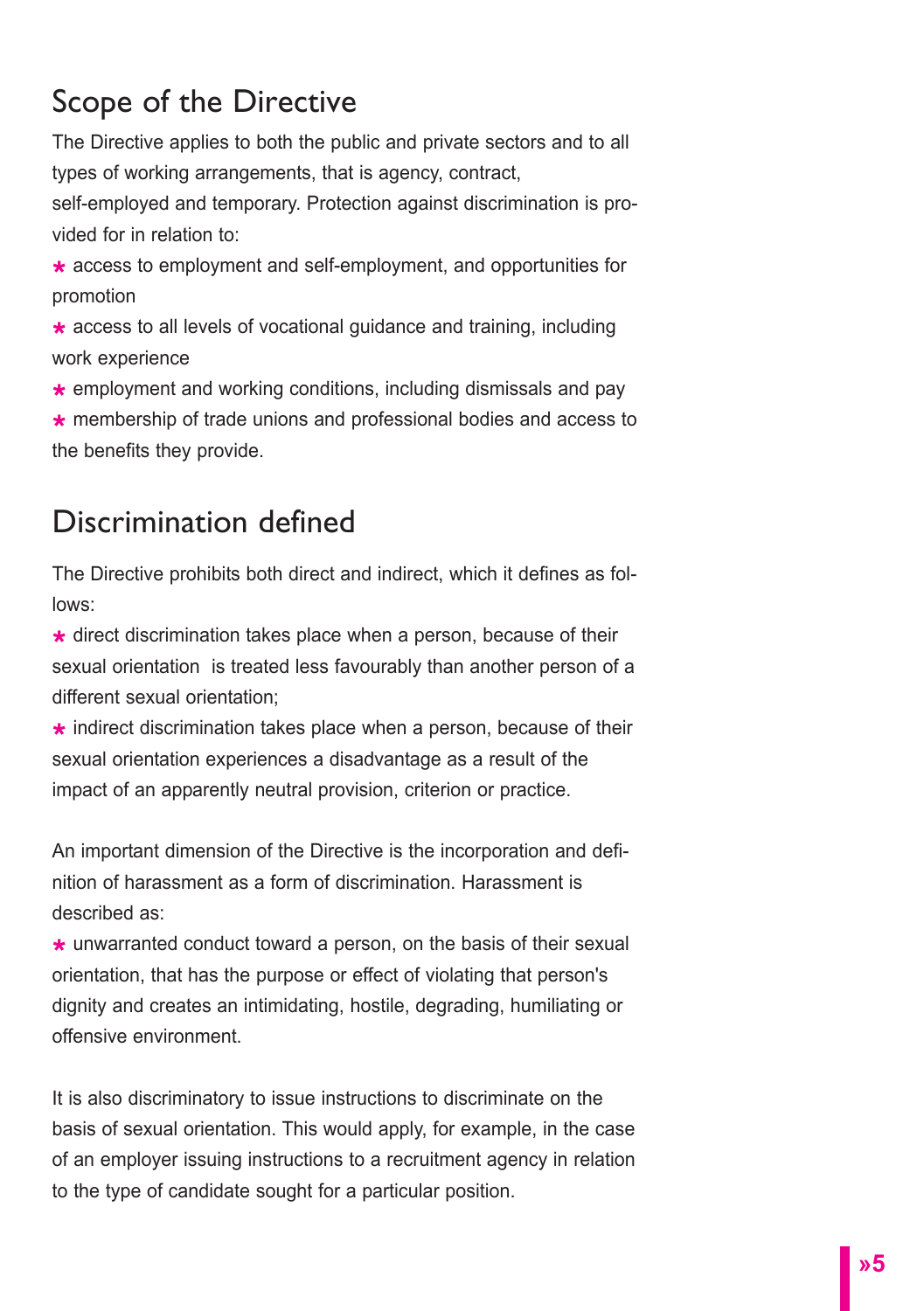# Defending one's rights

The Directive places an obligation on Member States to provide the means whereby persons who consider that they have been discriminated against can seek redress. This means that such persons should have ready access to judicial and administrative procedures, which might include conciliation procedures.

Member States are also required to ensure that organisations, such as trade unions or representative NGOs, can act on behalf of, or in support of a person who takes a proceeding in relation to a discriminatory practice.

Anyone who initiates proceedings against an employer in relation to discriminatory practices is protected, under the terms of the Directive, against victimisation. This means that if a person is dismissed or is subject to any other adverse treatment because they bring a case, the employer could be judged to have broken the law.

# Burden of proof

When someone who considers that they have been discriminated against brings a case in which they present facts which are deemed to constitute discrimination, the onus is on the person accused of discrimination to disprove the case. This 'shift' in the burden of proof unto the employer is an important aspect of the legislation.

# Sanctions

The Directive does not specify the nature or degree of sanction or penalty that should apply to someone responsible for discrimination. This is left for individual Member States to determine. It does, however, say that sanctions should be "effective, proportionate and dissuasive".

# Measures in support of the Directive

The Directive provides for the establishment by Member States of a range of processes, mechanisms and initiatives to ensure compliance, not only with the substantive legal requirements, but also with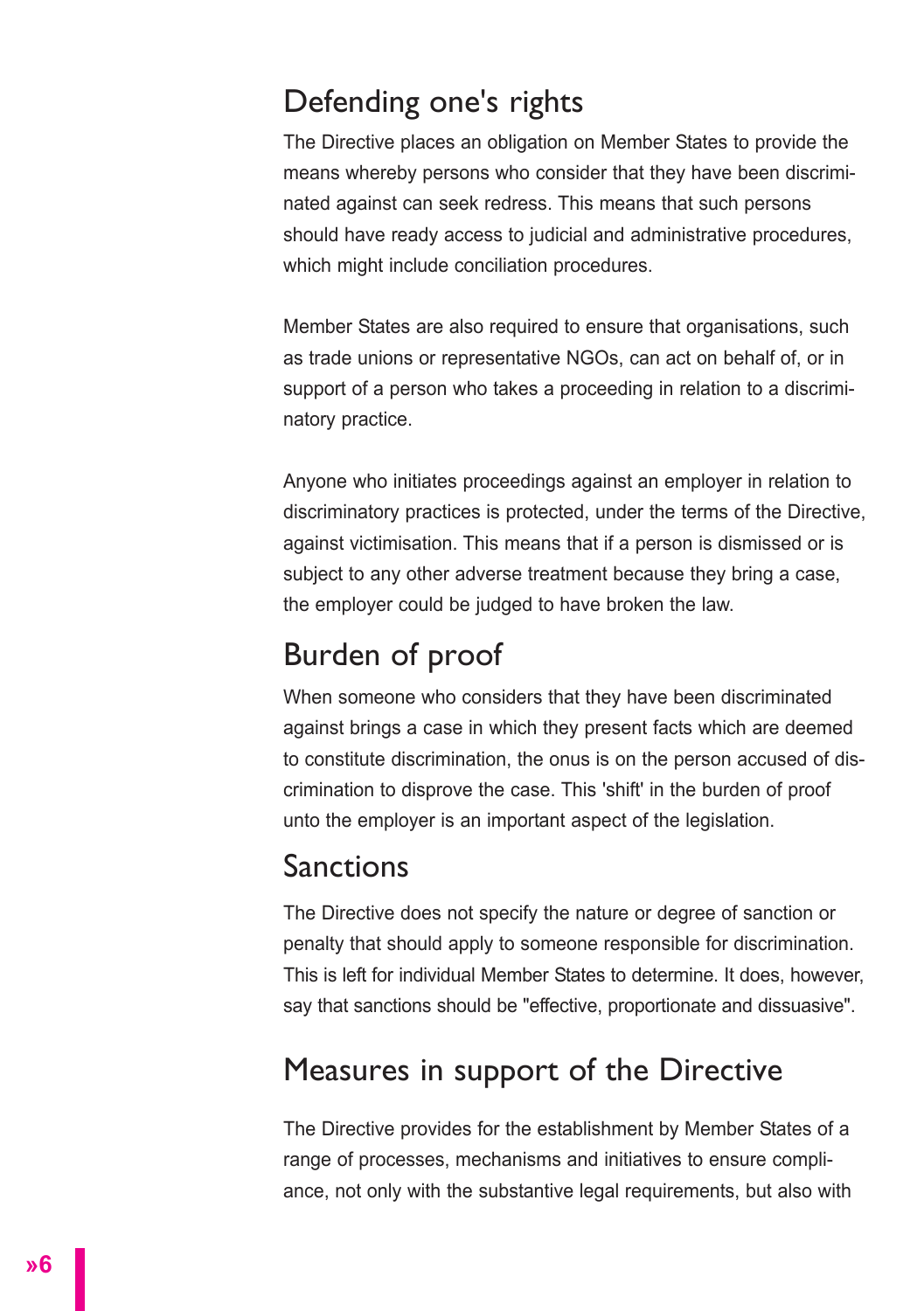the spirit of the Directive in relation to establishing and promoting the principle of equal treatment.

Member States are encouraged to use **positive action** measures to prevent or compensate for disadvantages experienced on the basis of one's sexual orientation. Positive action programmes are well established in many member states in relation to the recruitment, training and general working conditions of women and of some minority groups, e.g. older people, and people living with a disability.

**Providing information** to people on their rights and on the provisions of the law is cited as an important measure in the promotion of the principle of equal treatment.

**Dialogue with social partners** to ensure that monitoring of practices and procedures within the workplace, including collective bargaining and collective agreements, is carried out and that rules, codes of conduct etc, be revised and amended to reflect equal treatment.

**Dialogue with NGOs** is also seen as an important way of promoting equality and Member States are encouraged to facilitate dialogue at this level.

# Exemptions

For LGB people the most important exemptions relate (i) to the right which can be exercised by churches and other organisations that require their employees to comply with their ethos and (ii) the provision which allows member states to continue to accord benefits to married partners which are not accorded to unmarried partners.

# Genuine occupational requirements

A job may be restricted to people of a certain sexual orientation if this is a 'genuine and determining occupational requirement, provided that the objective is legitimate and the requirement is proportionate'. There are very few jobs where being of a particular sexual orientation is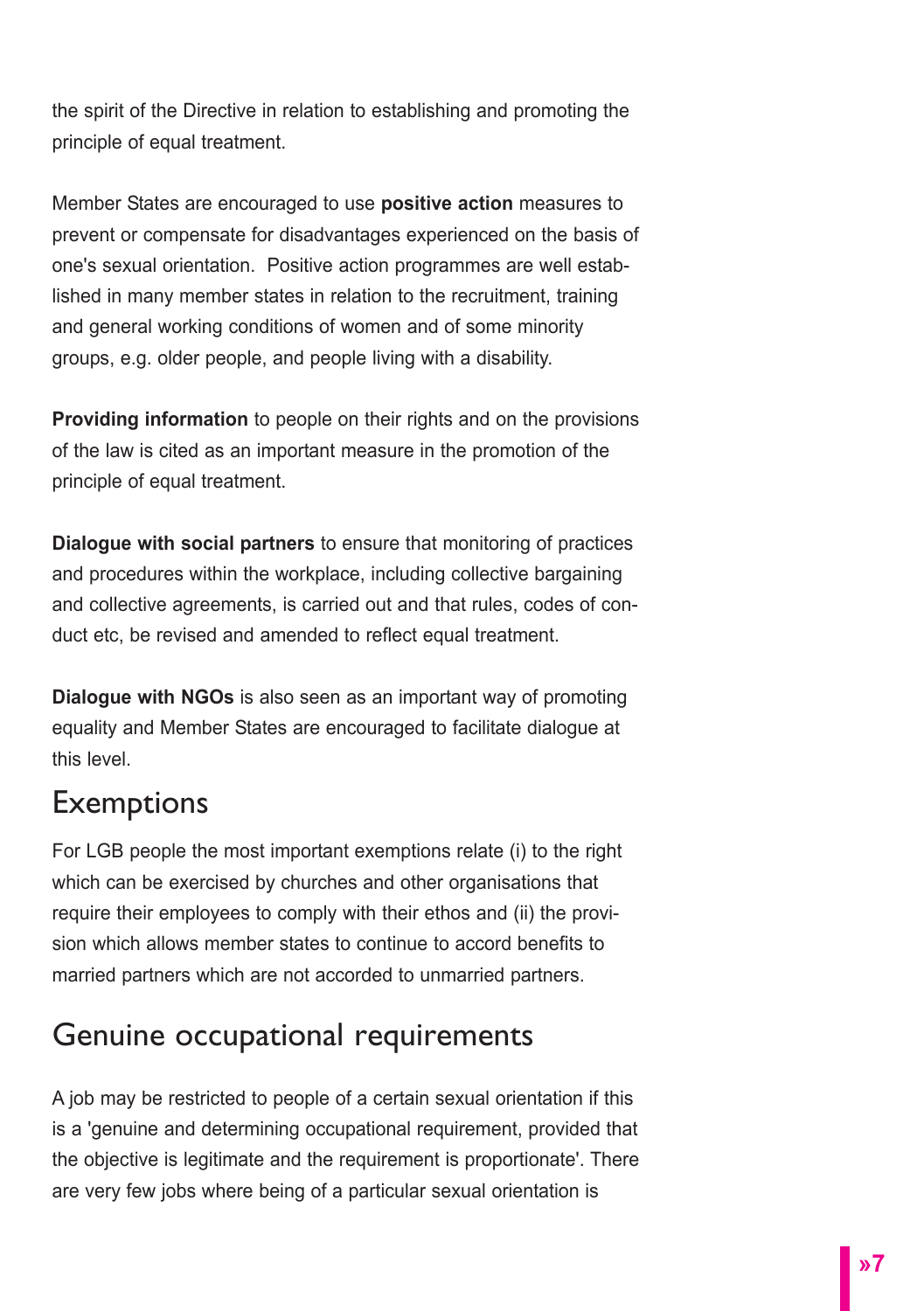essential to doing that job. Such requirements must be identified at the beginning of the recruitment process and clearly stated in recruitment material. They are always open to challenge and it is up to the employer to prove why it is necessary.

# **Compliance**

In cases where a Member State fails to implement the Directive, the EU Commission will issue a formal letter outlining the ways in which the Directive has not been met. The next step is for the Commission to issue a 'reasoned opinion' setting a time limit for the Member State to comply. Finally, the Commission can refer the issue to the European Court of Justice.

The European Commission has already started infringement procedures for some of the old EU member states: on 20 December 2004 Germany, Luxembourg, Greece, Austria and Finland were referred to the European Court of Justice for failing to transpose the Framework Directive.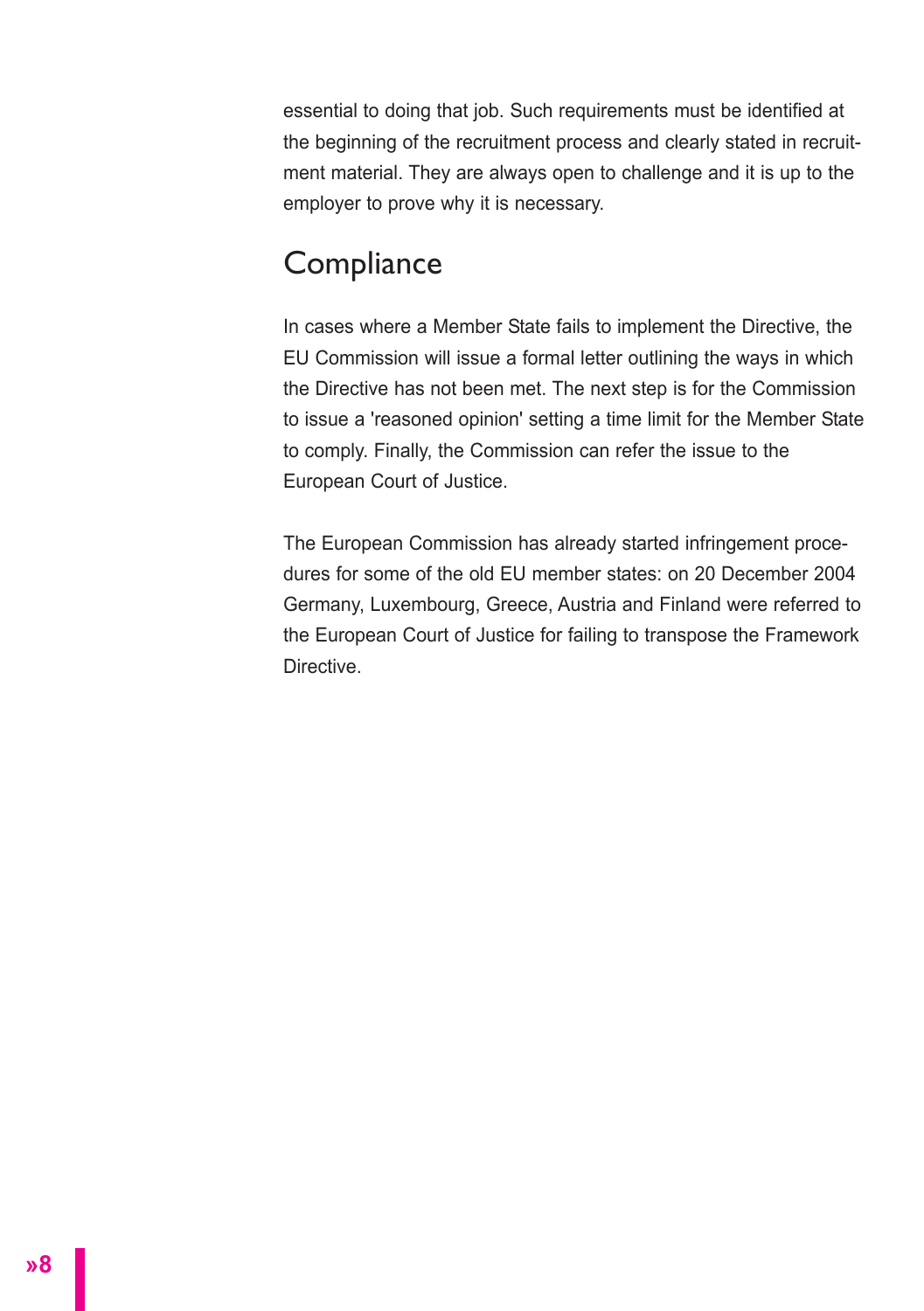# 2. What is discrimination?

# Introduction

Discrimination is the unequal treatment of an individual on the basis of some difference, perceived or actual, that the individual exhibits or represents. Often motivated by preconceived stereotypes, discrimination is some behaviour or action toward an individual based on prejudice. While many people are prejudiced against certain groups of people in society, such attitudes in themselves do not constitute discrimination. Discrimination requires action which puts an individual at a disadvantage.

# From ill-conceived assumptions to unfair treatment

In the case of lesbian, gay or bisexual people a widely held stereotype is the notion that they are less suitable to work with children or young people than their heterosexual counterpart. An employer, who accepts this stereotype as being true and refuses to employ someone on the basis of it, is acting in a discriminatory manner. According to the law now pertaining throughout the whole territory of the European Union, he/she is breaking the law.

According to EU legislation there are three ways in which discrimination in the workplace is practiced: direct discrimination, indirect discrimination and harassment. An example of direct discrimination would be when an employer denies promotion opportunities to an employee, whom he knows to be well-qualified, because he has discovered that the employee is gay and lives with his boyfriend.

Indirect discrimination occurs when a person is placed at a disadvantage when, for example, a condition that applies to everyone presents more difficulties for LGB people, e.g. bringing a partner to company functions. One way to think of the difference between direct and indi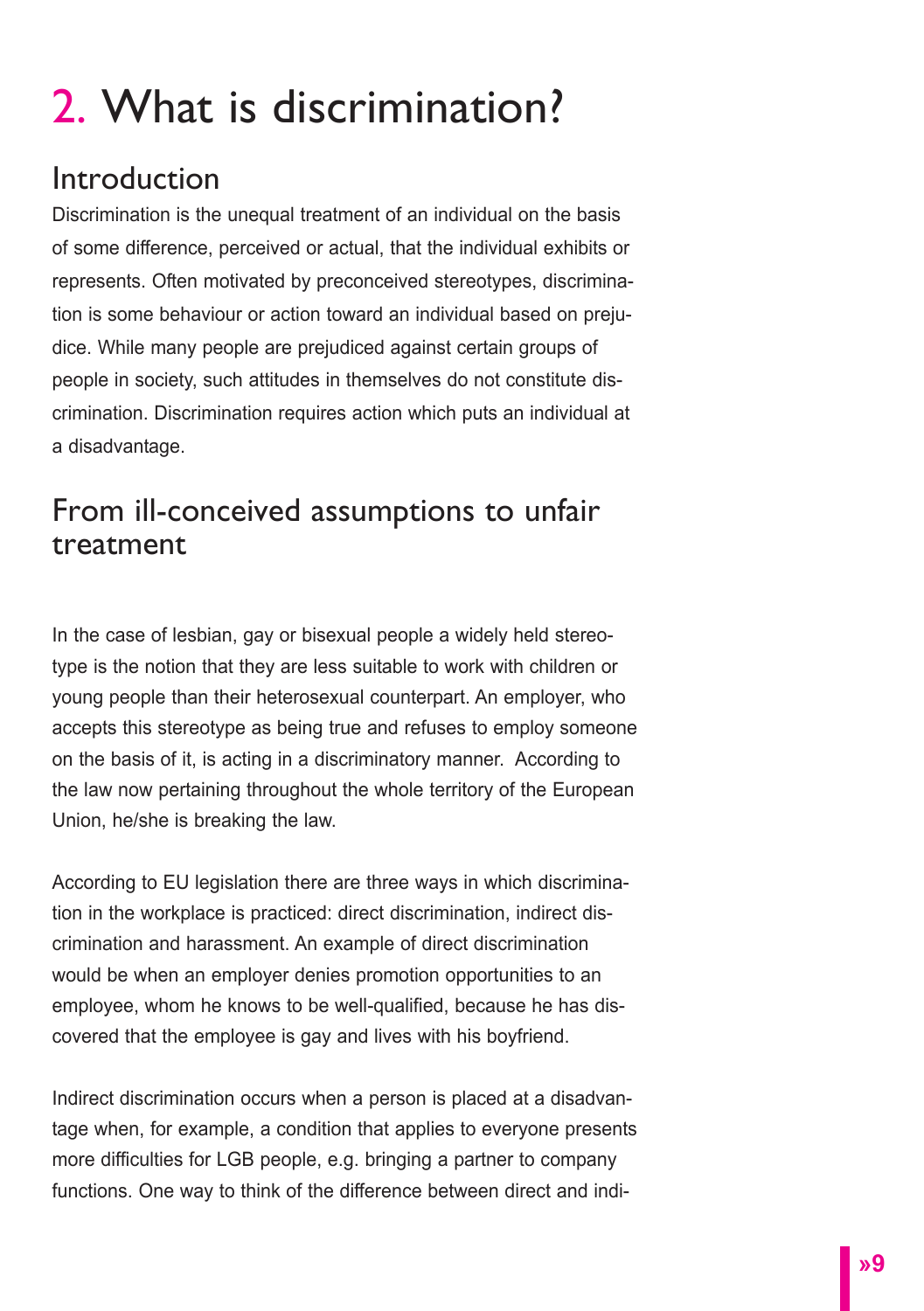rect discrimination is to think of the former being intentional and the latter being unintentional. Becoming aware of unintentional discriminatory practices, and amending them in line with the principle of equal treatment, is a legal requirement for employers.

Harassment is behaviour which creates a hostile or offensive environment for the person being harassed. It might take the form of being ignored or excluded, physically or verbally abused, outed as gay, or made the subject of jokes and offensive remarks.

This chapter will discuss how discrimination is practiced against and experienced by LGB people. It will explore how prejudicial attitudes toward lesbians, gays and bisexuals are based on assumptions and stereotypes, and how these attitudes lead to discriminatory behaviour. With numerous testimonials and examples of discrimination, the chapter also looks at the impact on the lives and careers of LGB people.

# *"What people do in the bedroom is none of our business" …*

Although it has been almost five years since the EU member states have agreed on protecting their citizens from sexual orientation discrimination in employment, there are very few examples of good practice initiated in response to the legislation.

<sup>3</sup> See for instance: " Conceptiones, actitudes y comportamientos respecto a la homofobia en el ambito laboral ", FELGT, Spain, 2002

<sup>4</sup> Statistics Sweden, Working Conditions and Exposure of LGB persons, 2003, **http://app.rfsl.se/apa/ 19/public\_files/scb\_r eport\_eng.pdf**  Studies have revealed some of the reasons why: hesitation to approach what is often considered a 'touchy subject', lack of resources, different priorities and in most cases ignorance.<sup>3</sup> Many people are simply not aware that their colleagues may experience their daily work lives in a fundamentally different manner. A Swedish study, conducted by National Statistics Sweden in 2003, revealed that less than 1 % of respondents believed that someone had been discriminated against on grounds of sexual orientation. This stands in stark contrast to the 36% of lesbian, gay and bisexual respondents who reported that they had been discriminated against in the very same workplaces!<sup>4</sup>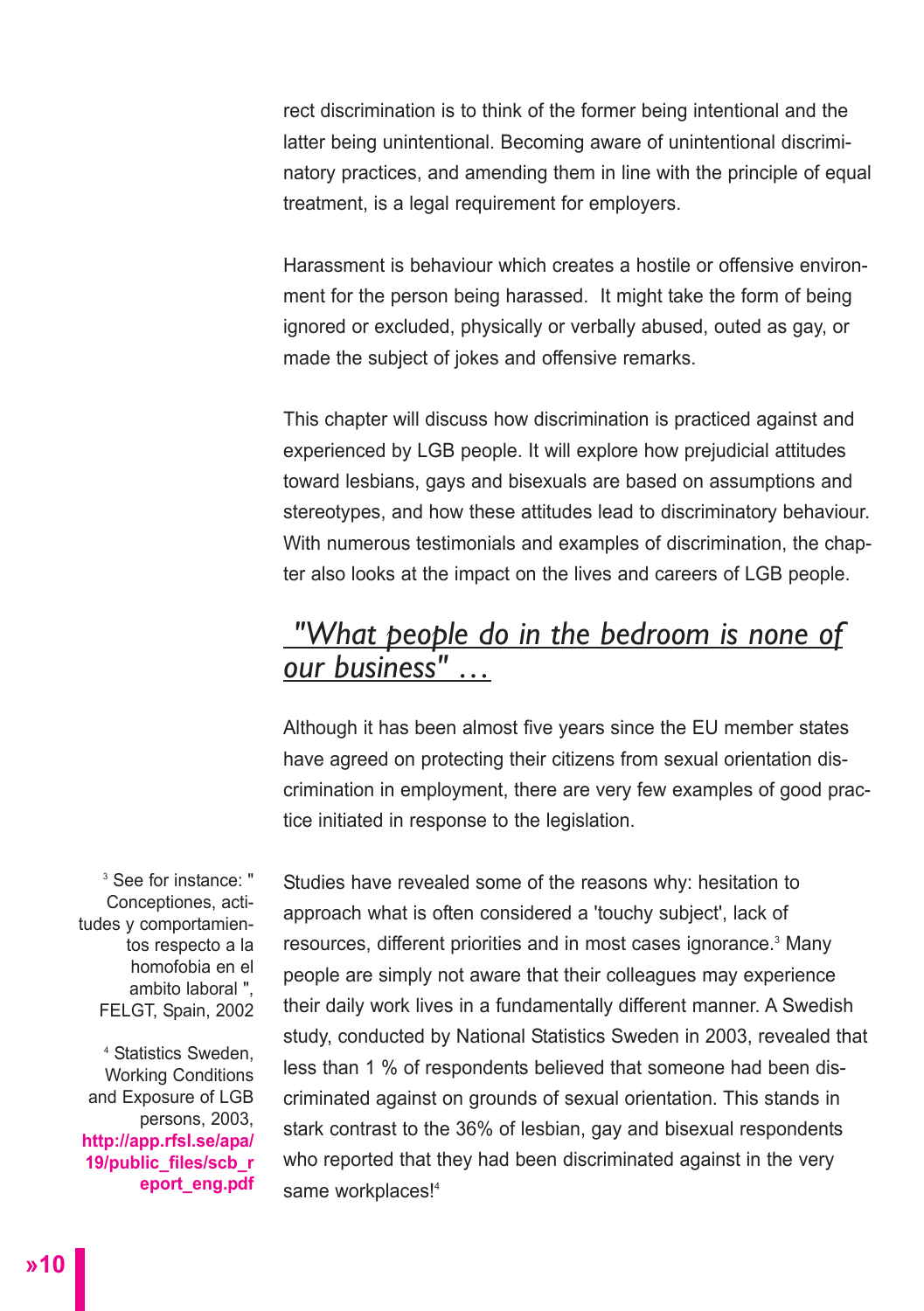Some argue that sexual orientation is a private matter, best confined to the bedroom and has no relevance to the workplace. The flaw in this argument is that it fails to recognise the social dimension of the workplace. People's private and family lives permeate the social situations in the workplace on a regular basis. There seems to be an unwritten rule that discussion about heterosexual family relations is acceptable but talk about life outside work with a same-sex partner is offensive and seen by some as promoting homosexuality.<sup>5</sup>

An ability to effortlessly engage in social interaction with fellow workers and to follow the requirements and norms in the workplace often forms a precondition for succeeding in one's work and career. This possibility of informal interaction, of participating in the social aspects of working life, of talking about one's private life is not necessarily a given for many lesbian, gay or bisexual employees.

Sexual orientation is a relevant issue in the workplace because it is part of who we are and how we live our lives. Tackling homophobia and its damaging impacts are integral to creating a healthy and productive workplace for all. This work goes beyond protection against discrimination; its larger goal is to foster acceptance of and respect for difference, and within the context of the work environment, to cultivate and promote diversity.

# To hide one's true self - coming out in the workplace

**"All the time you're on your toes, thinking what am I going to do, what should I say to this? So, yes, it does get quite heavy in the end. It gets really really heavy. How could it not have an effect on you? (…) Being on your guard all the time, watching everything you say (…). That's how it is when you're in the closet, isn't it? All the time you are on your guard. You keep worrying about doing something, or saying something that will make people guess the truth about things."6**

<sup>5</sup> ESF Research Report: Straight people don't tell, do they…? Negotiating the boundaries of sexuality and gender at work, J. Lehtonen, K. Mustola (eds.), Ministry of Labour, Finland, 2004, p. 47

<sup>6</sup> Finland, Data from Questionnaire 2002/2003, Female employee, 50 years old, employed in health care sector, talking about being in the closet, source: see footnote 3, Lehtonen/ Mustola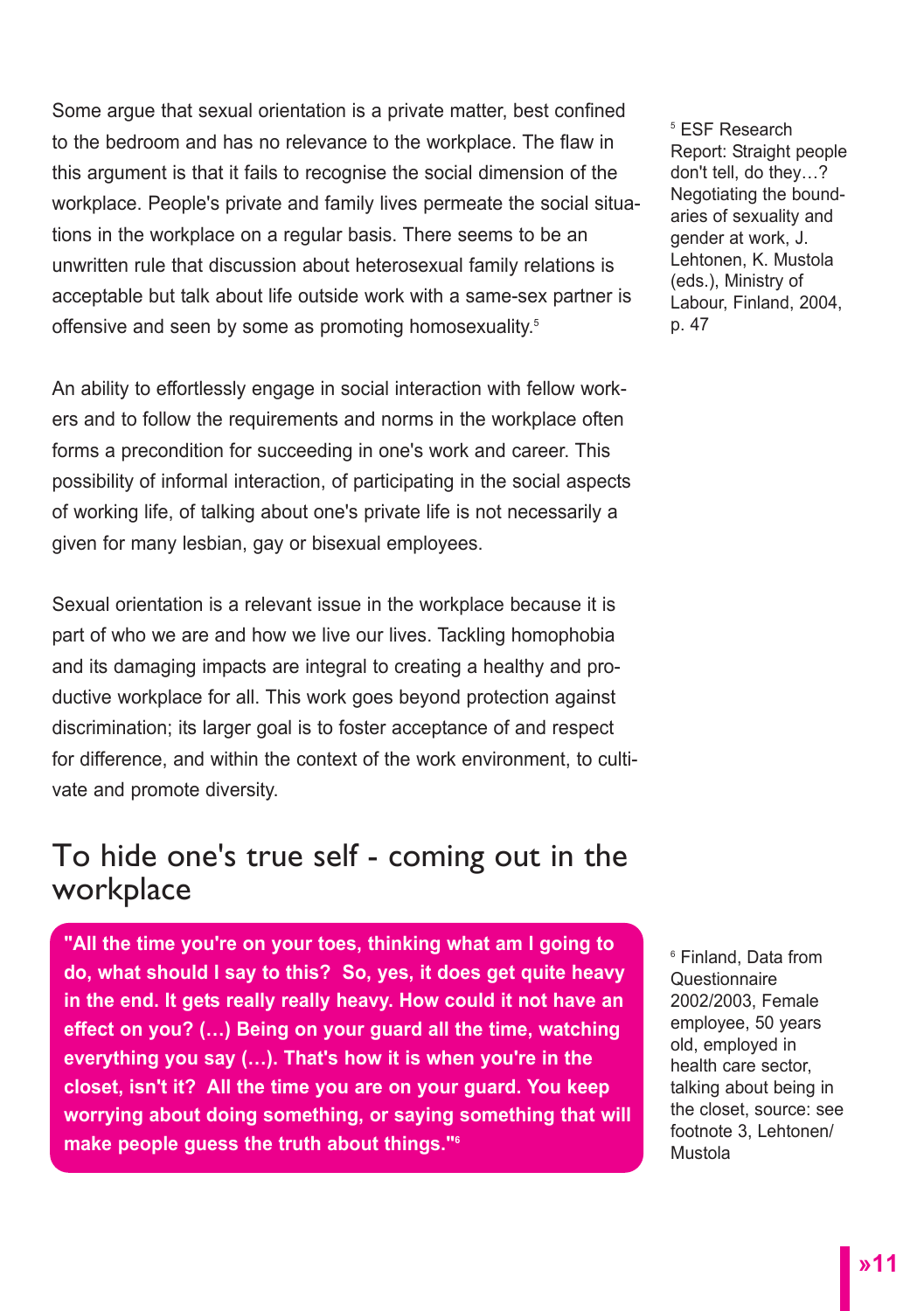Sexual orientation differs from most other grounds for discrimination in that it can be concealed. In many places sexual orientation is still a taboo topic that is not openly discussed. A major challenge is to make it an everyday issue in the workplace. The new legislation has provided an important signal of the necessity for attitudinal change, but laws alone are not enough. General heterosexual assumptions in the workplace still force many LGB employees to 'rearrange' their lives by what they say and how they behave at work.

<sup>7</sup> Stonewall, Employment Equality Regulation - Guidelines for Employers, 2003, p. 13, see: **http://www.stonewall. org.uk/docs/Employe rs\_Guide\_final.pdf**

**"I work with the under-fives. Nobody at work knows I'm a lesbian. When my long-term relationship ended, I was devastated but I couldn't talk to my colleagues about it - none of them knew I had a partner in the first place. I know they would have supported me if it had been a marriage that ended, and it would have really helped. I felt so alone."7**

Fear of colleagues' reactions and of jeopardising career prospects force many people to conceal everyday details that might imply samesex relationships. Some simply conceal personal matters or disclose them only partially. Others invent stories to cover up the truth. Some avoid socialising and close personal contacts with their fellow workers. Similar strategies used include evasion, changing the subject, walking away from uncomfortable conversations, or using genderneutral language.<sup>8</sup>

8 Lehtonen/ Mustola (eds.), p. 40

> Recent research has shown that a large percentage of LGB people across the EU do not feel safe enough to be open at work. Yet, without openness, LGB workers are forced to lead a double life and leave part of themselves at home. The oppressiveness of concealment can steal valuable energy from work. It also impinges on what people can talk about and affects other forms of participation. The constant uncertainty of maintaining a false image is wearing, both physically and mentally. It creates a sense of isolation and impacts negatively on work.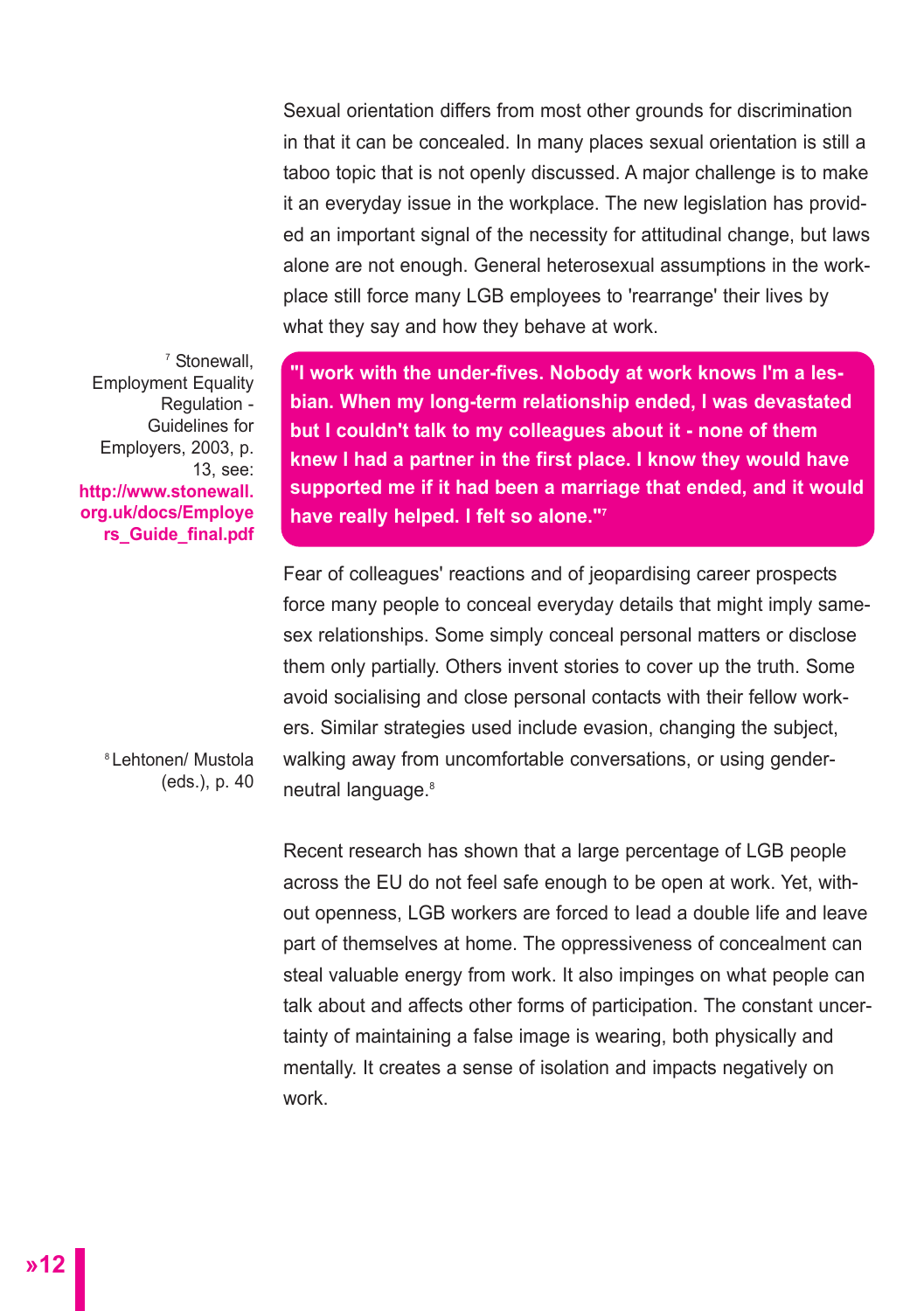# Homophobia

As discussed above, the workplace has a significant social dimension to it. Rather than a sterile environment devoid of context, the workplace is inhabited by individuals. These individuals - be they colleagues, managers, employers or clients - bring their view of reality to work. Often, when it concerns LGB people, this view of reality is tainted by prejudice and ill-conceived notions of what it means to be lesbian, gay or bisexual.

In a Maltese survey in 1999 for instance, 40% of the population stated that they did not want to have homosexuals as neighbours<sup>9</sup>. In Lithuania (2001) 68% of those surveyed responded similarly. In Slovenia, the Institute for Public Affairs conducted a public opinion poll in 2001, where respondents were asked whether they agreed with the following statement: "To be homosexual is immoral, it is an aberration worth of condemnation". 18% agreed, 33.8% were unsure and 48.2% thought that homosexuals should be treated equally to other people.<sup>10</sup> In a similar survey in Poland, carried out by the Polish Centre for Public Opinion Polls (CBOS) in 2001, 88% believed homosexuality to be unnatural, 41% thought it should not be tolerated and only 5% considered it normal.

**Prejudice can take many forms and can be influenced by different sources. The negative image of what it means to be lesbian, gay or bisexual has often been influenced by the following illconceived notions:**

- **\* Homosexuality as illness**
- **\* Homosexuality as crime**
- **\* Homosexuality as deviance from the norm**
- **\* Homosexuality as sin**
- **\* Homosexuality as sexual promiscuity**

The degree of homophobia differs across the EU. Yet, even in countries where it may no longer be acceptable to publicly ostracise individuals based on their sexual orientation, prejudice prevails. Here an example from Germany (2002) by a CSU parliamentarian: "Leaving

<sup>9</sup> Values of Women and Men in the Maltese Island: a comparative European perspective, Commission for the Advancement of Women, 2000, p. 245

<sup>10</sup> Slovenia Report on **Discrimination**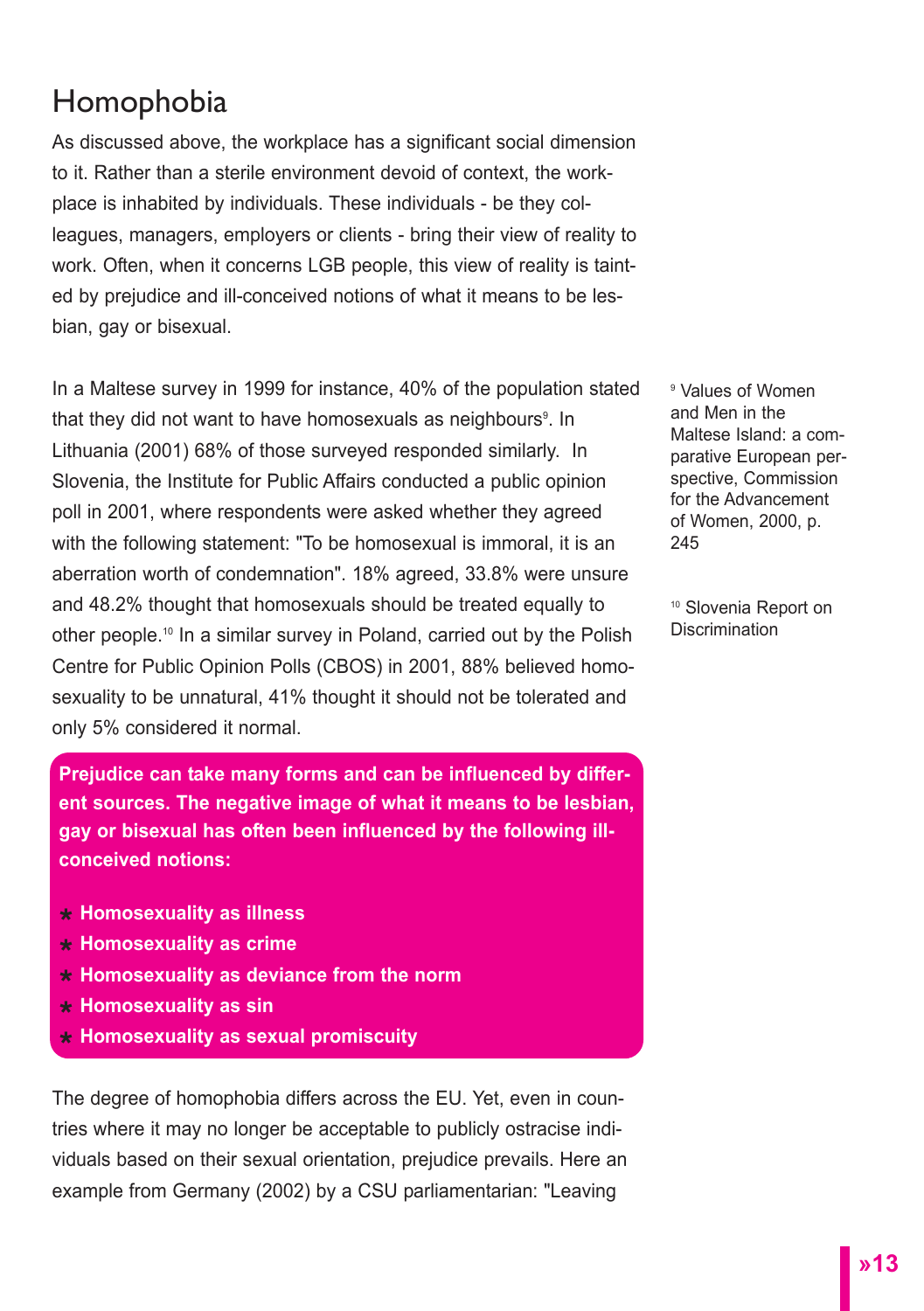<sup>11</sup> "Bei aller Naechstenliebe darf in der Oeffentlichkeit nicht der Eindruck entstehen, als sei diese Lebensform etwas ganz Selbstverstaendliches, als sei es richtig, wenn junge Menschen sich fuer eine solche Lebensform entscheiden. Es ist daher an der Zeit, dass diese Lebensform endlich auch in der Oeffentlichkeit als das bezeichnet wird, was sie ist: die Perversion der Sexualitaet." Source: **www.bundestag.de/mdbhome/Geis\_No0/eheundfamilie.htm CSU** Parliamentarian Norbert Geis, February 2002

<sup>12</sup> Jukka Lehtonen (ed), Sexual and Gender Minorities at Work, Finland, 2002, p. 9

<sup>13</sup> See for instance: " Conceptiones, actitudes y comportamientos respecto a la homophobia en el ambito laboral de Coslada ", FELGT, Spain, 2003

<sup>14</sup> Report on Discrimination of Lesbians, Gay Men and Bisexuals in Slovakia, 2001, p. 55 charity aside, we must not give the impression that this way of life is natural or self-evident, that it is acceptable for young people to decide to lead such a way of life. It is thus about time to publicly denounce this way of life as what it really is: the perversion of sexuality."<sup>11</sup>

# "Hairdressers, truck drivers and ballet dancers"12

Prejudice takes many forms. It can influence our basic assumptions about people, which in turn can impose limitations on those people. Consider for instance top management in a leading business: the assumption is that people in this kind of position live in heterosexual, family settings. It is almost inconceivable that senior managers could live openly as gay or lesbian. Or think of the difficult situation of gay men in traditionally male-oriented domains such as the army. Often gay men are seen as a double threat - on the one hand as too effeminate and unmanly, on the other too promiscuous and threatening.

Particular working environments, then, are considered unsuitable for lesbian, gay or bisexual people. Often, they are seen as a danger - a potential source of corruption - to minors. Teaching or childcare professions are therefore considered inappropriate for LGB people.<sup>13</sup>

**In Slovakia, for instance, the newspaper PRACA quotes politician Eva Slavkovska (referring to the implementation of the Employment Directive):** 

*"According to the Slovak National Party, the employment of homosexual teachers can have a negative emotional and moral influence on healthy development of children. Therefore, nationalists consider the legal amendment scandalous."14*

In a Swedish survey in 2000, 37% of employees had a negative or sceptical attitude toward working with gay and lesbian people, 15% thought that certain jobs should be denied to homosexuals altogether. Occupations typically considered "gay" include hair dressers, waiter, air steward or artist whilst the police, the army, the church, construction and manufacturing are seen as least suitable. Lesbians are con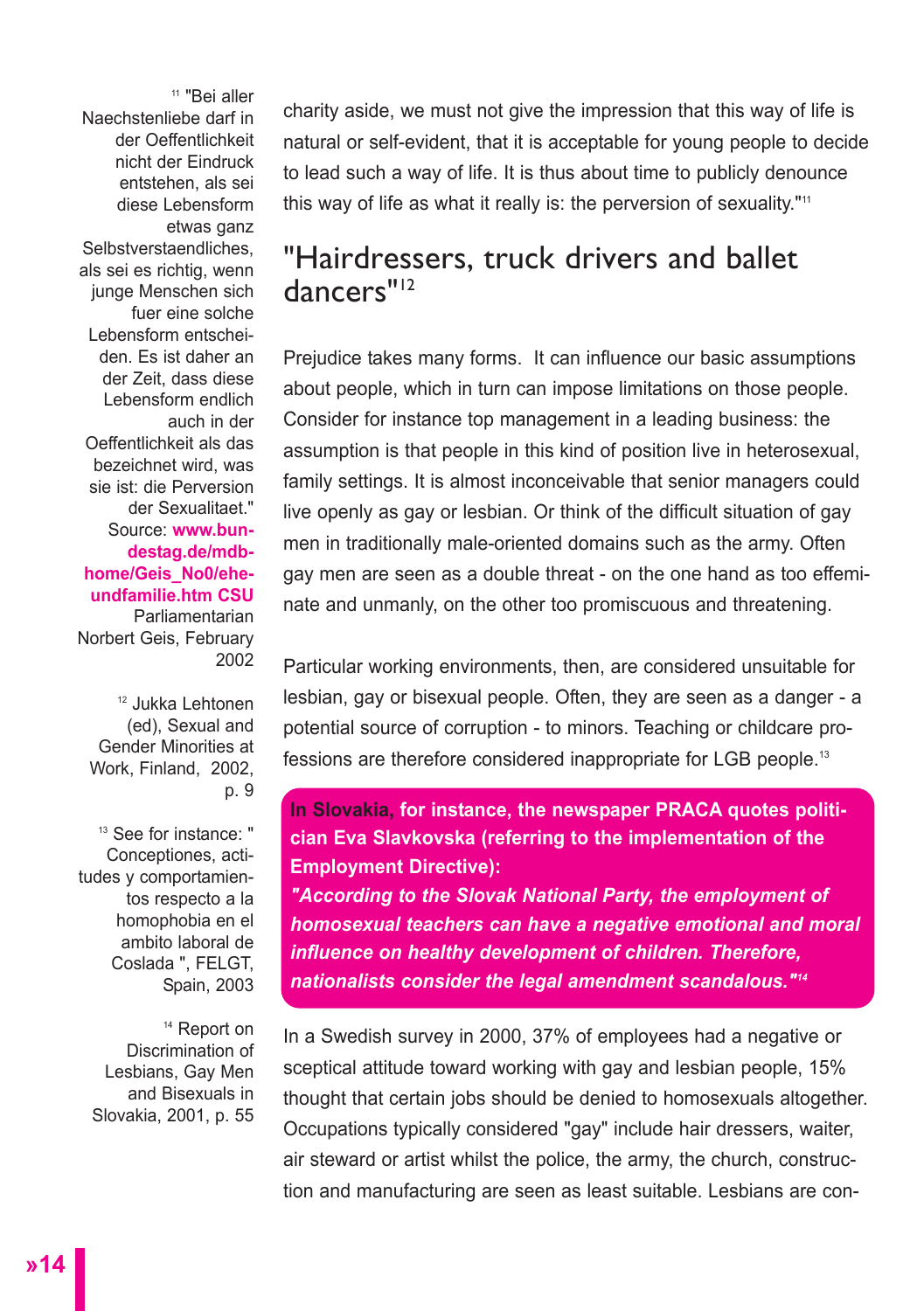sidered to be good at jobs like security guards, police, athletes, truck drivers and are seen as unsuitable for clothes and beauty shops, church, schools or kindergartens. Traditional gender norms are intertwined with the stereotypical image of gay men as effeminate and lesbians as masculine.<sup>15</sup>

*"Most people with my educational background (= language studies) end up being teachers. To be a teacher and a lesbian in a small place, a dreadful scenario… "16*

Such preconceived notions can be damaging to the career development of many LGB people. Evidence in the UK suggests that many lesbians and gay men choose their employment in areas of industry considered 'safe havens' and not necessarily those where their skills, talents and interests are suitably matched to the job requirements.

A great number of LGB people move from their communities because of prevailing negative attitudes towards non-heterosexuality. Others move because they want to live in a city where it is easier to meet other lesbians, gays or bisexuals. Choices about where to live as well as choices about training and occupation are often made on the basis of societal assumptions about what might be appropriate. It is clear from studies across the EU that LGB employees do not always use their potential to the fullest because of fear of discrimination.

*"I got to know my sexual orientation better during my student years, and felt anguished at the Department of Psychology because of the conservative ideas about homosexuality as a disorder. (…) When I got my Master's Degree, I did not want to look for clinical work, I though I would start feeling suffocated by the attitudes within the working community. I also thought my professional competence in helping heterosexual couples might be called into question."* 

<sup>15</sup> In Spain for instance. gay men are colloquially called "loca" or "marica" (crazy woman, sissy) and lesbians are spoken of as "camionera" or "tortillera" (truck driver)

<sup>16</sup> Lehtonen/ Mustola (eds.), p. 159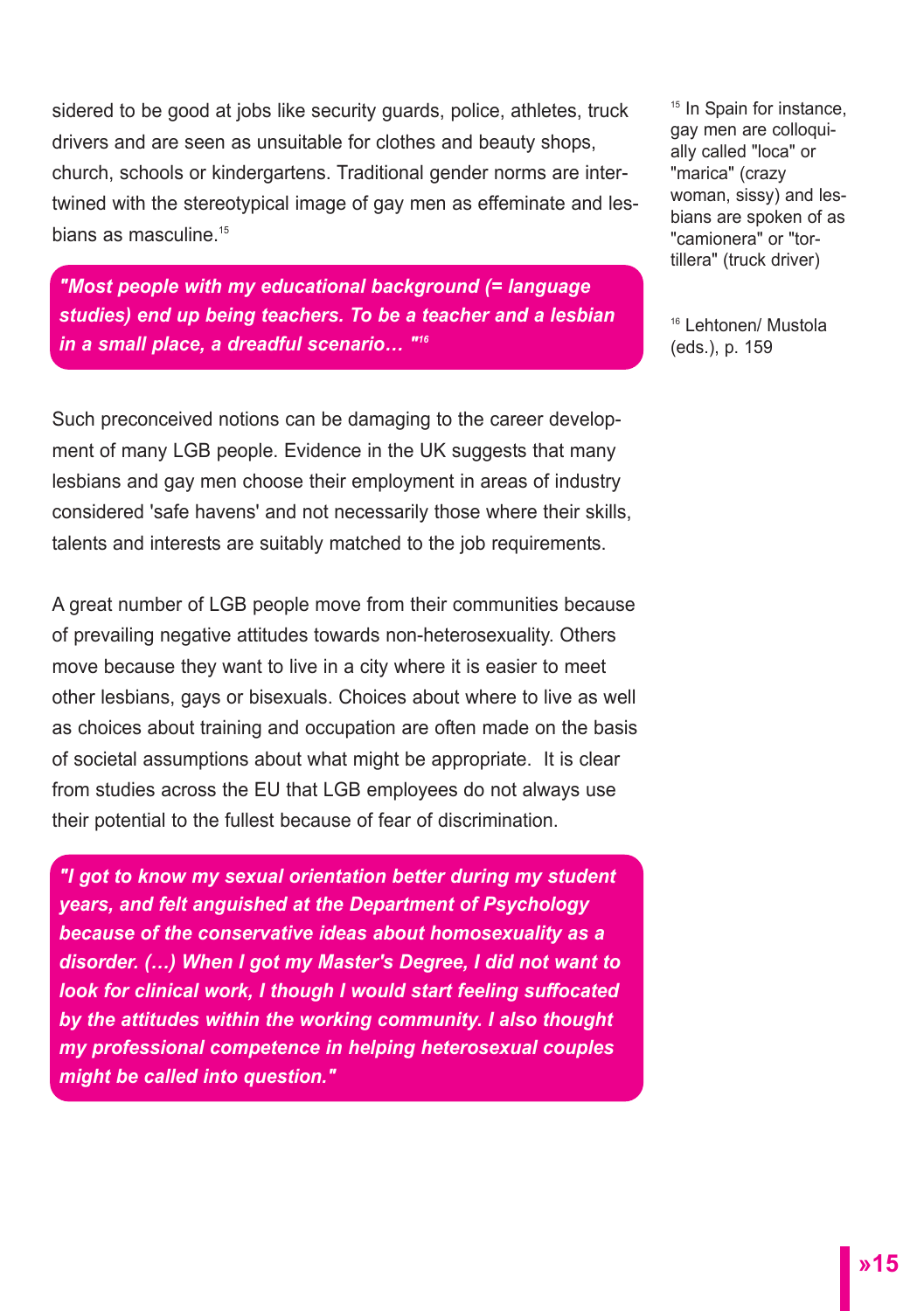## "It was just a joke… no need to get upset about it."

*"I came to work and two colleagues started to harass me. They said I was a perverted homosexual and if it weren't a crime, they would have us killed. Then one of them slapped me and said people like us should not be allowed to go out. When the boss came, she fired me on the spot and said she did not want to bring shame on her business." (Czech Republic, woman, aged 19-25)17*

Harassment can take many forms. It can involve physical conduct, ranging from inappropriate touching to serious assault. Harassment can also take the form of verbal abuse and is often couched in jokes, banter, insults, innuendos, nicknames, teasing, and name-calling. An example of verbal harassment on grounds of sexual orientation is the use of female nicknames or pronouns when referring to gay men, or male nicknames when referring to lesbians. Implying that someone has HIV/AIDS because they are gay or lesbian, or threatening to "out" a person are also forms of verbal harassment.

Graffiti, posters pictures, emails can also be used as ways of harassing colleagues in the workplace. It can include condescending, deprecating or bullying behaviour or unfair criticism of someone's work performance. Even where actions and comments are not apparently aimed at individuals, if they create an intimidating, hostile, degrading or humiliating environment, they constitute harassment.<sup>18</sup>

*"Colleagues at work harassed me on numerous occasions. Twice it got particularly bad when one colleague said: 'I would send all queers to Auschwitz, to the camp to get gassed.' I did not report it to the police as the attitude of the Polish police is not all positive about gays. Many officers sneer at gays. If I reported the incidents, I could lose my job quickly." (Poland, gay man aged 26-40)19*

<sup>18</sup> For further details. see for instance: "Sexual Orientation Discrimination in Northern Ireland. The Law and Good Practice", Equality Commission for Northern Ireland, March 2004, p. 9-10

<sup>17</sup> Report Social Discrimination of LGB people in the Czech Republic, 2003, p. 23

<sup>19</sup> Report on discrimination on the grounds of sexual orientation in Poland, 2001, p. 14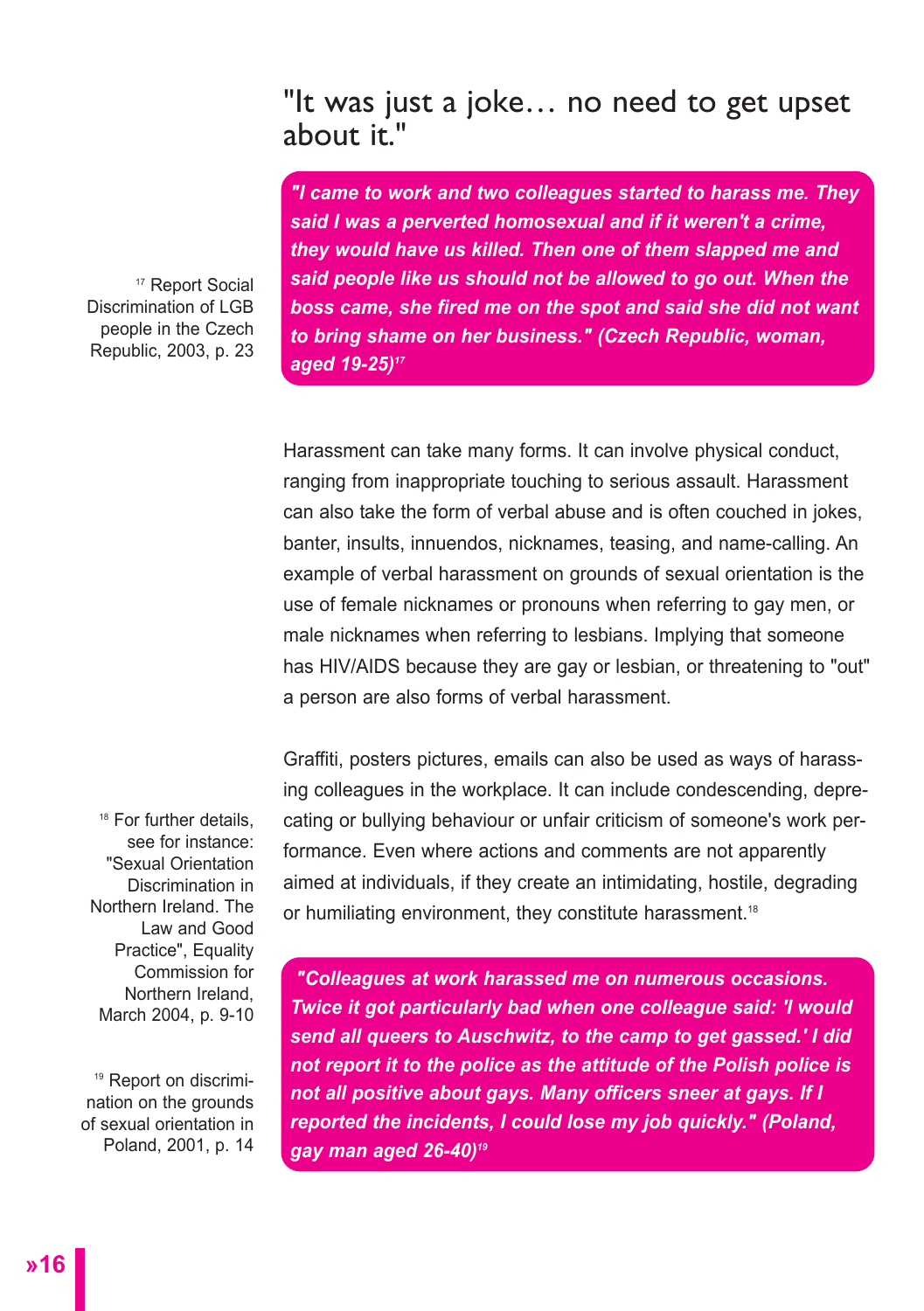While humour may be the spice of life and a workplace without the occasional joke would be tiresome, there is often a fine line between harmless banter and offensive behaviour. The harmful nature of heterosexist, racist or sexist attitudes and behaviours must not be underestimated. Offensive jokes are not humorous - they are a form of psychological violence.

#### **Ireland, December 2004 20**

The case, taken under the Employment Equality Act 1998**, was resolved in favour of the Mr Piazza, a gay man, who was awarded €10,000 in compensation. It concerned harassment on grounds of sexual orientation experienced by an employee of a Dublin hotel.** 

**On one occasion the hotel's restaurant manager sent an email to the human resources manager, referring to Mr Piazza as "just a bloody woman". On another occasion a kitchen steward called Mr Piazza a "bastard, gay bastard" and a "queer bastard". In a third incident, one of Mr Piazza's male colleagues said to another male colleague: "you want to fuck Gabriele".** 

**All three incidents were considered as evidence of harassment on the basis of sexual orientation and the hotel was found to be liable because it failed to respond adequately to Mr. Piazza's complaints. Although the hotel held an investigation, Mr Piazza was never informed about any findings and no apology was issued. The hotel failed to make it clear that it regarded similar behaviour as serious and unlawful misconduct and it did not take any apparent steps to avoid similar incidents in the future.**

<sup>20</sup> Gabriele Piazza v The Clarion Hotel. Equality Tribunal decision no. DEC-E2004/033. Available at **http://www.equalitytribunal.ie** )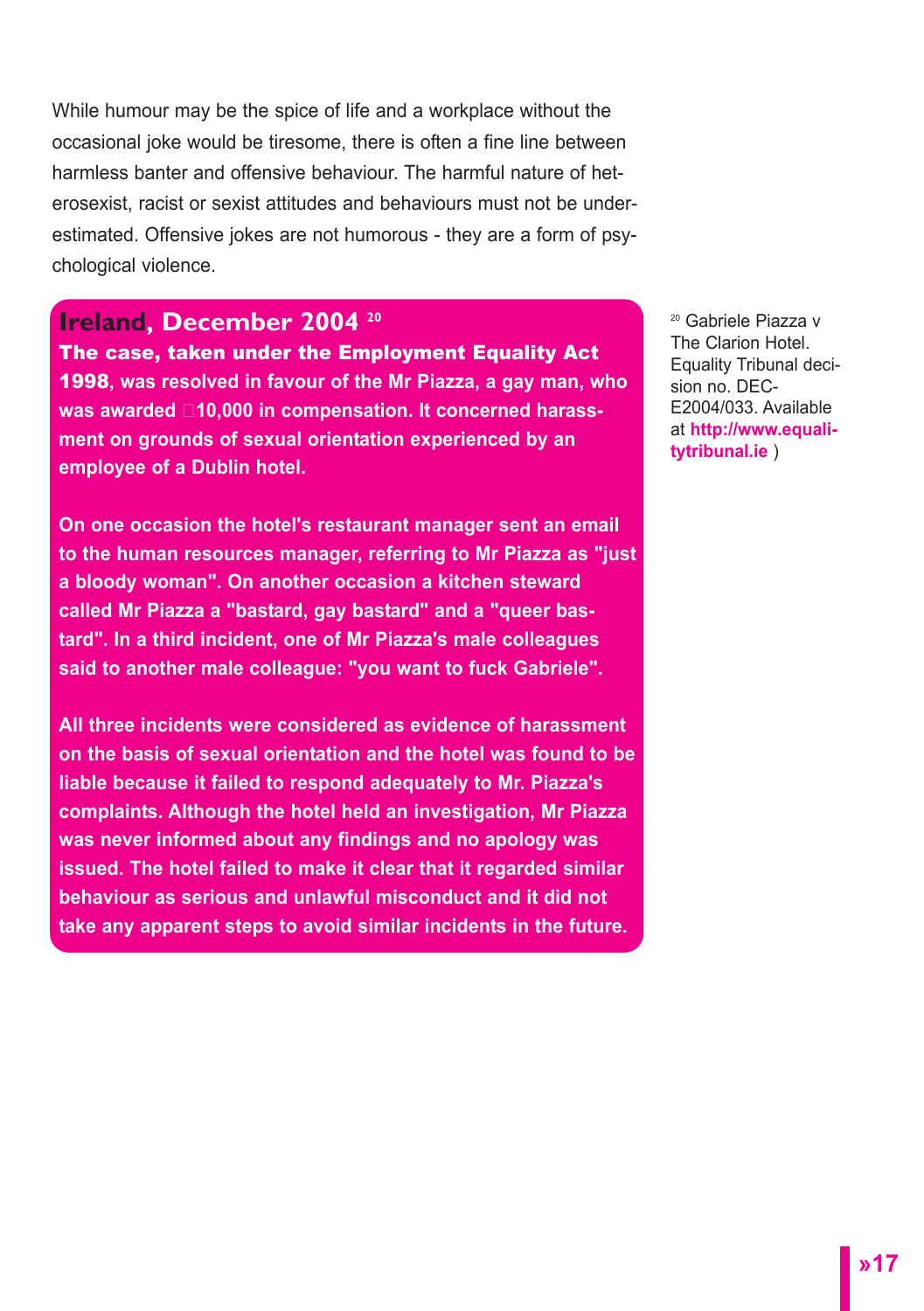<sup>21</sup> Guardian Newspapers Limited, 29 January 2005

#### **United Kingdom, January 200521**

In the first successful case brought under the Employment Equality (Sexual Orientation) Act **Rob Whitfield, aged 28, who was persistently taunted about being gay by senior colleagues won £35,345 in compensation for constructive unfair dismissal, harassment and discrimination. The case is expected to set a benchmark for employers who fail to stamp out anti-gay or lesbian harassment.**

**Mr Whitfield was mercilessly got-at by members of the senior management team. He was nicknamed "Sebastian" by fellow managers, after the political aide played by David Walliams in the TV series Little Britain. A company director Paul Jackson repeatedly called him "dear" after he ordered a kir royale - perceived as a "feminine" drink - at a business conference. Other staff portrayed Mr Whitfield as "abnormal" and called him "queer", a "queen" and someone who liked "poofy drinks and handbags", the tribunal was told.** 

**Giving the panel's verdict, the Chair said: "The damage done here was more than a bruise. Although the acts were not of the grossest kind - for example there was no physical abuse - the number of incidents, the repetition and the persistence constitute enough verbal blows to cause a substantial hemorrhage."**

<sup>22</sup> see Dublin Foundation publication on Harassment

The seriousness of harassment, in all its forms, as a work-related hazard has been increasingly recognised. What might previously have been treated as insignificant isolated incidents are now being regarded as health and safety issues and as having the potential of a serious form of violence.<sup>22</sup> Even the "innocent jokes" constitute harassment since the cumulative effect of such 'micro-offences' are a serious affront to a person's dignity.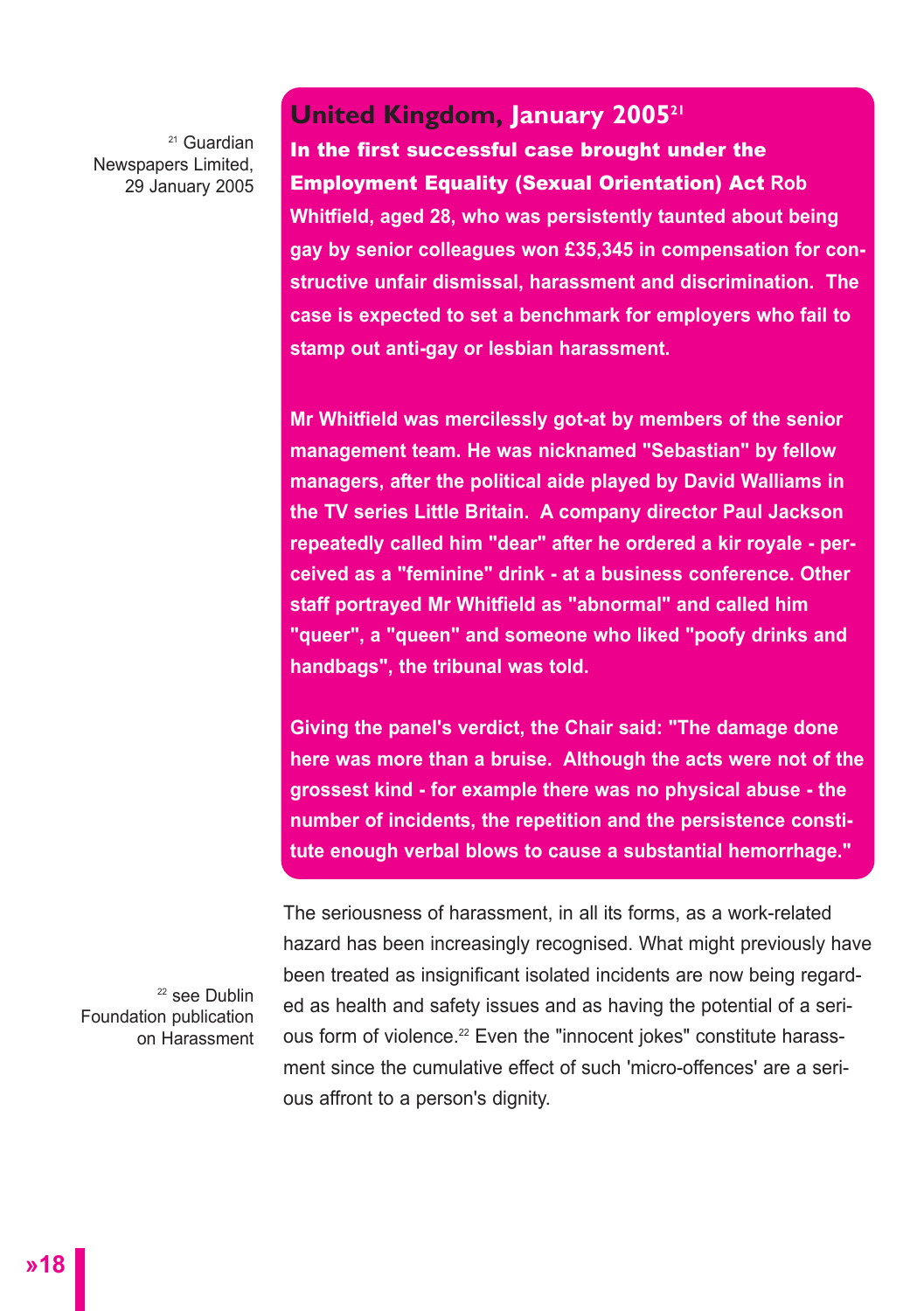# Direct discrimination

*"And then one of my friends who is gay applied for a job. When they got to the question about 'family relations' the interviewer asked 'And you have a wife?' And he said 'Um, a companion, male'. That was the end of the interview."23*

So far in this section we have looked at a variety of forms of homophobic attitudes and harassing behaviour. We have explored how some of the behaviours are often perceived to be innocent and harmless. The examples given demonstrate the opposite and that, while often the full impact is not revealed, lesbians, gays and bisexuals who are subjected to harassment suffer on a range of levels. Harassment, which is now legally defined as a form of discrimination, is the most common problem faced by lesbian gay and bisexual workers. Most often it is meted out by colleagues and others associated with the work place. While employers may turn a blind eye to harassment, they rarely sanction it.

Direct discrimination, however, is generally carried out by employers, and occurs when action is taken toward a person simply because of their sexual orientation. It may result in a person failing to get a job because she/he is LGB or because the employer thinks they are LGB. It can also take the form of extra-ordinary processes, that is to say processes which would not be applied to a straight person, as the example of the young Swedish care work (described below) illustrates. <sup>23</sup> Male candidate during job interview in the area of traffic and transport, Finland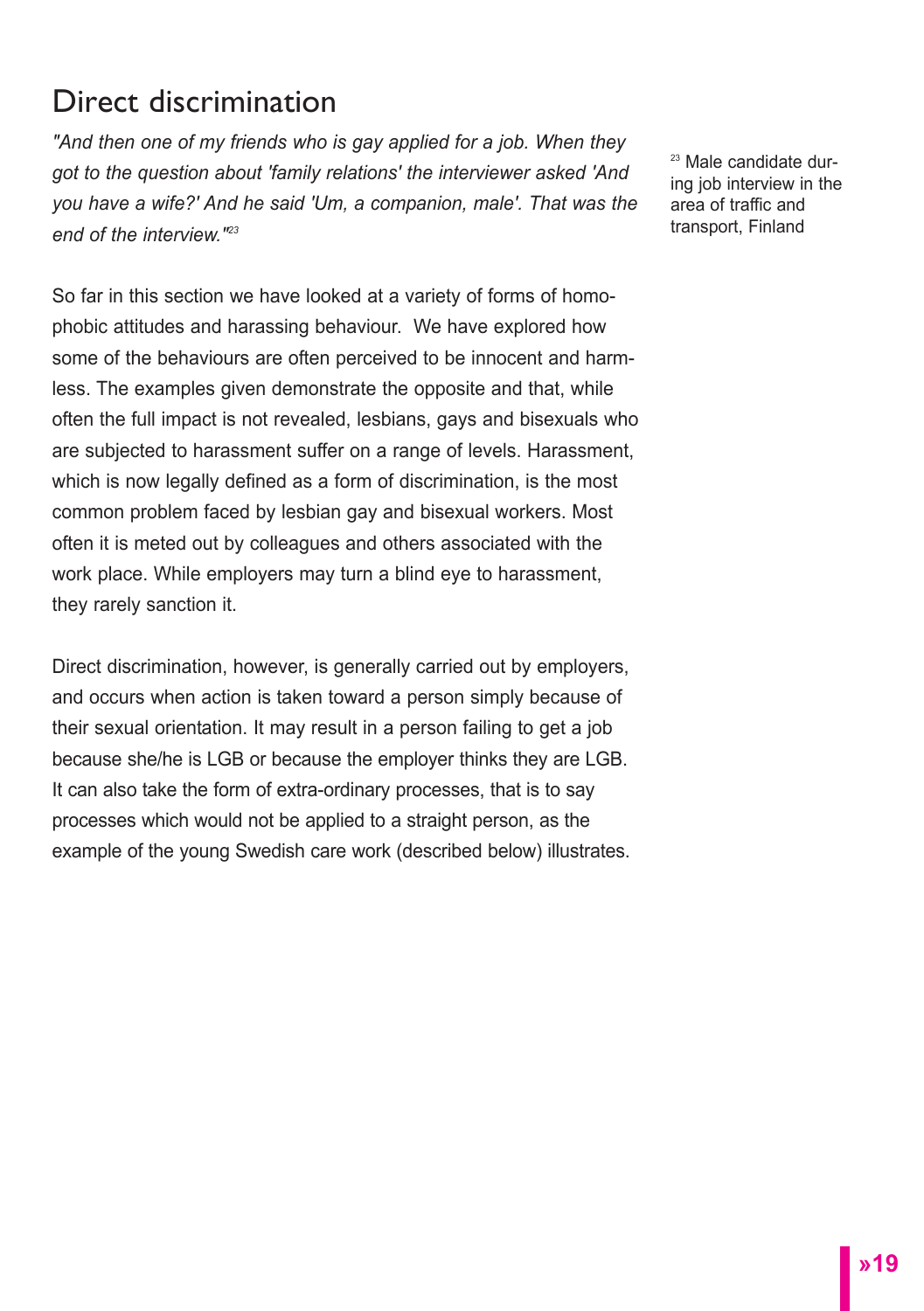#### **Sweden. Case of discrimination in the job interview**

**A young woman made a complaint to the ombudsman in relation to what she felt was unwarranted and intrusive questioning about her sexual orientation. The woman had been hired by the Family Care Unit in a local council in Stockholm as a point of contact and guidance for a young girl. The fact that the young woman was a lesbian came up during the first interview. The local council saw this as a problem and expressed concerns that the woman might initiate an affair with the young girl. They also took the position that the parents of the girl be informed. The young woman took issue with this line of argument claiming that they would not have acted in this manner had she been heterosexual. While the council acknowledged that this was the case, questions regarding her sexual orientation were asked on several occasions after this meeting before they finally hired her.**

**On behalf of the young woman, the ombudsman reached a settlement with the local council. As part of this agreement the local council will, in consultation with the ombudsman, develop guidelines regarding education for employees and a policy in order to avoid discriminatory situations arising in the future. The local council will also pay financial compensation to the woman.24**

<sup>24</sup> For more information, see : **www.homo.se**

> Once in the workplace, an employer can directly discrimination against a worker by refusing to allow them to take up training or promotion opportunities; by treating them differently in relation to working conditions, pay and benefits; by sacking someone on the basis of their sexual orientation. Direct discrimination can also take place when an employer treats an LGB employee differently than they would treat a heterosexual worker. The example below, again from Sweden, is an illustration.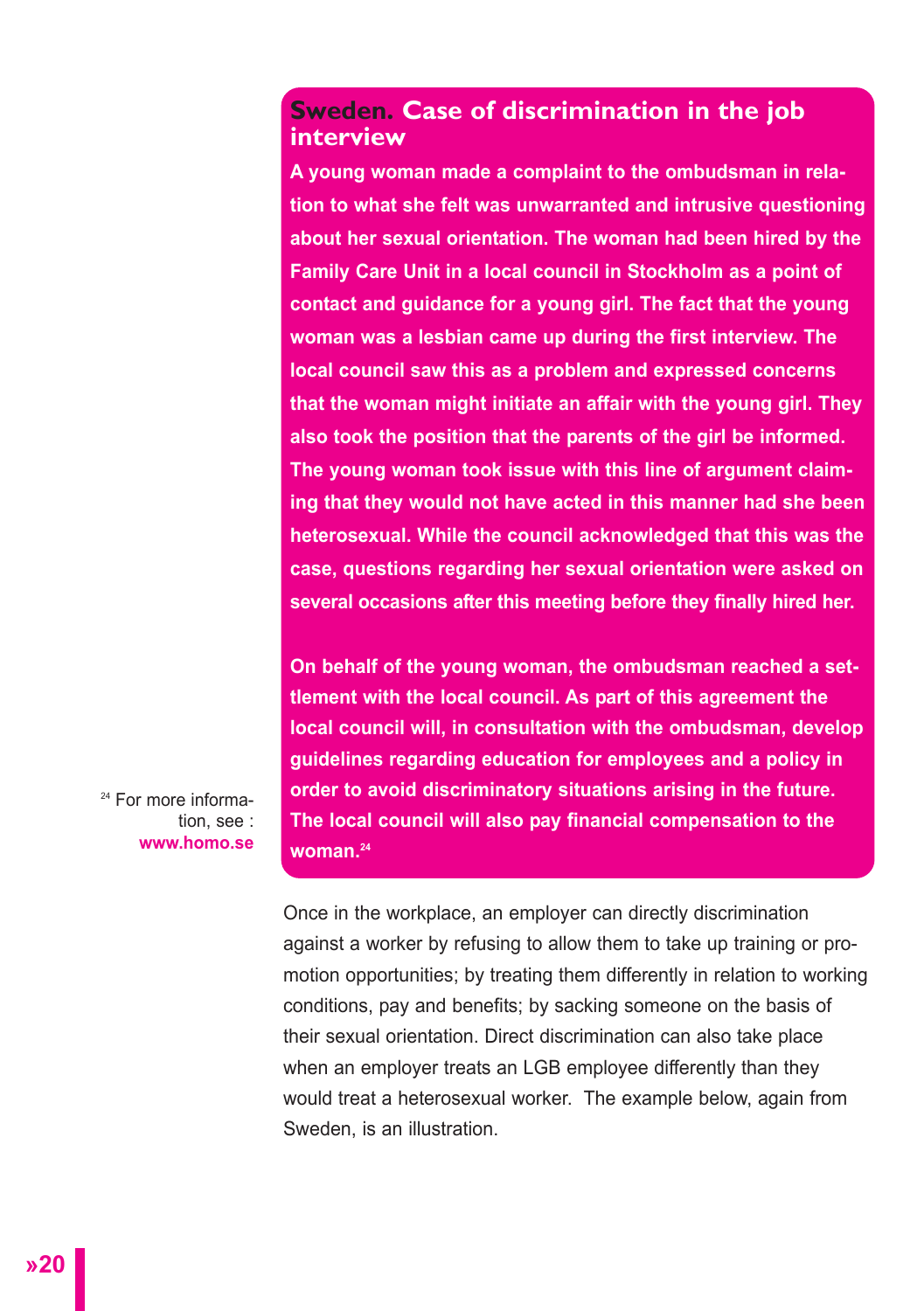#### **Sweden. Case of discrimination in the workplace**

**A young woman employee made a complaint to the ombudsman in relation to treatment she received from management and staff following a visit to the work canteen by her female partner. The couple held hands, gave each other light kisses while having lunch in the canteen and later hugged and kissed goodbye outside the building.** 

**When interviewed later by her manager, the woman was told that complaints had been made about her "making out" in the canteen and that he himself had seen them "making out" outside the building. The manager said that the couple were not allowed in the canteen and that they were not allowed to "go at it as they did", whether this was inside or just outside the workplace. In his view homosexuality was not normal and was not something he wanted his company to be associated with. After this incident, the woman was increasingly ignored and did not get the same level of guidance as before. The situation in the workplace became too much for her that she resigned.** 

**Because the company was unwilling to settle the case outside of court, the ombudsman instituted court proceedings against the employer in accordance with art. 24 of the Act (1999:133) banning discrimination in working life on grounds of sexual orientation. However, at a preliminary hearing before the Swedish Labour Court, the ombudsman reached an agreement with the employer on behalf of the plaintiff. As part of this settlement the employer agreed to pay financial damages to the plaintiff.25**

In the next example, the Deputy Director of a school, suspecting that one of her teachers is lesbian, subjected her to intrusive questioning and comments. Clearly her remarks were offensive and unwarranted in terms of the work performance of the teacher. A first assessment of the Deputy's behaviour might be that she is guilty of harassment.

<sup>25</sup> For more information, see : **www.homo.se**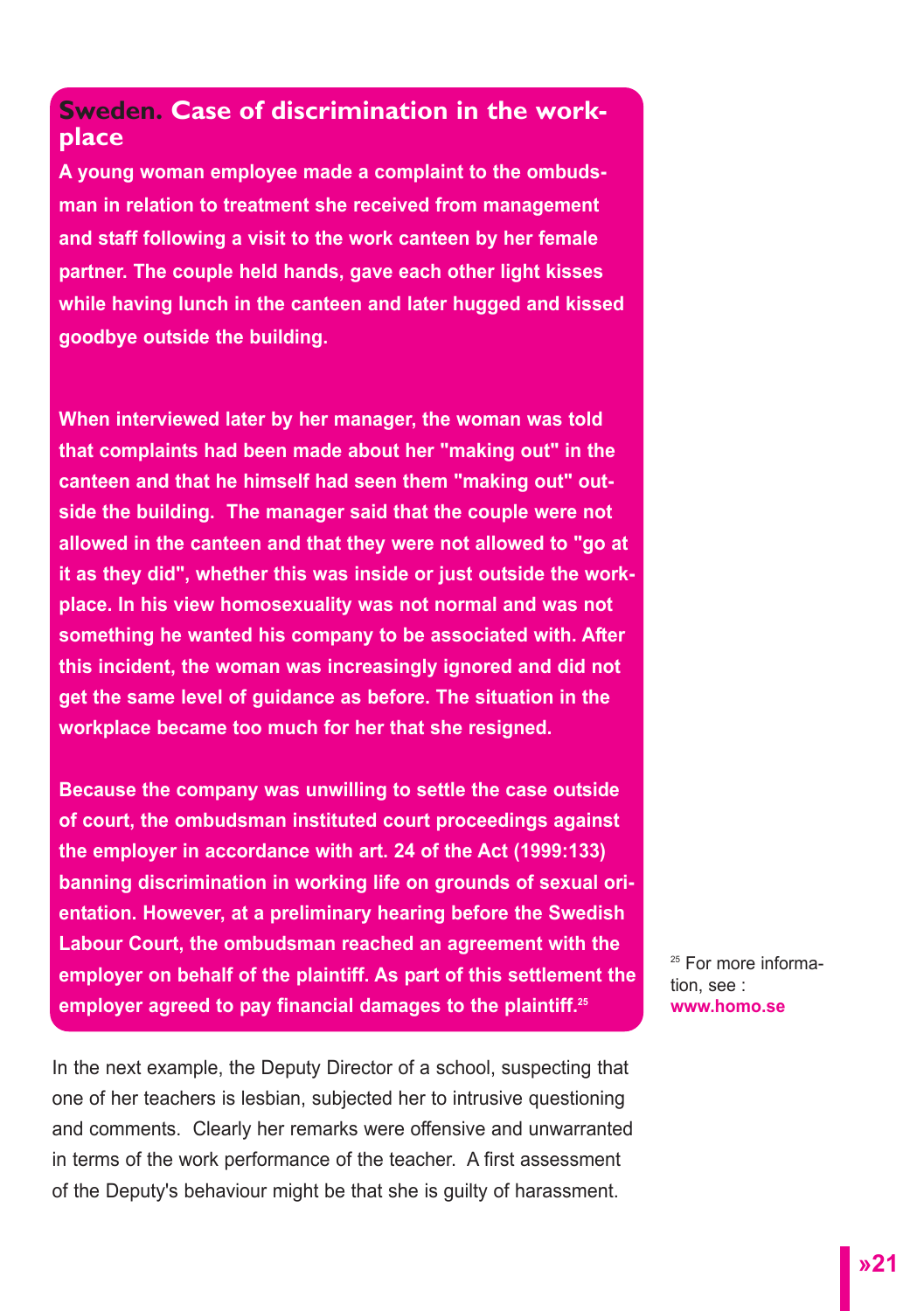However, because the teacher was forced to leave the job because of the persistence of this type of comment, this could be construed as constructive dismissal as the result of direct discrimination.

#### **Hungary. Discrimination in the workplace (Young, female teacher)**

*"After graduating from university, I began to teach English at a secondary grammar school in Szentendre in 1999. (…) I had no problems until the end of the first semester, when the director of the school asked me if I wanted to stay on. She and the deputy director kept asking me about the way I dress. They wanted me to wear skirts. They also wanted to persuade me to grow my hair. In March the director told me that she had to bear too much criticism because of me. She said it was a denial of femininity and that I am in conflict with myself and that it could only end in a nervous breakdown. She then added that she had had a similar case before, an Englishman, who looked normal but turned out to be gay. When she found out, she immediately dismissed him, arguing that parents would not want a gay person to teach their children. She did not ask me directly whether I was a lesbian but told me clearly that I had chosen the wrong profession and should look for another job."26*

<sup>26</sup> Report on the Discrimination of Lesbians, Gay Men and Bisexuals in Hungary, 2001, p. 27-29

# Indirect discrimination

Indirect discrimination arises where a provision, criterion or practice has the effect of disadvantaging people of a particular sexual orientation and it cannot be objectively justified. Often, indirect discrimination on the ground of sexual orientation occurs because of the assumption that all workers are heterosexual and so the workplace culture does not take account of people from another sexual orientation.

An example of indirect discrimination in recruitment procedures is when a job is advertised and application is restricted to married couples. A male gay applicant and his partner apply but are not short-listed because they are not a married couple. However, since in most EU member states marriage is not open to same sex couple couples, it would be impossible, through no fault of their own, to meet the application criteria. If the employer can prove that the job requires a married couple, then this restriction would be deemed to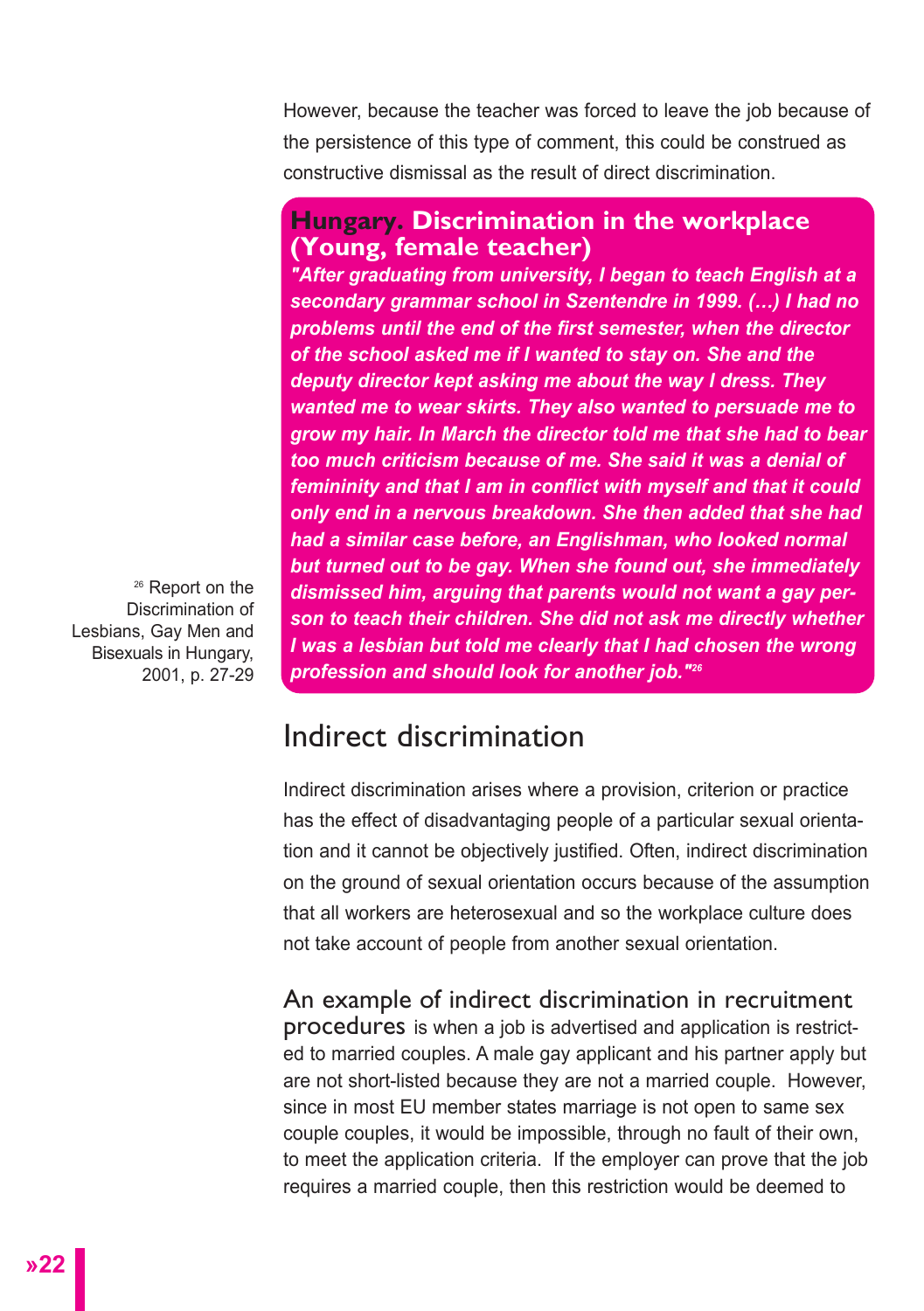be permissible. If however, this cannot be proved, then the practice is discriminatory.

#### Collective agreements and internal rules

All too often employee terms and conditions and benefits, which are often negotiated between employer and trade unions, are drawn up to accommodate heterosexual lifestyles and take no account of same sex couples. The most important workplace benefit is perhaps the pension scheme and this is also the most common area in which same sex couples are penalised. Most pension schemes allow only the spouse of the pension holder to benefit, thus excluding same sex partners, regardless of how long they have been together as a couple.

Other benefits where same sex couples are penalised relate to leave arrangements, for example bereavement or family emergency leave. Health insurance, travel concessions and relocation expenses are other types of benefit which often only apply to heterosexual married couples.

In 2004, the European Group of Experts on Combating Sexual Orientation Discrimination<sup>27</sup> undertook a study on indirect sexual orientation discrimination in relation to partner benefits. The study revealed a surprising lack of awareness of the problem amongst trade unions and employers. Many were not aware whether or not such benefits were available to same-sex couples. Furthermore, many benefit provisions in collective agreements and internal rules do not explicitly restrict benefits to different-sex partners but do not explicitly extend them to same-sex partners either. In small companies such rules are often unwritten and thus open to a greater degree of uncertainty. In short, the overall situation is one of uncertainty and lack of awareness.

#### Indirect discrimination in legislation

Another example of indirect discrimination can occur in relation to parental status. In Spain for instance, certain benefits contained in the Workers' Statute are linked to the role of child-raising and are fre<sup>27</sup> The European Group of Experts on Combating Sexual **Orientation** Discrimination was established and funded by the European Commission under the Community Action Programme to combat discrimination 2001- 2006. For details see: **www.emmeijers.nl/ex perts**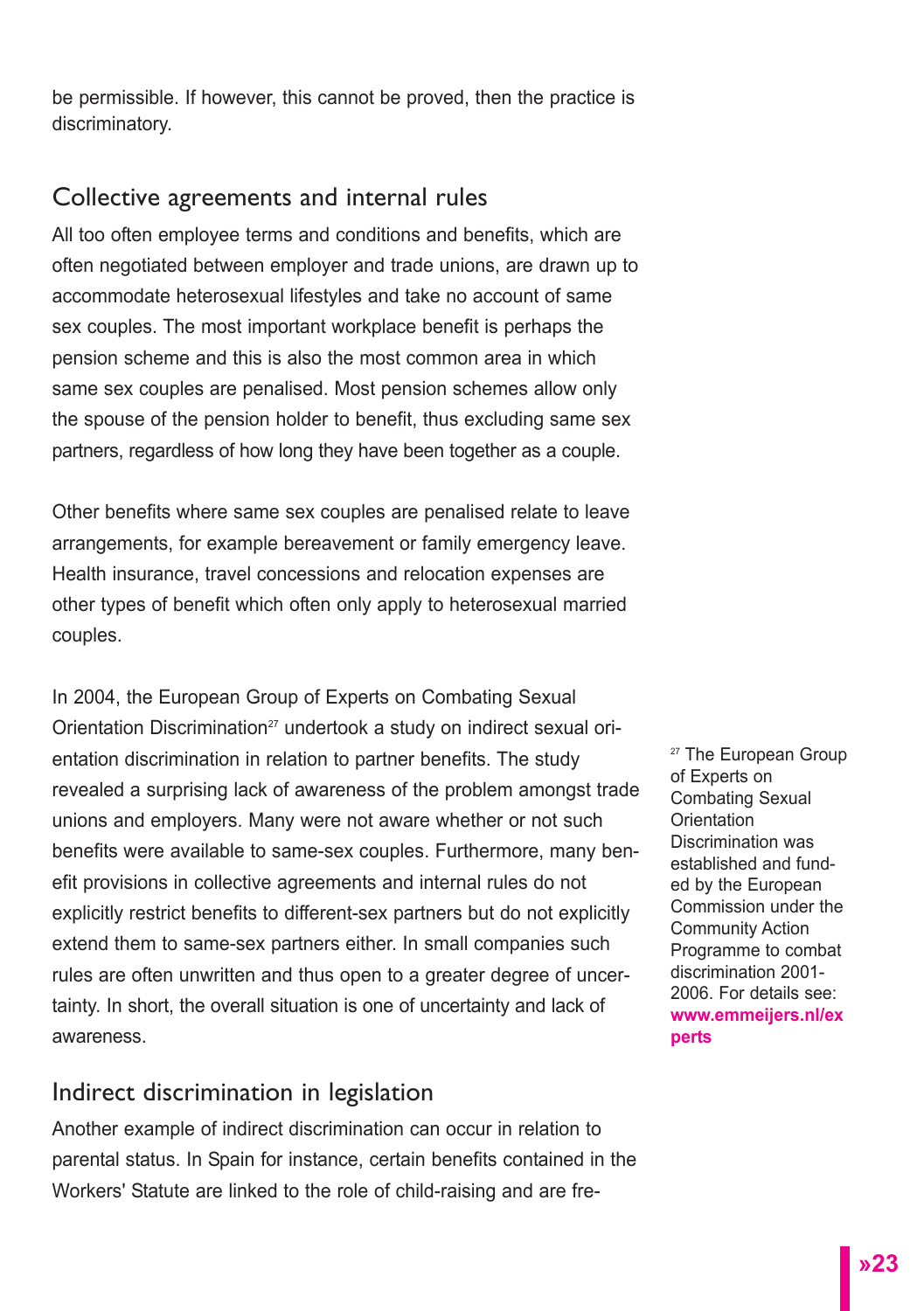28 Alan Littler, Thematic Study on Discriminatory Partner Benefits in: Combating sexual orientation discrimination in employment : legislation in 15 EU member states. Report of the European Group of Experts on Combating Sexual Orientation Discrimination, see: **http://europa.eu.int/c omm/employment\_so cial/fundamental\_rig hts/index\_en.htm** 

quently based on the notion that, whether married or not, the parents are of a different sex. So if one parent is not recognised as the legal parent, a same-sex couple raising a young child would be denied the right to reduce the number of hours they are obliged to work.<sup>28</sup>

Although discriminatory treatment is unlawful, the following obstacles remain:

**\*** Lack of awareness amongst employers and trade unions

**\*** Employees reluctant to claim benefits covered by such rules since in most cases it would force them to come out - even though the directive protects against victimisation, prejudice and fear of harassment is often a considerable deterrent

**\*** This type of discrimination remains a hidden issue - often rules do not explicitly include or exclude same-sex partners and in many cases the terms of collective agreements or the internal rules of employers are not readily available

#### Conclusion

In dealing with discrimination in the workplace, LGB workers face particular difficulties. One difficulty is the fear of reporting the discrimination. The great majority of LGB employees do not feel safe enough to be open about their sexual orientation at work. The fear of rejection, the perceived threats of being identified as "one of them" leads many people to remain invisible. The price of this concealment is high: isolation, loneliness, the inability to talk about one's private life, the constant pressure of being on guard.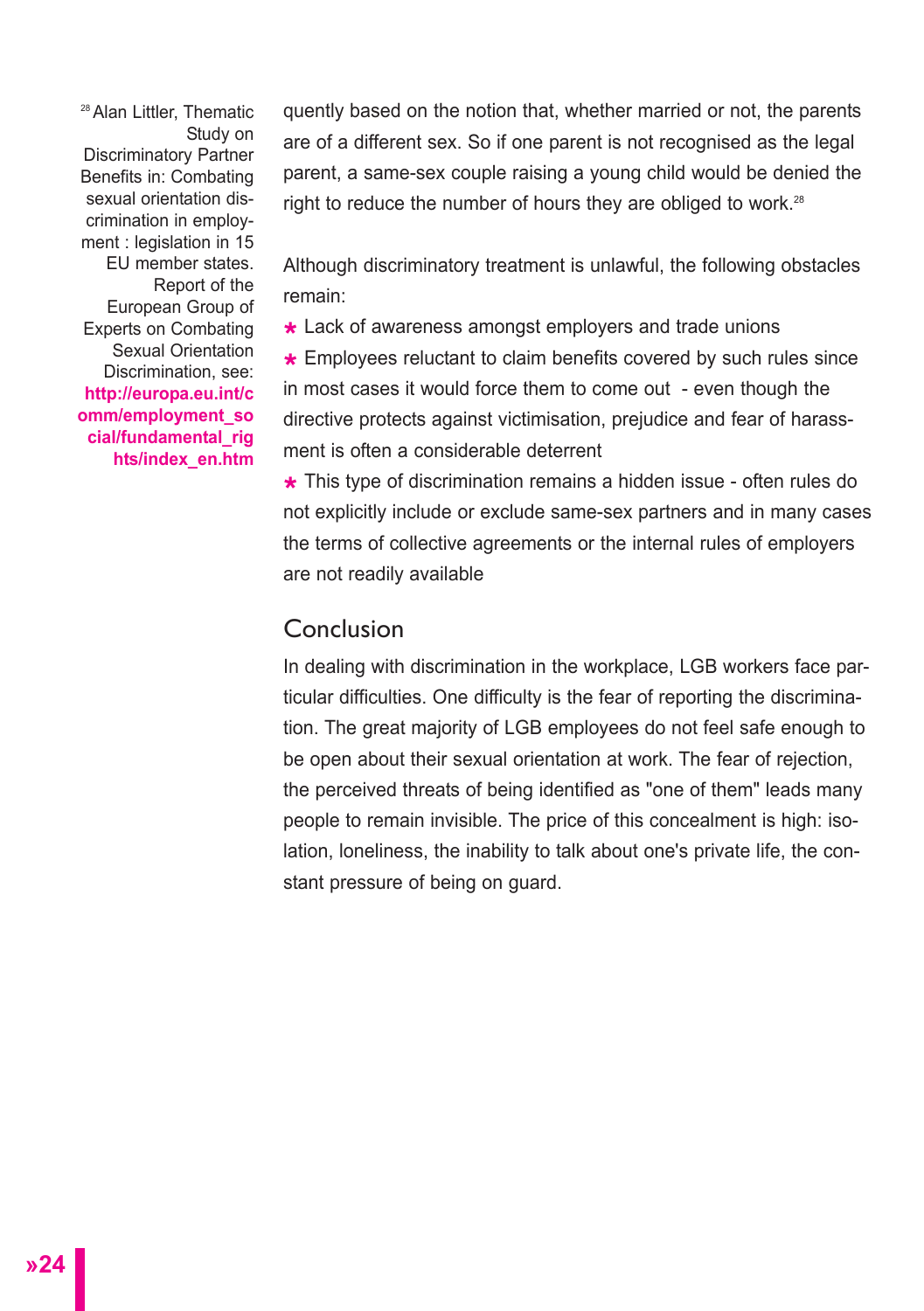# 3. How employers can pro-<br>mote equality in the workplace

#### Introduction

There have been two important developments in the last number of years that have brought equality issues to the forefront of Europe's employers. The first is new EU legislation in the field of employment prohibiting discrimination and ensuring minimum health and safety standards. One of the considerations employers have when adopting polices in line with the legislation is the potentially expensive legal claims from staff if they fail to comply.

The second development is the recognition by many employers that there is a business case argument for diversity. A diverse workforce is associated with policies designed to recruit, retain and develop employees from diverse social groups. Such policies go beyond compliance with national anti-discrimination policy. While there are other arguments for building a diverse workforce - ethical, i.e, it is the right thing to do; and regulatory, i.e. to comply with legislation - the potential for economic benefits from an investment in people is becoming an increasingly influential motivator. Sound business arguments have been developed and promoted as to how cultivating a workplace where employees are valued and respected can result in better economic performance. While the business case for diversity in the workplace is at an early stage of development, and is more developed in the USA and Canada than in Europe, it is gaining more attention and is being used by a variety of non-industry players - NGOs, trade unions etc - to promote equality in the workplace.

#### The birth of diversity management

Studies carried out in the USA show that the performance of LGB employees can decrease by more than 10% if they are faced with a homophobic work climate. In response to this obstacle to productivity, diversity management was born. In Europe the leading country in terms of diversity management is undoubtedly the UK.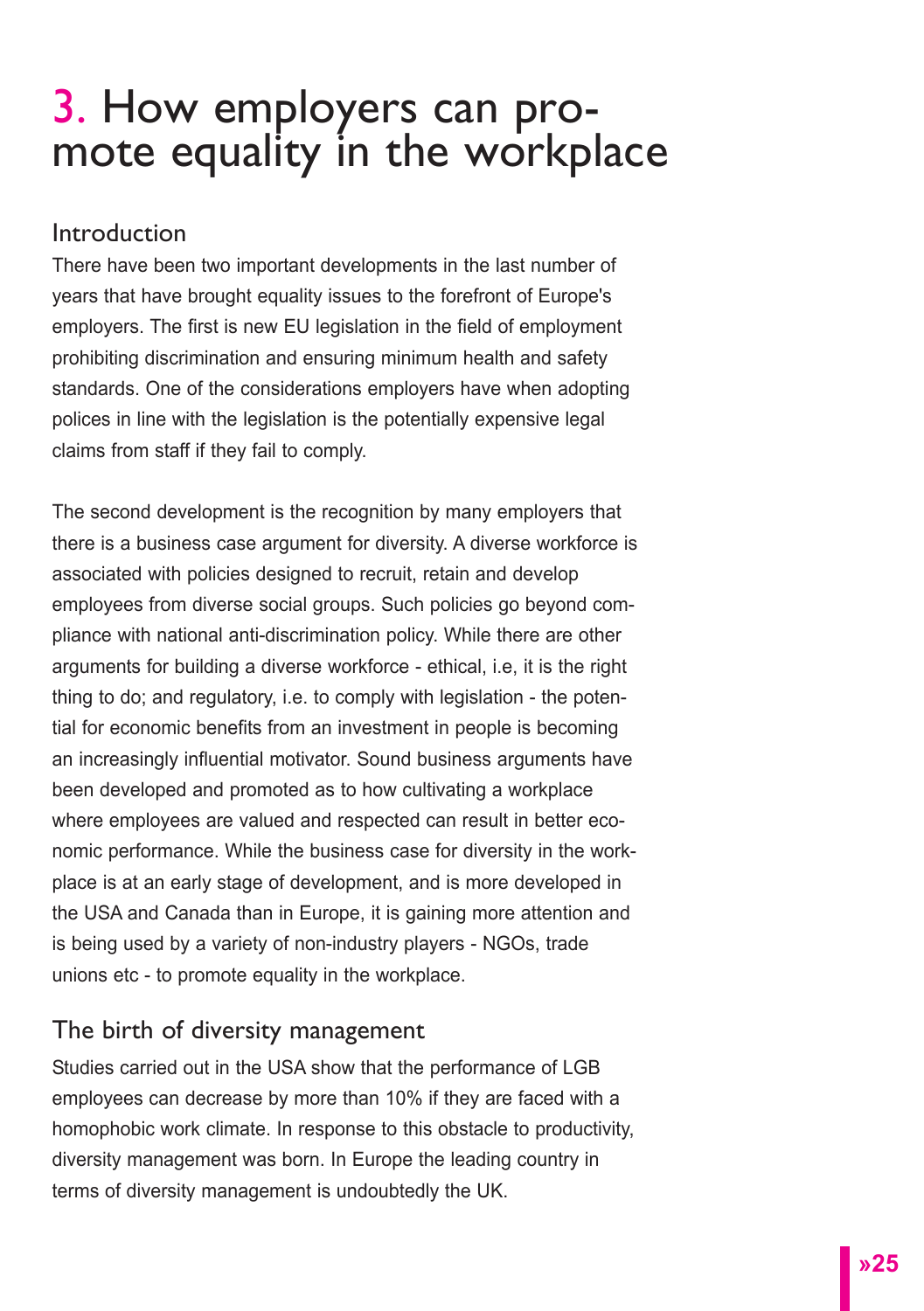<sup>29</sup> Stonewall Brochure: "Corporate Equality Index 2005. The top 100 employers for gay people in Britain" available at **http://www.stonewall. org.uk/docs/Corporat eEquityIndex.pdf** 

#### **Britain: 2005 Stonewall Corporate Equality Index29**

**In January 2005, UK LGB rights organisation Stonewall published its first Corporate Equality Index, showcasing the UK's Top 100 employers for lesbian, gay and bisexual staff. The British Council is the country's top employer for gay people, with Citigroup, Credit Suisse First Boston, IBM and Manchester City Council in joint second place.**

**Stonewall's Top 100 Employers include 12 FTSE 100 companies and 11 government departments. Employers were ranked according to criteria ranging from implementation of an effective equalities policy, to granting equal benefits for same-sex partners, to having openly gay staff on their board of directors.** 

**The Top 100 organisations have demonstrated a clear commitment to meeting the needs of gay staff and customers, showing good practice in the public, private and voluntary sectors from which other employers across Britain - and Europe - can learn.**

In Germany, the large multinational companies are following, with Ford, Schering, and Deutsche Bank leading the way by supporting the creation of LGB networks within their companies and by granting the same terms and conditions, including partner benefits, to both LGB and heterosexual workers.

In France, more and more companies are starting to develop LGB groups; one example is GARE, an association of the SNCF and another is RATP, within the City of Paris and Canal Plus. In Belgium, there are very few examples, most of which are in the larger multinational companies and the universities.<sup>30</sup>

#### The business case for diversity

*"The people we have form our human capital. To me that is a more important corporate asset than all of the plant and equipment, all of*

<sup>30</sup> MAGENTA, Egalite des chances concernant les femme d'orientation sexuelle minoritaire et les personnes d'identite de genre minoritaire: prevention de l'homophobie au travail", 2003, p. 31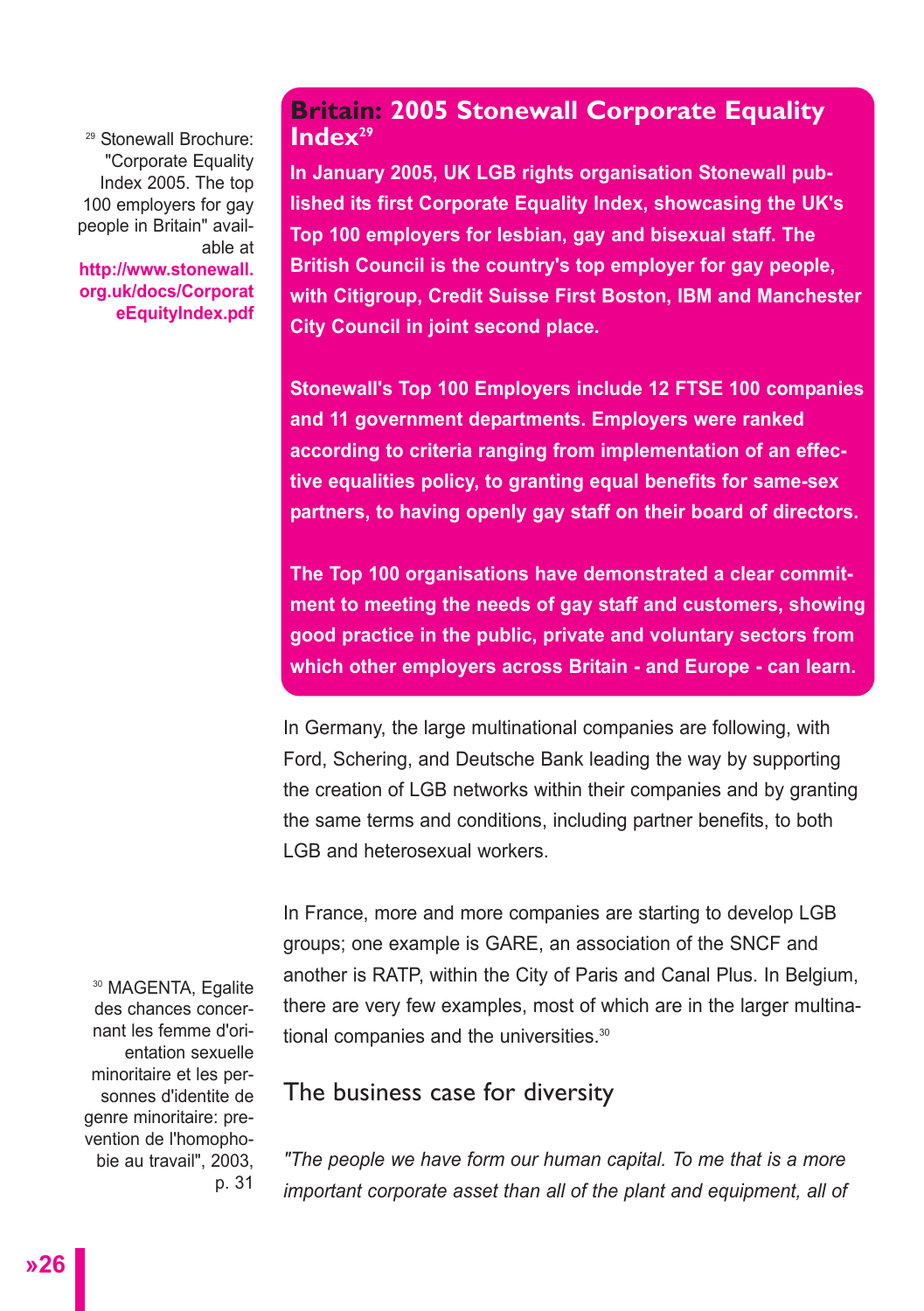*the oil fields and pipelines. If we can get a disproportionate share of the most talented people in the world, we have a chance of holding a competitive edge. That is the simple strategic logic behind our commitment to diversity and to the inclusion of individuals - men and women regardless of background, religion, ethnic origin, nationality or sexual orientation. " (Chief Executive, British Petroleum BP)31*

In 2003, the European Union commissioned a study on the costs and benefits of diversity.<sup>32</sup> An objective was to document why employers invest in diversity. The findings show that investment in diversity reduces costs, ensures access to a wider talent base and enhances the reputation of the organisation with clients, customers and employees.

An inclusive approach to recruitment and selection practices widens the recruitment base and attracts a wider range of applicants. In the war for talent, being able to attract and retain the best, has positive cost implications in terms of avoiding constant recruitment or training of new staff.

Preventing discrimination helps alleviate the risk of legal claims. If a case of harassment is brought against a company, the costs of defending a case and possibly paying compensation are high. Legal claims are expensive, damaging and time-consuming and, therefore, best avoided.

**"For us, turnover is more than a measure of employee satisfaction or morale. Lower turnover yields cost savings and improves business performance. The benefits include lower recruitment costs and retaining skilled employees who deliver better service. We know committed employees are more likely to be motivated, creative and productive."33**

Unfair treatment and harassment in the workplace can cause staff to resign or take sick leave due to anxiety and stress. There is also the potential adverse impact on staff productivity and morale. Effective equality policies help reduce absenteeism and stress-related

<sup>31</sup> European Commission, DG Employment and Social Affairs, The Costs and Benefits of Diversity, 2003, p. 53

<sup>32</sup> European Commission, DG Employment and Social Affairs, The Costs and Benefits of Diversity, 2003

<sup>33</sup> Jeremy del Strother. divisional director, personnel and development, NATIONWIDE (UK), in: Stonewall, The Employment Equality (Sexual Orientation) Regulations. Guidelines for<br>Emplovers, 2003, p. 8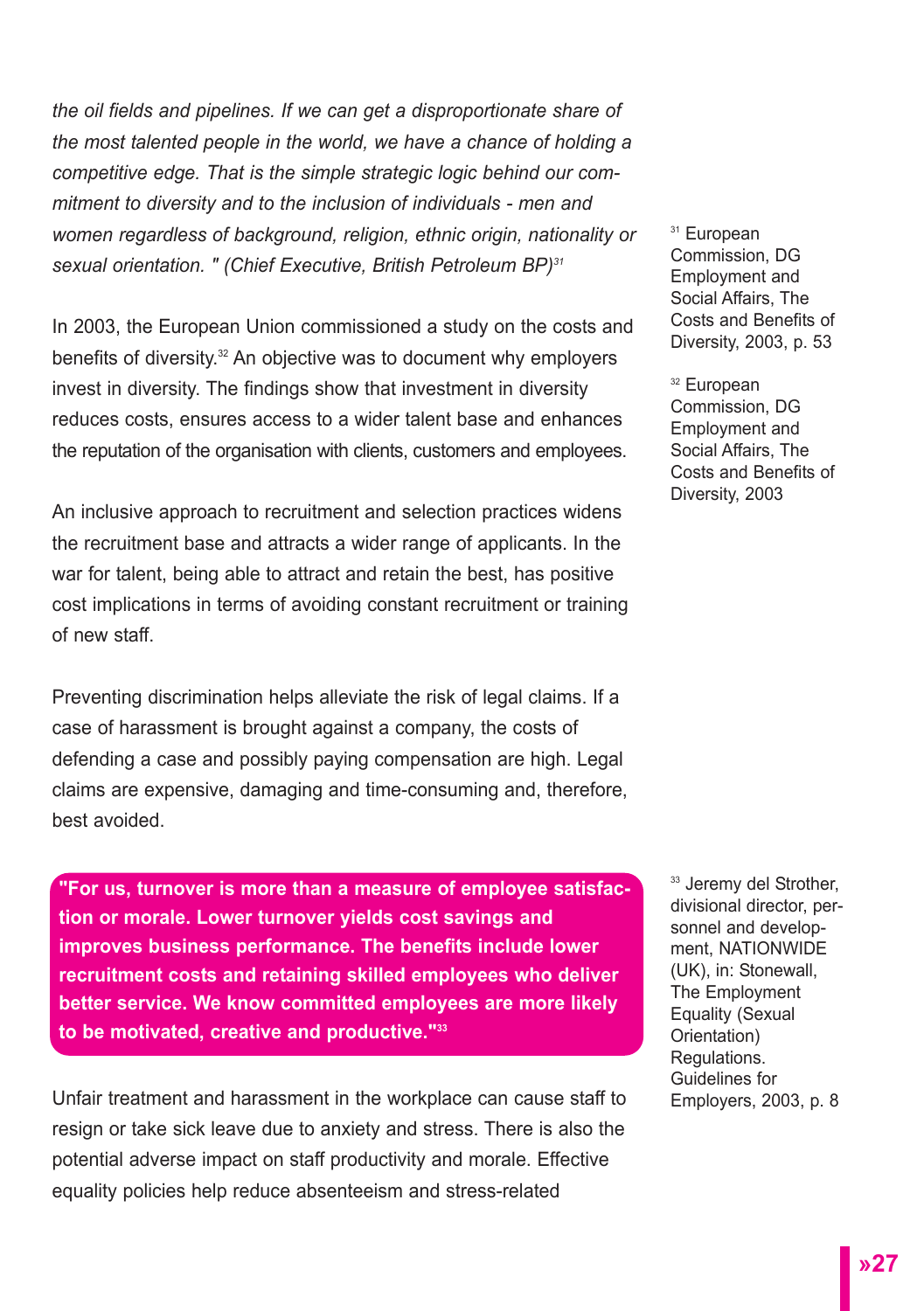absence. A safe and diverse workplace benefits everyone - an organisation where lesbians, gay men and bisexuals can be open about their sexuality is a good workplace for all.

#### **Germany: Gay manager association Voelklinger Kreis awards Max-Spohr Prize**

**Launched in 2001, the Germany gay managers association has now awarded the Max-Spohr-Prize a total of three times. The prize is conferred to companies that illustrate clearly their commitment to society's diversity, both within their organizations and beyond. They see diversity as a management instrument that contributes to a company's success.**

**Criteria for awarding the prize include whether or not an organization promotes an inclusive culture of respect, formulates equality policies and establishes the structures to implement it, whether it addresses harassment and supports LGB employee networks, whether it grants equal partner benefits to same-sex partners, whether it provides publicity and training amongst its staff, and whether it sponsors community initiatives.** 

**The prize has so far been awarded to:**

| 2001 | <b>Ford Foundation</b> |
|------|------------------------|
| 2002 | ⊦Deutsche Bank         |
| 2004 | <b>Deutsche Bahn</b>   |

**For more information, see:** www.vk-online.de

#### From compliance to good practice

The remainder of this chapter sets out guidelines for employers who want to promote equality in the workplace. The overall thrust of the guidelines is that employers are better served if they implement policies that go beyond the minimum statutory compliance with anti-discrimination laws and work instead with a focus on what is needed to create a secure, healthy and respected workforce. In other words, the focus is on being proactive in the promotion of equality rather than reactive to regulations and laws.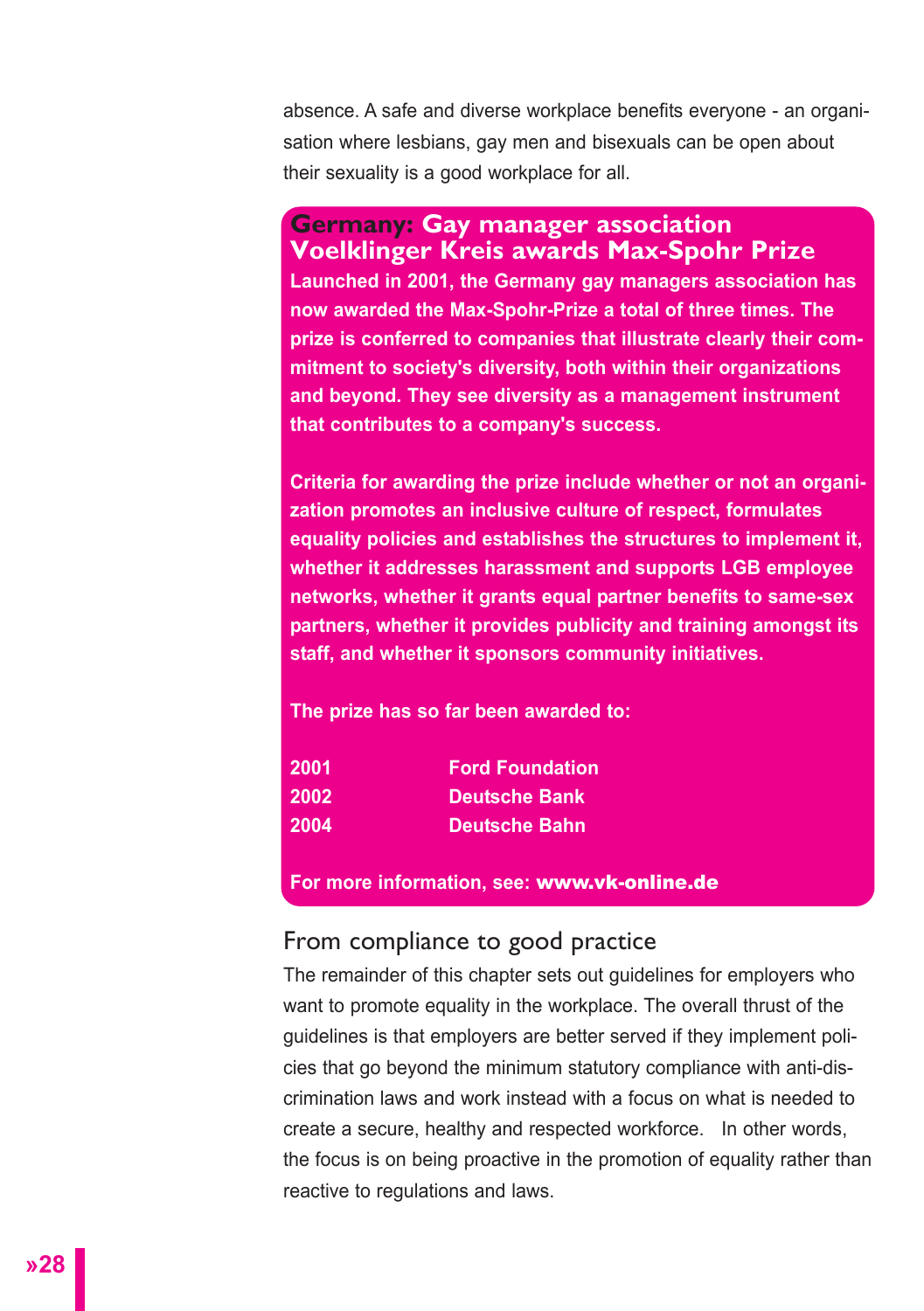# 1. BUILD A CULTURE OF RESPECT

In many organisations, sexual orientation continues to be a taboo topic. Prejudice and the fear of discrimination - as we have discussed in chapter 2 - have wide repercussions in the workplace. Creating a positive work culture is challenging but vital: creating a supportive environment will increase job satisfaction and morale and therefore productivity. Feeling safe and appreciated for who you are gives all employees the possibility to realise their potential to the fullest.

#### **Britain: Stonewall's Diversity Champion Scheme34**

**Launched in 2001, the Diversity Champions programme is an acclaimed scheme which helps organisations improve their working environments for LGB employees. Top UK members include IBM, Lehman Borthers and Ford from the private sector, and the British Council, Department of Trade and Industry and Metropolitan Police in the public sector.**

**Diversity Champions provides a forum for employers to:**

- **\* Develop good practice**
- **\* Discuss what works and what doesn't**

**\* Understand the issues faced by lesbian, gay and bisexual employees and service users**

**\* Find out more about the impact of the lesbian, gay and bisexual markets**

**To find out more, visit:** www.stonewall.org.uk

To create a climate where everyone feels safe and does their best, employers should

**\*** publicise a message of **openness, trust and equality**, reinforce message to all members of staff and make it clear that harassment is not tolerated

- **\*** explicitly invite same-sex partners to the company's **social events**
- **\*** provide **leadership** at all levels role models, public statements, etc.
- **\*** appoint senior-level **champions for LGB equality**
- **\*** allocate adequate **resources** (staff, time, funding)

34 Stonewall Brochure: "Diversity Champions. Promoting Diversity in the Workplace", available at **http://www.stonewall. org.uk/docs/Div\_Cha mpions\_Info\_Pack.p df**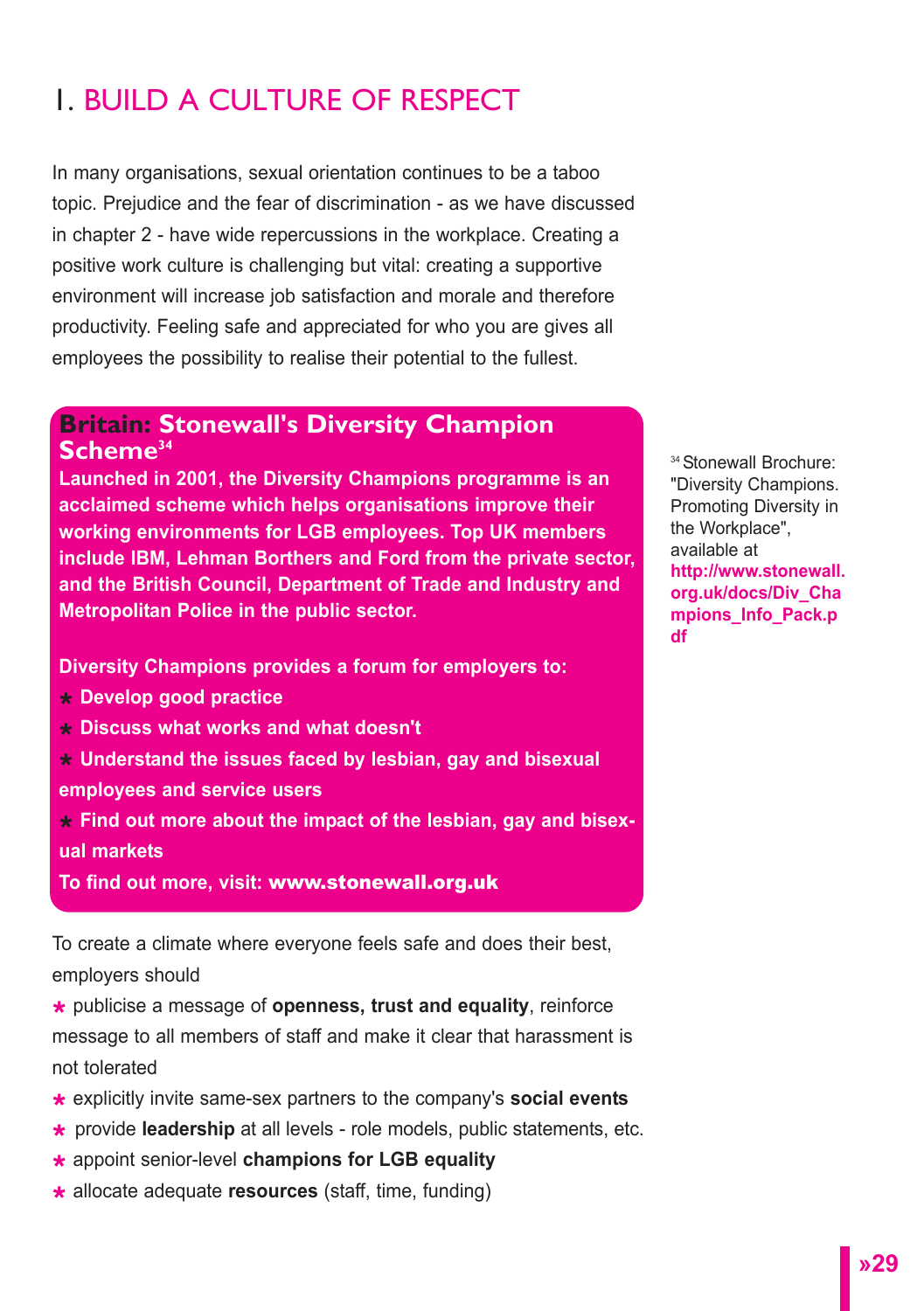**\*** review your **equality and diversity policy and strategy** - link it to business or service outcomes and communicate its importance to managers

A robust and effective equal opportunities policy should explicitly include LGB employees. The policy should set out the employer's commitment and make it clear to employees that discrimination is unlawful and unacceptable. If you are unsure on how to best include sexual orientation, consult with appropriate trade unions, employee representatives or external NGOs.

<sup>35</sup> Stonewall, The Employment Equality (Sexual Orientation) Regulations. Guidelines for Employers, 2003, p. 14 **In 2001, Barclays launched its 'success through inclusion' policy. All members of Barclays' executive committee signed an equality and diversity charter. Gary Hoffman, chief executive of Barclaycard, was appointed senior champion for sexual orientation.35**

#### **Diversity at Ford**

**"At Ford diversity has been the cornerstone of our corporate culture for years. Diversity is one of the key strength's of our company which brings together employees of more than 57 nations. Essentially, for Ford diversity management is about respecting and valuing every single employee, irrespective of his or her ethnic origin, religion, sexual orientation or social origin." (Ulrich Schumacher, Board of Directors, Personnell, Ford Germany)**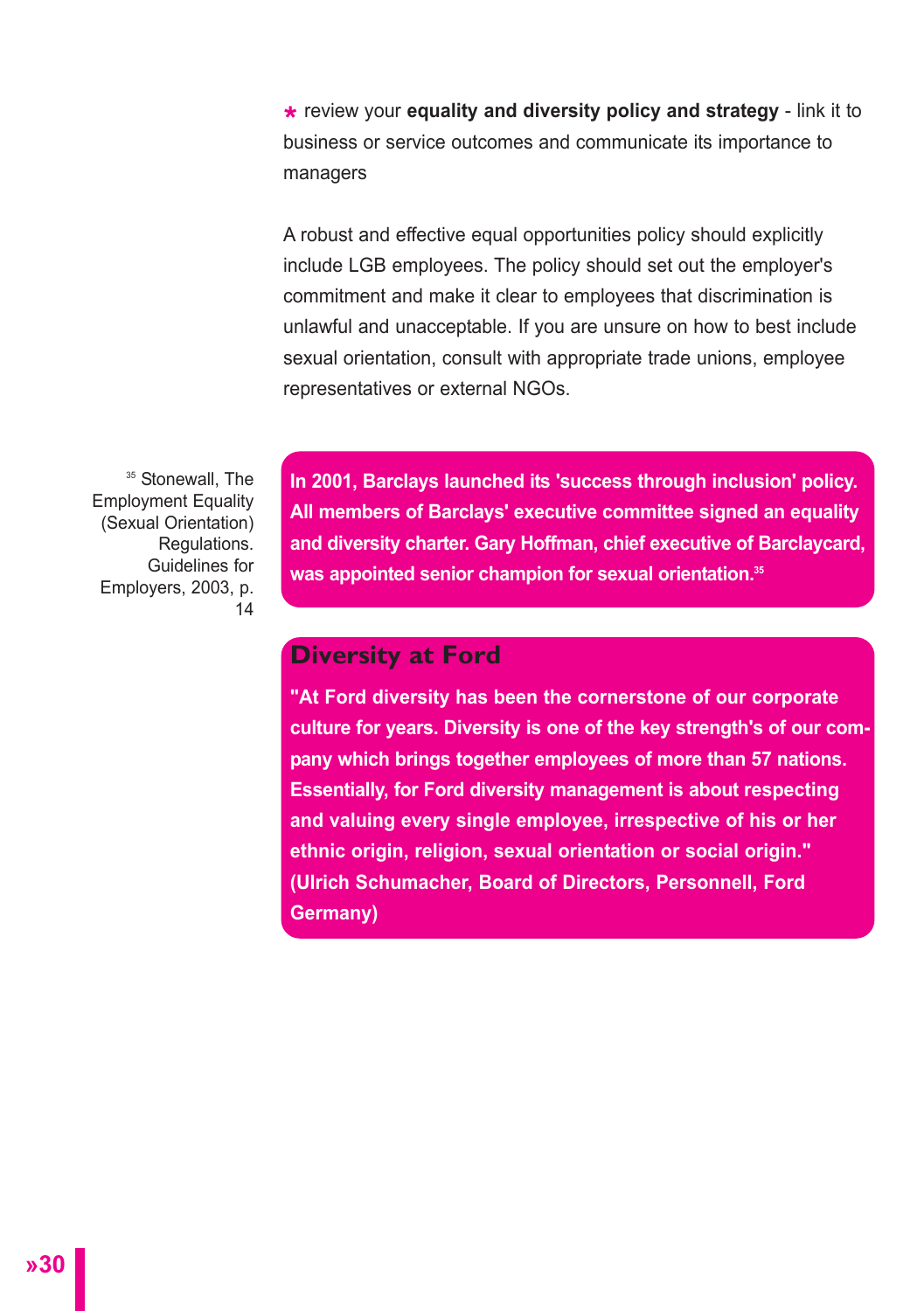# 2. TACKLE WORKPLACE BULLYING AND HARASSMENT

Harassment is probably the most common form of discrimination experienced by lesbian, gay and bisexual people at work. Most employers now have harassment policies but do not refer to harassment on grounds of sexual orientation. All too often lesbian, gay and bisexual workers who complain of harassment are accused of being oversensitive, having no sense of humour or of 'bringing it on themselves' by not hiding their sexual orientation. Even more often, LGB employees are afraid to even make a complaint.<sup>36</sup>

The seriousness of harassment as a psychological form of violence has been increasingly recognised. By not acting to prevent bullying and harassment, employers not only risk litigation, they also risk increased levels of sick leave, higher rates of resignations and lower levels of commitment and effectiveness.

To tackle workplace bullying, employers should…

**\* explain to staff why harassment because of sexual orientation is unacceptable:** adapt existing harassment policy to specifically cover harassment on grounds of sexual orientation; make specific references to harassment in your induction programmes, secure support of managers and staff; consult on policies with appropriate trade unions, employee representatives or workforce

**\* make it easy for people to report a problem:** provide several routes for making complaints; keep it confidential; assess what practical steps can be taken if no formal complaint is made; individuals may be reluctant to bring forward a complaint for fear of being outed; they may be concerned that a complaint is not taken seriously or that he/she will be victimised if a complaint is brought; it might prove useful to have designated advisor who is appropriately trained

**\* deal effectively with complaints:** ensure that complaints are dealt with promptly, seriously, sympathetically, confidentially and effectively; take all reasonable steps to make sure that those who do make a complaint are not victimised because of it

<sup>36</sup> UNISON, , Equalities in UNISION: Bargaining Support Guide, Negotiating Equality for Lesbian, Gay, and Bisexual Workers, December 2003, p. 14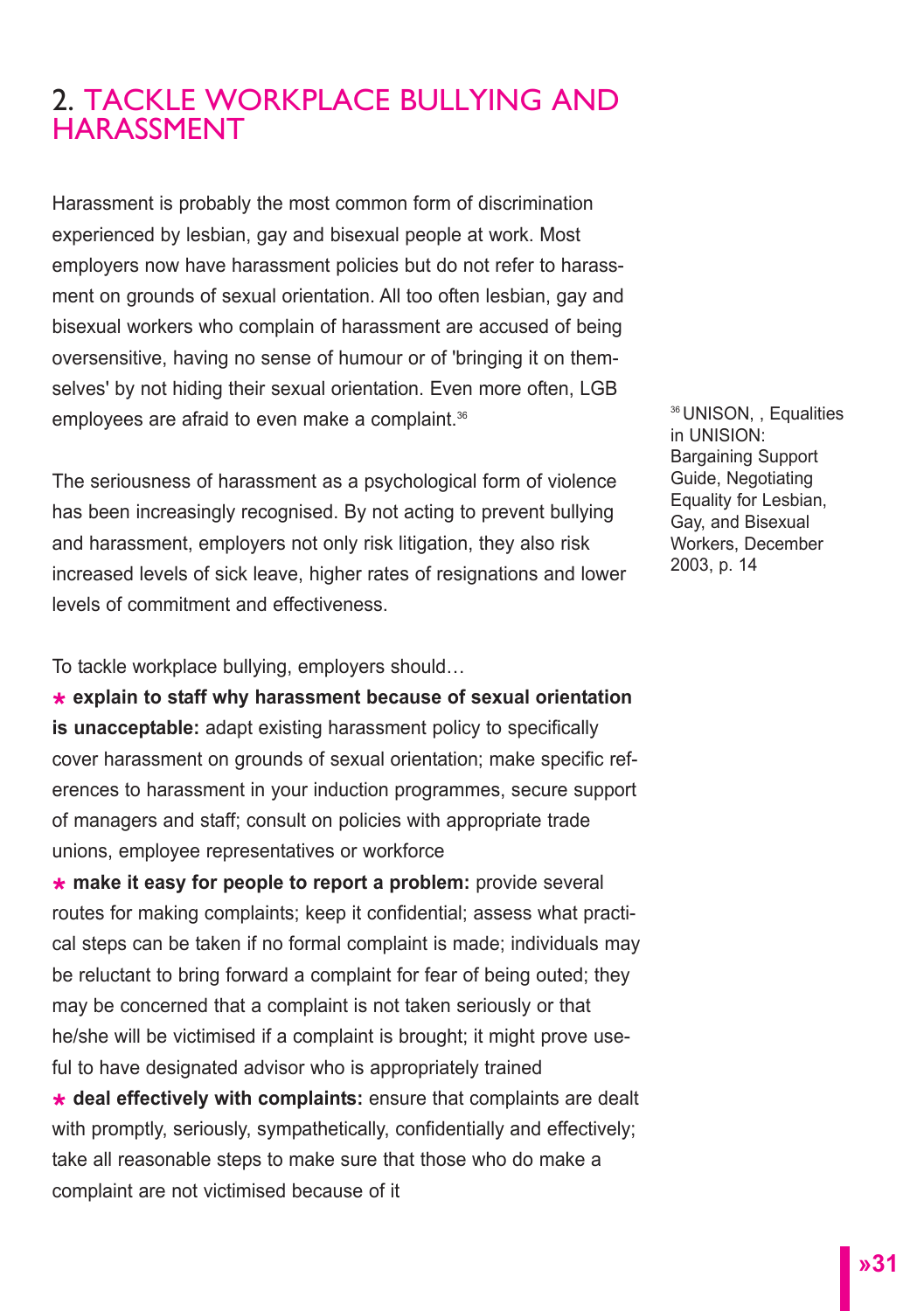**\* monitor complaints and review policy:** establish procedures for the investigation of complaints; make sure the process is transparent and supports are available for complainants; train managers on review procedures; collect data on how complaints have been handled, the timeframe, the actions taken and outcomes achieved

## 3. PUBLICISE, IMPLEMENT AND MONITOR THE POLICIES YOU ADOPT

Policies are worth little if they end up gathering dust in cupboards. Employers need to ensure that their organisation's practices are in line with the policies that are adopted. They are of little use, if nobody knows about their existence.

#### **European Gay and Lesbian Managers Association**

**Founded in 200, EGMA brings together gay and lesbian manager associations from France, Germany, Austria, Switzerland and Italy. The main focus of the network is to promote equal rights of LGB people in employment.** 

**All EGMA members work closely with employers in their respective home countries and can be approached for advice on how to become a best practice equal opportunity employer for LGB employees. The following organisations form part of EGMA:**

| <b>Austria</b>     | <b>AGPRO</b>          | www.agrpo.at                               |
|--------------------|-----------------------|--------------------------------------------|
| <b>France</b>      | <b>L'Autre Cercle</b> | www.autrecercle.org                        |
| <b>Germany</b>     |                       | Voelklinger Kreis www.vk-online.de         |
|                    |                       | Wirtschaftsweiber www.wirtschaftsweiber.de |
| Italy              | <b>PrIMO</b>          | www.primo-net.it                           |
| <b>Switzerland</b> | <b>Network</b>        | www.network.ch                             |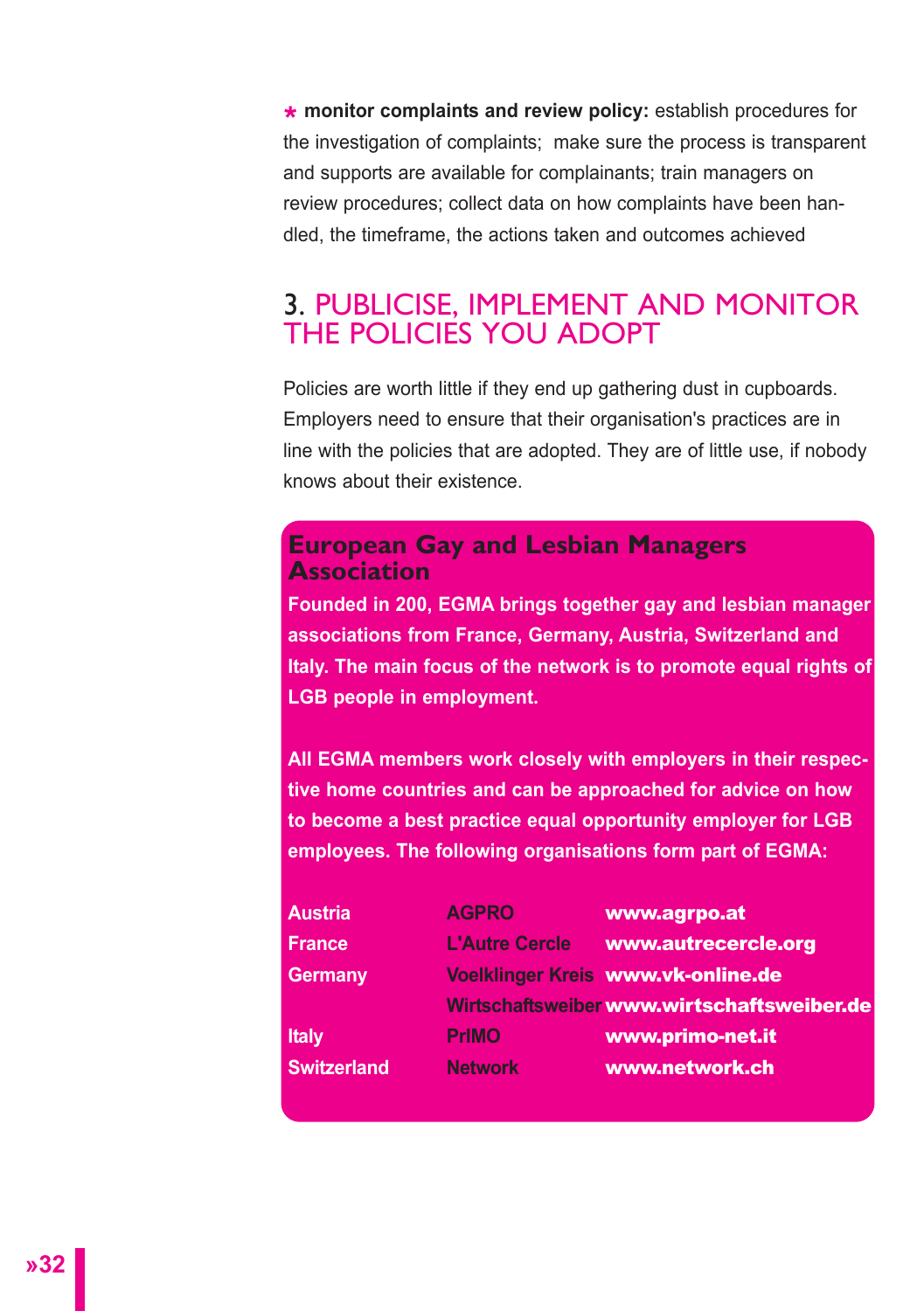To ensure the usefulness of non-discrimination measures, employers should…

**\*** include a measurable **action plan** on equality for LGB people

**\*** keep local managers' discretion to a minimum to ensure **consistency** across the board

**\*** effectively **communicate all equality and harassment policies** and procedures to employees, contractors and agency staff - e.g. through staff briefings, contracts of employment, staff handbooks, notice boards, circulars, written notifications to individual employees, trainings, publications, advertisements

**\* publicise clearly that complaints procedures are confidential**

**\*** put into place a **monitoring system** of the take-up of policies

# 4. PROVIDE REGULAR TRAINING TO ALL **EMPLOYEES**

Training is an important aspect of any strategy. Promoting equality in the workplace for LGB people is a new practice for most employers. Everyone has a lot to learn. Understanding homophobia, how negative stereotypes are created and become established and how they can lead to feelings of fear and hostility can go along way to reversing attitudes. Deciding to end discrimination is one thing, knowing how to end discrimination must begin with understanding it.

To help everybody in the company understand discrimination better, employers should…

**\*** provide training and written guidance to all employees so they understand their responsibilities, including specific reference to sexual orientation

**\*** provide diversity awareness training to all levels of staff

**\*** provide all managers, supervisors and personnel with training and development to help them implement the organisation's equality and diversity action plan

**\*** train managers to identify where prejudice might enter judgment about people; include examples of disguised homophobia, of common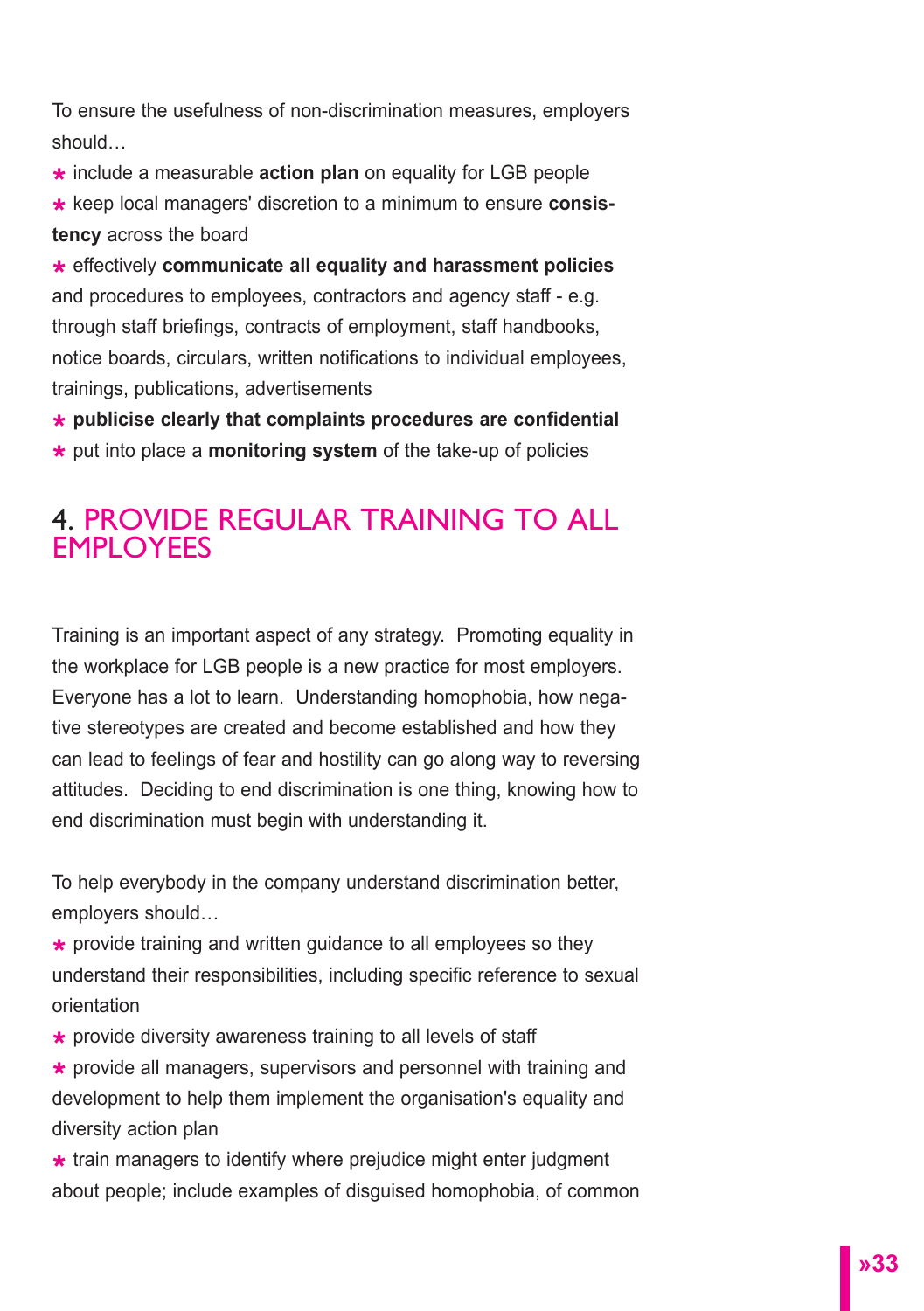misconceptions of LGB people and of the way managers might involuntarily disadvantage certain groups

**HoF - LGBT people in the Swedish Armed Forces HoF was founded in December 2001 to support serving members of the Swedish Armed Forces who are lesbian, gay, bisexual or transgender. The aim of HoF is to provide a social network, to offer specialist advice and information to all members of staff of the Swedish Armed Forces.**

*"Military organisations all over the world traditionally tend to be associated with homophobia. We have always had the male body as an ideal. This worship of the male body has become a norm for the ideal soldier, who is physically and mentally strong and medically perfect. To make soldiers obey, one has tried to control their instincts: sleep, food, rest and sex. Sexuality is the hardest of these to control. The worst thing that could happen was therefore that a soldier could be suspected of homosexuality, because then one couldn't wield power over him using that instinct. In this way homophobia can be generated and that is why it is so strong in the Armed Forces - probably stronger than in most other sectors of society. The American "Don´t Ask, Don´t Tell"-policy, which prohibits openly gay and lesbian people in the Armed Forces, is perhaps the clearest example of this in the Western world.* 

<sup>37</sup> (Krister Fahlstedt, Chairman of HoF, Den Haag, November 2004), For more information, see: **www.hof.org.se** 

*Even if we in the EU have come further than that, by, amongst other things, a precedential judgement in the European Court of Human rights, I still venture to say that we have a great challenge in front of us. And it is important that we take up the gauntlet!"37*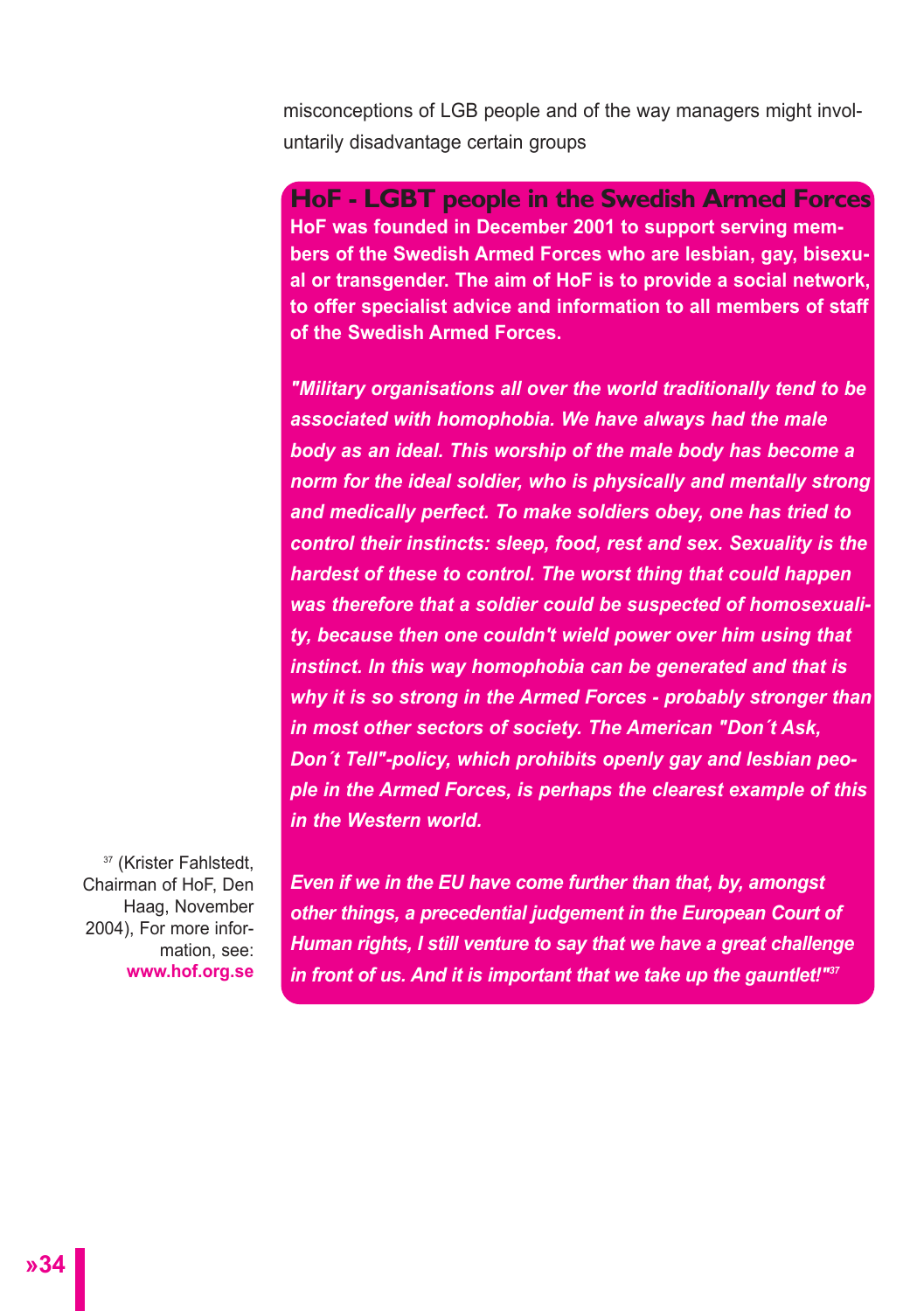## 5. SUPPORT ESTABLISHMENT OF LGB EMPLOYEE NETWORKS

An employee network can challenge the invisibility of LGB staff and their issues. It gives LGB staff a forum for sharing experiences and allows organisations to tap into the specific experience and knowledge of LGB staff. Furthermore, it helps lesbians, gay men and bisexuals within the organisation to feel safe enough to come out and be open about their private lives.

#### **Schering AG**

**When Schering's employees opened their company brochure this May, the first thing they saw was the rainbow symbol, standing for the company's lesbian, gay and bisexual employee network SAG Rainbow.** 

**"When we met for the first time 6 years ago, we wanted more than anything else a secure space, where we could be open about our sexual orientation without fear from hostility and discrimination", remembers Marcus Klein (39), head of unit in Schering's clinical development department. Then, fear was the key driver, as most were not open about their sexuality at work. The group was an exclusive, secret circle - it seemed impossible to present the initiative openly within the company.** 

**This has now changed. To incorporate homosexuality as something normal within the organization is the goal of Martina Schäfer (38) und Thomas Norpoth (51), spokespeople for SAG Rainbow. When SAG Rainbow recently published a flyer about the network amongst their fellow colleagues the reaction was positive. "It is brilliant that you had the courage to do this!"38**

<sup>38</sup> Siegessäule 12/2003 - Das Ende der Monokultur Die Zauberformel für Gewinnsteigerungen: Diversity Management : Warum Ford, Deutsche Telekom und die Commerzbank ihre schwullesbische Belegschaft entdecken ( Kathrin Walther)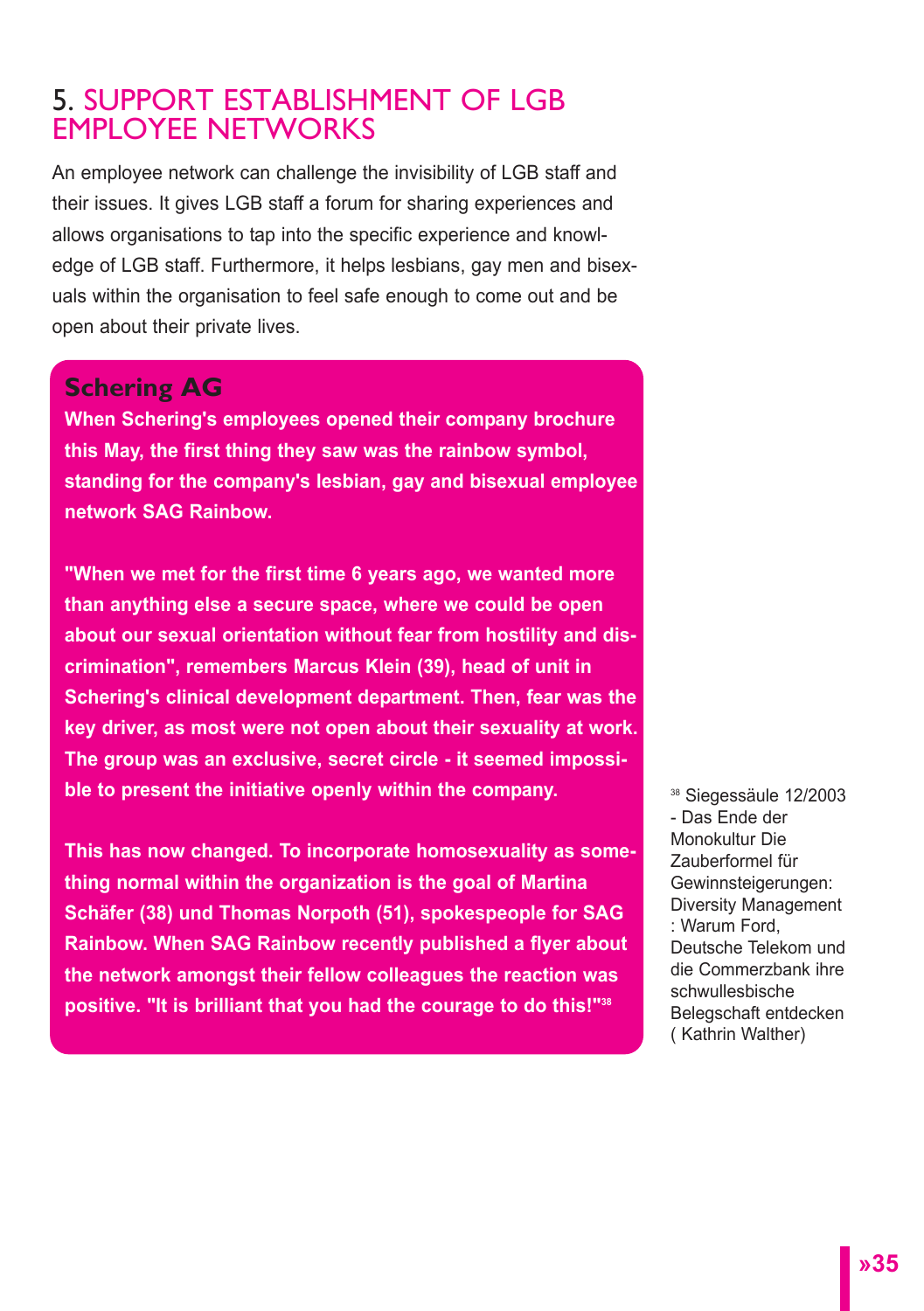To support and give visibility to LGB staff, employers should…

**\*** establish employee networks in consultation with LGB staff; contact and consultation via anonymous surveys, via staff associations or trade unions, via third parties (e.g. NGOs)

\* connect the network to the rest of the organisation and other networks: purpose, responsibility, resources

**\*** ensure leaders of the organisation promote the network: high-profile senior managers as champions of network

**\*** be prepared for negative reactions - must be able to explain how the network benefits the whole organisation

- **\*** provide easy and confidential access to the network
- **\*** publicise the network both internally and externally

**LGB employee networks in European companies Examples of LGB employee networks in Europe include Kaleidscope at British Telecom, GLEAM at JP Morgan and Chase, Spectrum at Barclays, Rainbow Group at IBM and Energay in French electrical and gas industries. The leading companies in terms of managing diversity in Germany include Ford, Deutsche Bank, Schering, VW, Commerzbank, Telekom, Lufthansa and the Deutsche Bahn.** 

**See for instance:**

| <b>Deutsche Telekom</b> | www.queerbeet.net                            |  |
|-------------------------|----------------------------------------------|--|
| <b>Volkswagen-Bank</b>  | www.queerdirect.de                           |  |
| Volkswagen              | www.wolfsburger-kreis.de                     |  |
| Ford                    | http://fordglobe.org/de/                     |  |
| <b>Deutsche Bank</b>    | http://karriere.deutsche-                    |  |
|                         | bank.de/wms/dbhr/index.php3?ci=40&language=1 |  |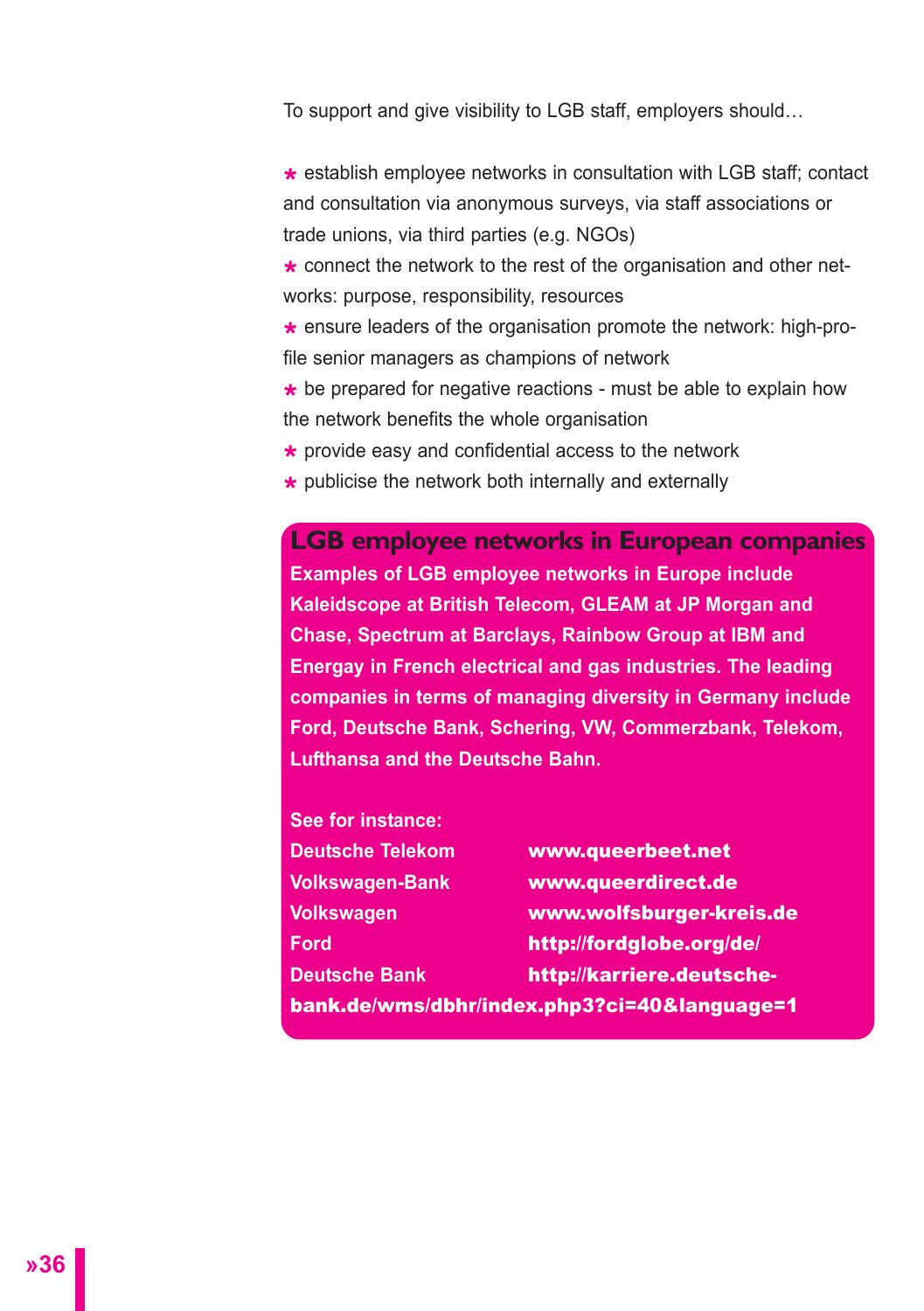# 6. REVIEW TERMS AND CONDITIONS

Every lesbian, gay or bisexual employee will have experienced discrimination in terms of the way the employer handles compensation and benefits. Despite the fact that non-traditional family patterns are increasingly common in Europe, they are not recognised in many socalled 'family-friendly' policies. To be an employer of choice, an organisation's policies must reflect a social view of parenthood and family rather than a biological or legal one.

#### **German Foreign Ministry**

**The Foreign Ministry has an increasingly open approach to homosexuality. Not only do they support their internal LGB network, they have also begun to treat same-sex registered partnerships en par to marriage. Registered same-sex couples, for instance, qualify for diplomatic service in the same way as heterosexual married couples would. To ease the process, the Foreign Ministry has started to investigate which countries officially accept same-sex couples.** 

If employers want to reward all employees fairly and maximise staff motivation, they should…

**\* create explicitly inclusive policies:** your policies should state that the following are available to same-sex employees and their families: bereavement leave, parental leave and adoptive parental leave, relocation allowances, carer's leave, travel benefits, discounts on the company's or other services, private healthcare

**\* make communications inclusive:** use same-sex employees as examples when you explain benefits of reward packages, HR needs to understand inclusive nature of benefits and communicate accordingly - talk about partners not husbands/ wives

**\* choose the best suppliers:** pension companies that are committed to equal treatment, same for life insurance and health insurance providers

**\* guarantee access to benefits without compromising confidentiality:** the manner in which an employee has to notify his/ her employer of his/her same-sex partner in many cases will require the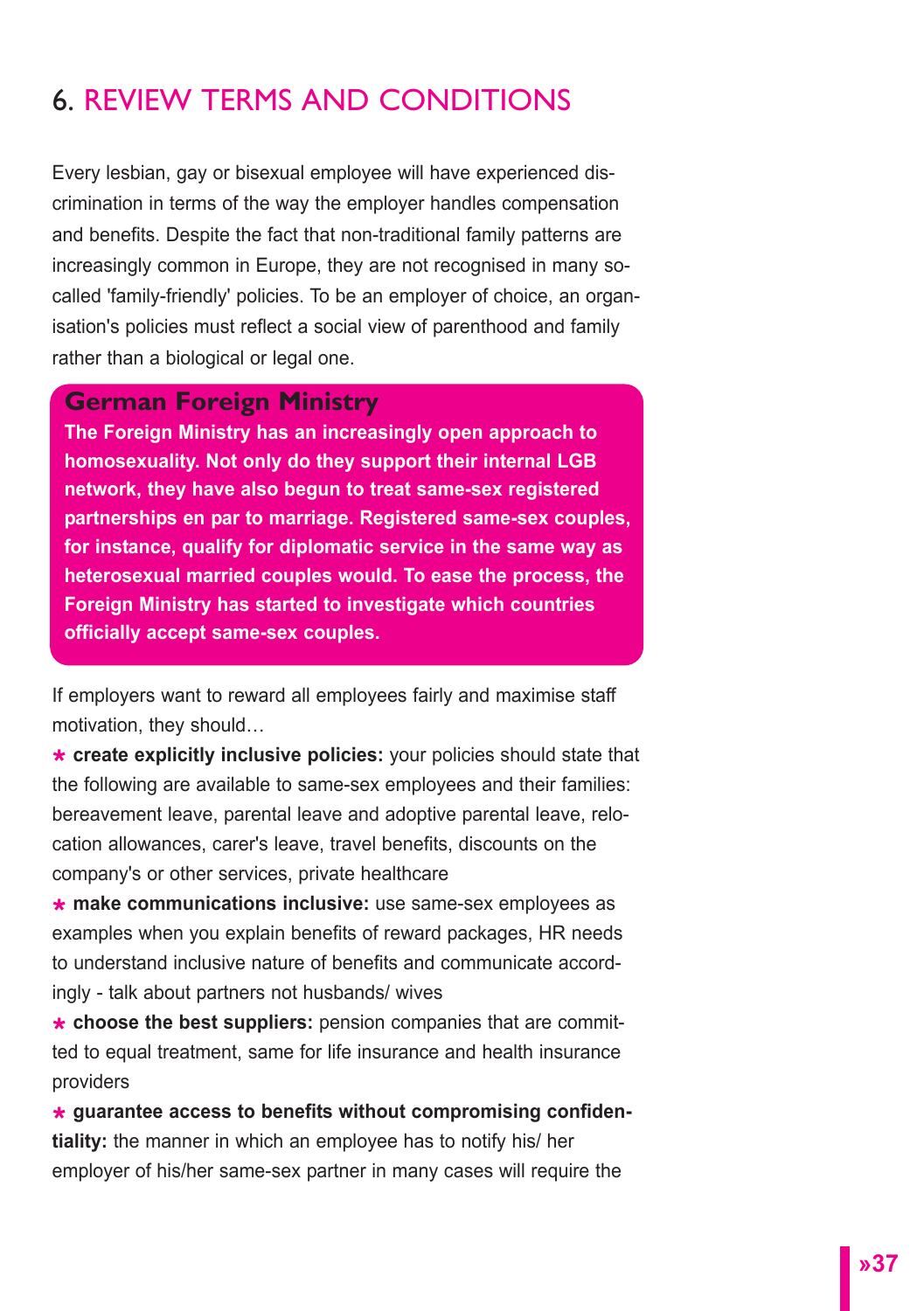coming-out of the employee. In cases where it is not certain whether the benefit would be granted, this constitutes a major deterrent. To overcome this, ensure confidentiality of the data that is provided to the HR team

#### **Examples of travel-related benefits for same-sex partners**

**Railways across Europe typically offer travel benefits to their staff's partners. Many have extended this to same-sex partners as well. The Spanish National Railway Company RENFE had a policy of distinguishing between different-sex and same-sex unions. When this was challenged in court, the company reformed their collective agreements and explicitly extended all benefits to both married and non-married unions, irrespective of sexual orientation.** 

<sup>39</sup> Alan Littler, Thematic Study on Discriminatory Partner Benefits in: Combating sexual orientation discrimination in employment : legislation in 15 EU member states. Report of the European Group of Experts on Combating Sexual Orientation Discrimination, see: **http://europa.eu.int/c omm/employment\_so cial/fundamental\_rig hts/index\_en.htm**

**The Austrian Federal Railways has so far refused to extend to unmarried same-sex partners the benefits available to their heterosexual unmarried counterparts. This is an example of unlawful discrimination and will undoubtedly be challenged under the new legislation.** 

**Airlines are on the whole more progressive. In Italy, for instance, at least two airlines do not make a distinction between samesex and different-sex unmarried partners in terms of travel benefits and any other employment benefits. The same is true for Belgian and German airlines. French airlines are regulated by collective agreements that ensure that the entire French air transport sector does not discriminate on grounds of sexual orientation.39**

Generally speaking, large multi-national corporations are increasingly starting to provide benefits to their employees irrespective of their sexual orientation or their marital status. The most progressive industries tend to be airlines, some manufacturing and IT businesses as well as the financial services.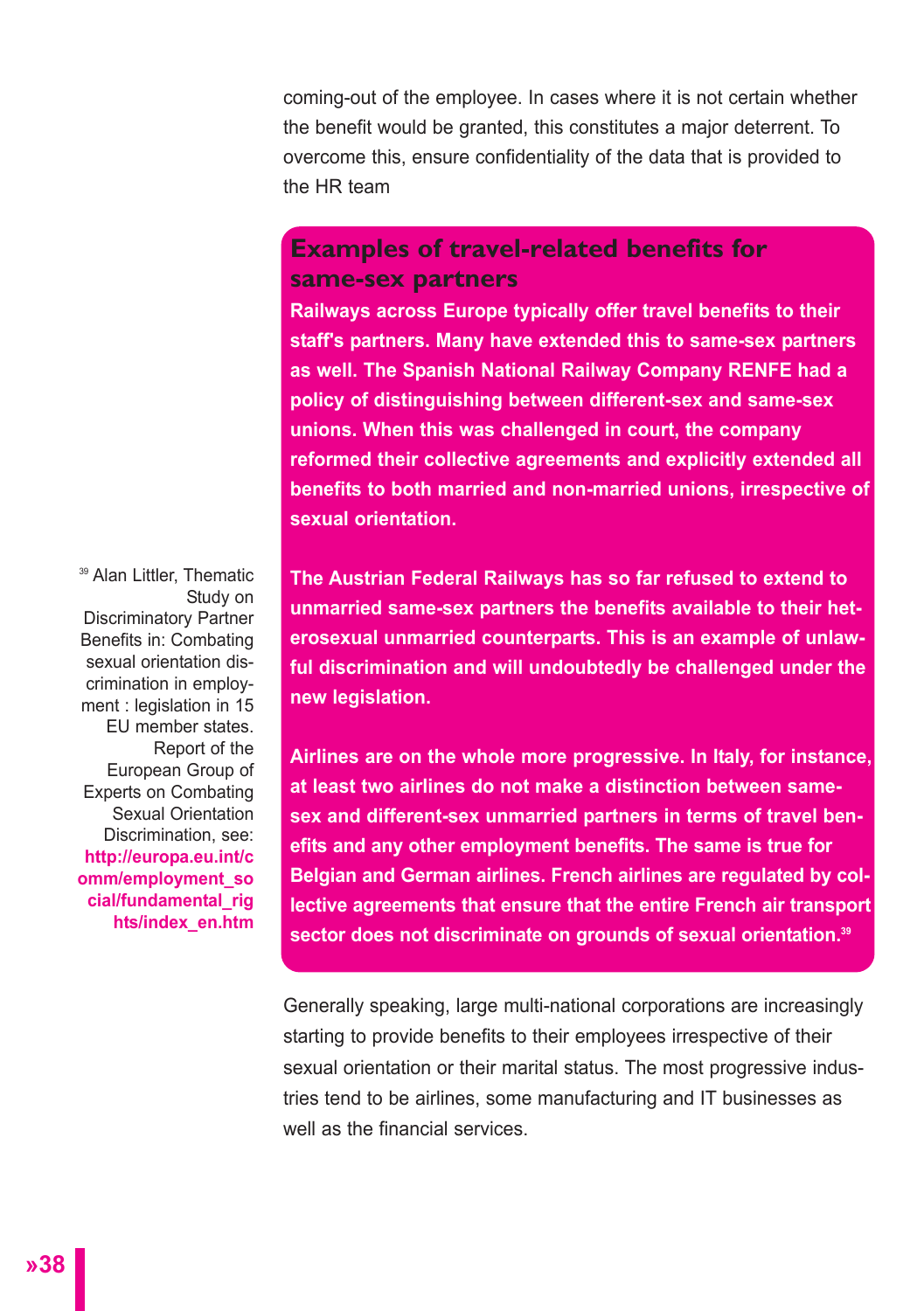**USA company as catalyst for change In Ireland, most companies tended to grant benefits to married couples only. When a large company from the USA began operating in Ireland, they brought along their practice of extending partner benefits to all unmarried partners. This has contributed to an increasing change in other Irish companies, who have since started to follow suit. Now more and more Irish employers avoid discrimination in terms of workplace benefits.**

# 7. RECRUIT, SELECT AND PROMOTE FAIRLY

Recruiting processes can often be discriminating for lesbians, gay men and bisexuals. In many cases, this is unintentional - an application form that asks whether you are married, single or divorced for instance; or the interview question enquiring about the candidate's personal life. Performance management as well can put LGB people at a disadvantage. There are numerous examples of LGB employees that have been passed over for promotion, disciplined unfairly or dismissed for no good reason. Equal opportunities policies alone are not enough. They have to be complemented with concrete action throughout the steps of an employee life cycle.

**JP Morgan undertook a recruitment campaign targeting LGBT university networks. This included sponsoring a gay-friendly careers booklet for Oxford University students.40**

If employers want to recruit and retain the best talent and avoid the cost of litigation, they should…

**\* let people know they are welcome to apply:** this includes where advertisements are placed and the use of language; recruitment literature could include any LGBT initiative you have taken (e.g. extending benefits to same-sex partners or supporting employee networks), as well as info on diversity policies in place; ask LGB staff to help make policies and procedures inclusive and effective; methods used for monitoring recruitment of other minority groups may be extended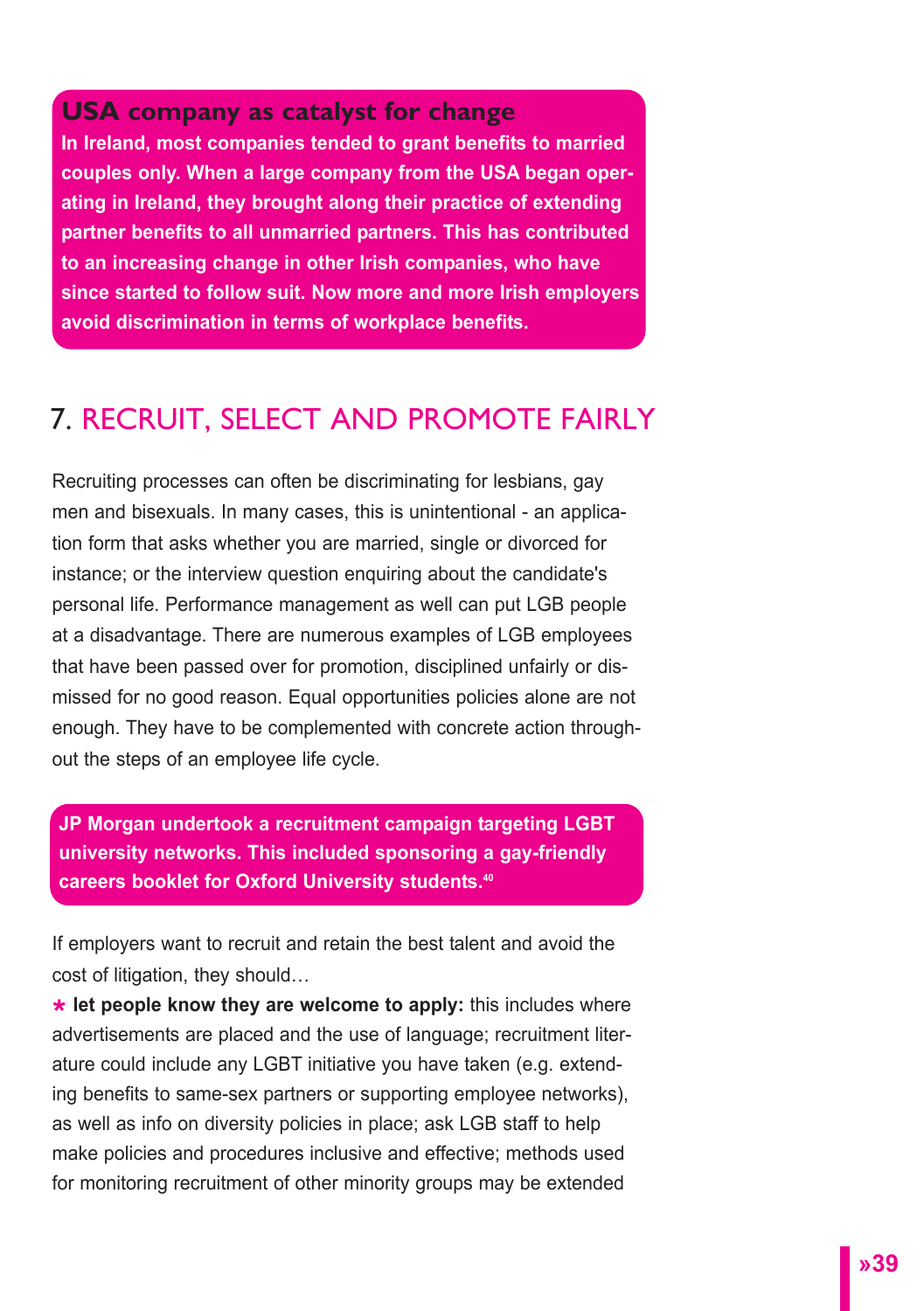#### to LGB people where appropriate

**\* application forms should reflect equal opportunity policies:** do not include questions about marital status, spouse/ partner or other personal circumstances; exercise caution when taking into account information provided in an application form in relation to an applicant's criminal record (laws relating to gay men have changed significantly over time. It is possible that applicants may have acquired a criminal conviction many years ago to a matter no longer considered unlawful)

**\* ensure fair references:** make supervisors/ managers aware that all informal or formal references should be fair and non-discriminatory (not influenced by personal prejudices relating to individual's real or perceived sexual orientation)

**\* make the recruitment process transparent:** be open about recruitment process, keep record of each stage of recruitment, deal promptly with any complaints

**\* train the decision-makers:** make sure recruiters do not make unfounded assumptions based on stereotypes; instruct selection panels that they should not ask questions about a candidate's marital status or other personal circumstances (may be perceived as intrusive and imply potential discrimination); set up system so that staff know where to go if thy think interviewer has made prejudiced remark or decision

**\* create the right climate:** communicate that recruitment, promotion, rewards and redundancies are based on merit and competence; management development should include diversity awareness as one of key competencies

**\* develop formal performance management systems:** introduce performance management systems based on competencies for each job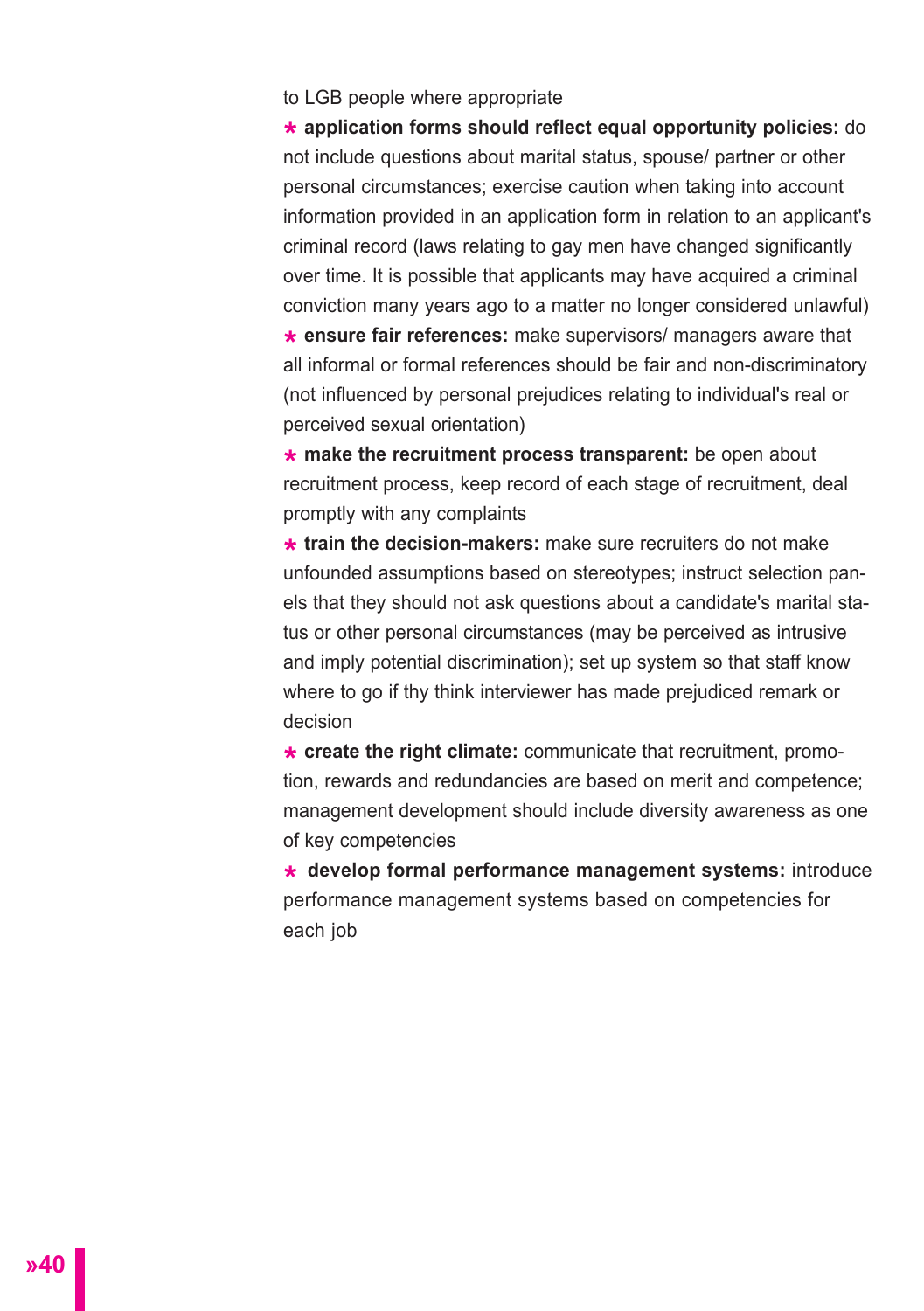# 4. What trade unions can do

# Introduction

Trade Unions were formed to improve and protect the working conditions of their members. If a worker is discriminated against or harassed on the basis of sexual orientation, trade unions have a key responsibility in challenging the discrimination, protecting the individual and working for improvements.

The situation of LGB workers is a relatively new issue for trade unions. As organisations many have been driven by other priorities and have often worked under the assumption that everyone is heterosexual unless they say otherwise. This is gradually changing as trade unions across the European Union acknowledge the diverse make-up of their membership and the workplace at large. Negotiating for workers' rights today means taking into account the specific needs of ethnic minorities, people with disabilities, older workers as well as lesbian, gay or bisexual workers.

Since harassment is now recognised as a health and safety issue, trade unions cannot afford to overlook the effects of harassment, bullying or unequal treatment of their lesbian, gay or bisexual membership. Beyond the social justice and the health and safety arguments, trade unions are motivated by the drive to recruit and retain members. It is in their interest, therefore, to equally represent their LGB membership.

# Trade union status across member states

For historical-political reasons, trade unions do not occupy the same position in every member state. In some countries as many as 70% of the workforce belongs to trade unions, in others the figure is as low as 20%. There are examples of trade unions who take the lead in fighting for equality of lesbians, gay men and bisexuals in their area or country. There are others where trade unions are hesitant to cooperate with LGB organisations and still have a long way to go to overcome internal resistance and prejudice.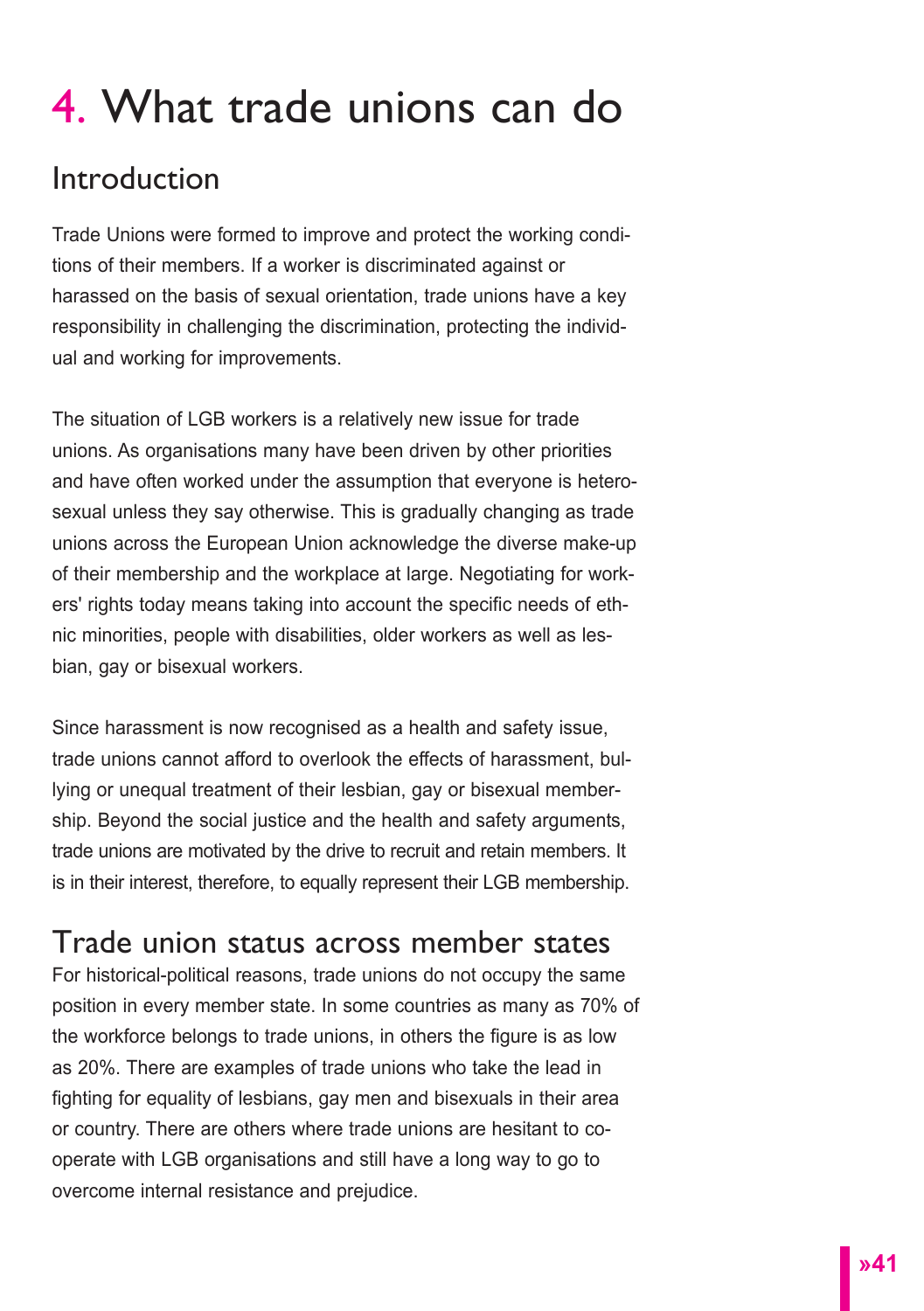<sup>41</sup> Jukka Lehtonen, "A Job that needs to be done: Trade organizations and lesbian, gay. bisexual and trans people" in: Lehtonen (ed), Sexual and Gender Minorities at Work, Finland, 2002

<sup>42</sup> MAGENTA, Egalite des chances concernant les femme d'orientation sexuelle minoritaire et les personnes d'identite de genre minoritaire: prevention de l'homophobie au travail", 2003

<sup>43</sup> For more details, see for instance: (a) Irish Congress of Trade Unions, Lesbian, Gay and Bisexual Rights in the Workplace - Congress Guidelines for Negotiators, December 2003 email: **congress@ictu.ie**; (b) UNISON, Negotiating Equality for Lesbian, Gay and Bisexual Workers. Bargaining Support Guide, December 2003 **www.unison.org.uk**; (c) Public Services International and Education International, Working for lesbian and gay members, 1999 **Trade unions and LGB rights**

**In Finland trade unions on the whole have ignored the specific needs of LGB employees. In a 2002 survey, only 6 reported to have started acting on behalf of their LGB members, mostly in connection to training, advice and collective bargaining. Even though non-discrimination legislation in Finland had been in place since 1995, in 2002 only 50% of trade unions were aware of the effects of the legislation. Trade unions were however, generally open to work on LGB issues and agreed that employees should be treated equally regardless of the form of relationship they were in.41**

**In Belgium, there are some encouraging examples of co-operation between trade unions and LGB organisations to combat discrimination in the workplace. In France, although the CGT for instance has created a working group on sexual orientation discrimination, the overall situation is still patchy. In 2003, the organisation SOS Homophobia reported that out of 81 workplace discrimination complaints, only 10 people had contacted their trade unions for support.42**

**The Trade Union Congress (TUC) in the UK and the Irish Congress of Trade Unions (ICTU) in Ireland, have taken a clear stand against sexual orientation discrimination.**

## Suggestions for practical action

Often, the reason for not acting is uncertainty in terms of how to address what is still a challenging topic. Many trade unions do not feel sufficiently equipped in terms of understanding the nature of discrimination, its effects, the legal background and the available tools to overcome it. How can trade unions support their LGB membership? What are the key issues for LGB persons to look out for in negotiations? How can trade unions develop a concrete work plan to promote equality in employment? What follows are some ideas and practical steps to help trade unions take action.<sup>43</sup>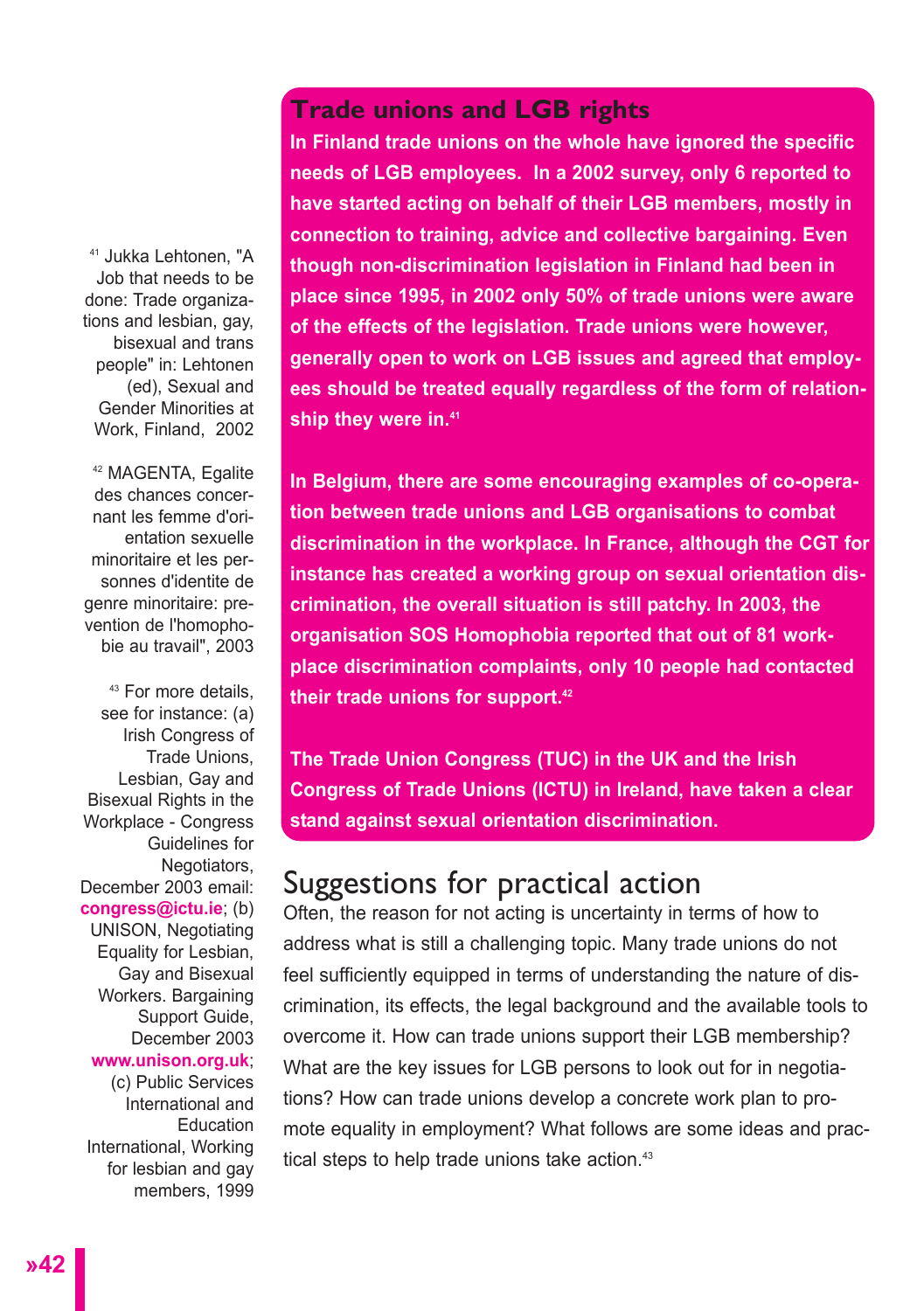# 1. ACKNOWLEDGE THE PROBLEM

The first step in working for full equality is to acknowledge that discrimination on the grounds of sexual orientation is a serious problem. There are lesbian women, gay men and bisexual men and women in workplaces everywhere. Because so many do not feel safe in being open about their sexual orientation, there is a common misconception that everyone at work is straight. The invisibility of LGB people is at the core of the difficulties they face in the workplace. The culture created within the workplace which anticipates conformity to a heterosexual norm, results in LGB suppressing their grievances. Consequently, if we accept things on face value we can believe that issues of discrimination and harassment on the basis of sexual orientation are not a feature of the workplace.

Another common mistake is to assume that sexual orientation has nothing to do with the work place; that it is a private matter, best confined to the bedroom. As we have discussed earlier in this document, however, the social dimension to the working day means that LGB people should feel equally free to talk about their partners, their social life, etc, as their heterosexual co-workers. A workplace which restricts their right and freedom to do so is one which discriminates against them.

#### **Finland. Trade unions and sexual orientation discrimination**

**In a survey carried out in 2002, trade union members were asked about their experience with their unions in cases of sexual orientation discrimination. Of those respondents that reported having experienced discrimination at work, very few - 11 % contacted their trade union representatives about it. A surprisingly large proportion of respondents - 53% - said that if they were to experience discrimination, they would not contact the trade unions. Why?** 

*"I wish the trade unions took the challenge of improving the situation of lesbian, gay, bisexual and transgender people seriously. There should be training and awareness-raising within the unions so that they can take a more active political role in promoting equality".44*

<sup>44</sup> Jukka Lehtonen, "A Job that needs to be done: Trade organizations and lesbian, gay, bisexual and trans people" in: Lehtonen (ed), Sexual and Gender Minorities at Work, Finland, 2002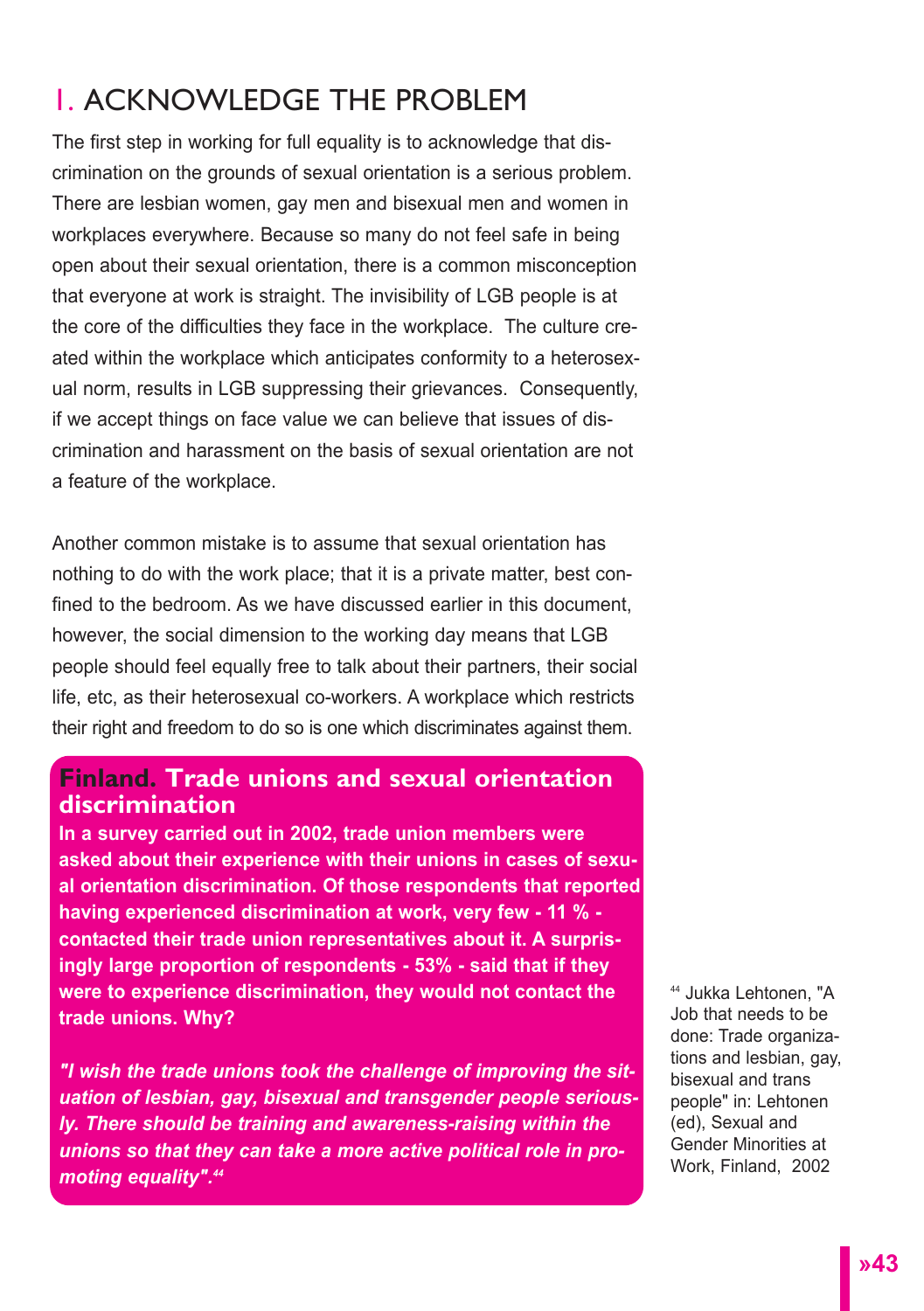Research indicates that the most common form of discrimination experienced by LGB people is harassment. Often expressed in the form of jokes, banter, exclusion - seemingly minor offences - harassment has been deemed to be a form of violence. It is defined in the EU legislation as a form of discrimination and is considered to be a health and safety issue. On these arguments then, it is clear that harassment is a trade union issue.

An important part of acknowledging the problem of discrimination on the basis of sexual orientation is to develop an understanding of homophobia. This may involve specific training and it would be useful to consult with a local LGB NGO - or one working on equality issues in general - as to how homophobia training can be arranged.

It may also be important to take a strong stand against any resistance to change within the trade union - whether from officials or from membership. On the one hand the existence of the legislation should be proof enough of the problem and of the need for trade union action. The reality is however, that in some member states trade unions have been shown to be woefully unaware of the legislation. It is clear that trade unions need to decide to respond proactively to the provisions of the legislation.

# 2. TAKE A STAND FOR EQUALITY

Many LGB members of trade unions are hesitant to contact their unions in cases of discrimination because they do not see their unions as potential defenders of their rights. Often, LGB employees are not aware that the unions may offer legal assistance or they are uncertain whether the union can be trusted.

It is important that unions take concrete steps to create an inclusive environment within the union that explicitly extends to LGB members. If unions are to act on behalf of its members on these issues, then as an organisation it must put its own house in order where that is necessary. **\*** undertake an **audit of all union services** - from counselling, to credit schemes to legal representation - to ensure they do not directly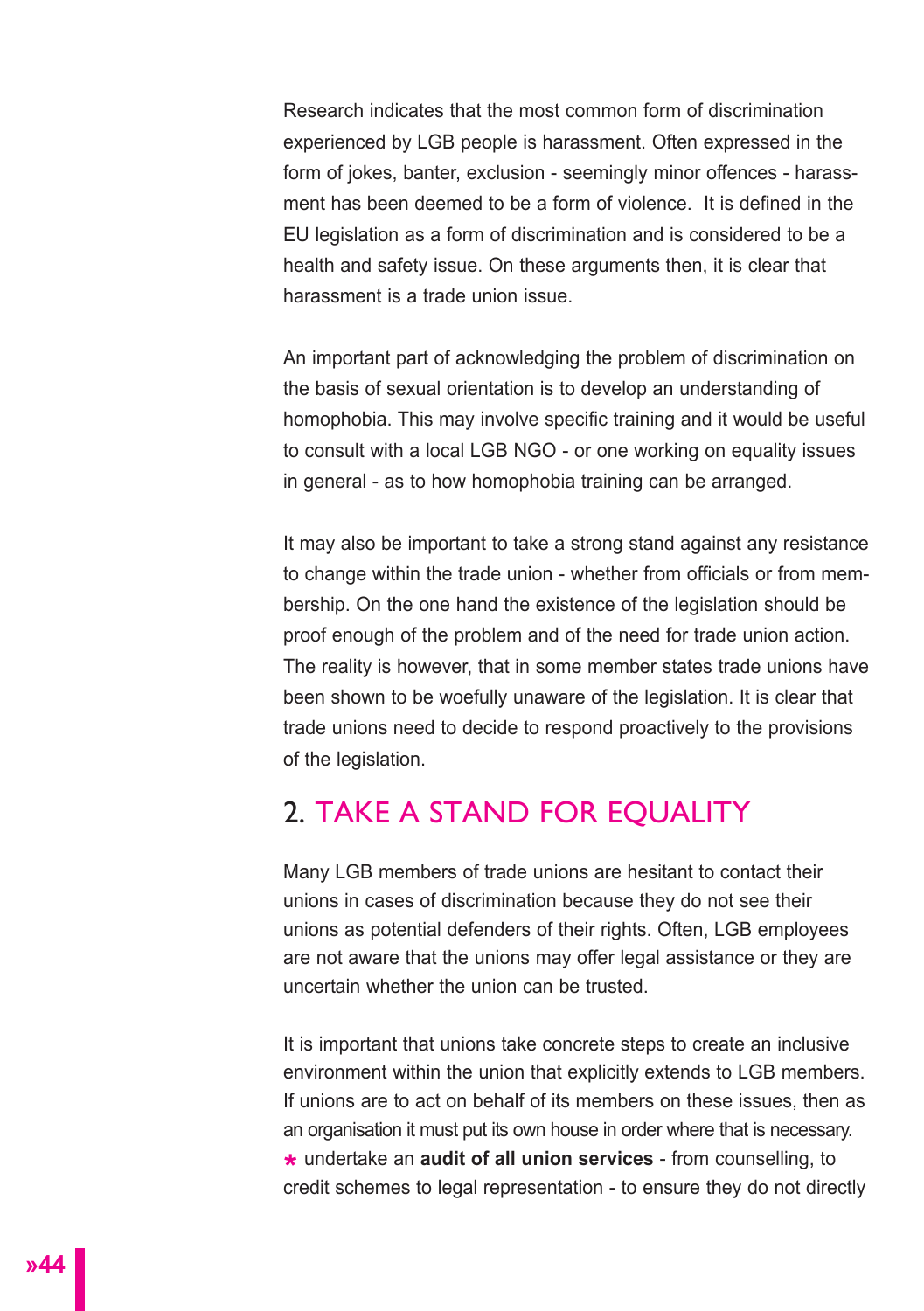or indirectly discriminate against LGB members

**\*** adopt a **confidentiality policy** which is communicated to all union staff

**\* amend job descriptions** to include a requirement to be sensitive to diversity issues

**\* communicate union policy** throughout the union pointing out that discrimination will not be tolerated and that the union will treat such discrimination as a serious workplace issue

**\* make lesbian and gay issues visible** through publishing articles in union journals, producing leaflets, posters or pamphlets

**\*** create an **inclusive environment** for LGB members: extend nondiscrimination policies to sexual orientation; extend equality working groups' remit to cover sexual orientation

#### **Sweden. Confederation of Professional Employees (TCO) takes a stand**

**Approximately 80% of all employees in Sweden are members of a trade union - the three main unions have a total membership of approx 3.8 million.45**

**Although the Act on a Ban against discrimination in Working Life based on sexual orientation came into force in 1999, hardly any trade union representatives were trained on its implications. Little information was available on sexual orientation discrimination, the mechanisms for dealing with complaints were often insufficient and internal resistance prevented many unions from taking preventative steps.** 

**In 2001 the TCO became the first Swedish trade union to openly show its commitment to LGB members by participating in Stockholm Pride in August 2001. After publishing an article on LGB members in the Stockholm Pride magazine, the TCO included a question on attitudes towards gay and lesbian people at work into its national survey.46**

**The results indicated clearly how much of a taboo issue sexual orientation continued to be. The survey was followed by: (a) publication of an brochure on the new law, (b) organisation of a training seminar on trade unions' responsibility with regard to sexual orientation discrimination, (c) presence at Stockholm Pride with an information tent.47**

**TCO's decision to participate so actively in Stockholm Pride can be seen as a turning point in trade union involvement. Together with other organisations, including the Swedish LGBT organisation RFSL, the TCO set up a three-year project to promote equality of LGB people in employment, with a particular focus on the church, the armed forces and the police.48**

<sup>45</sup> Carina Bildt, Trade union members' perception of discrimination in the workplace because of sexual orientation, in: Arbetslivsrapport Nr. 2004:15, **Arbetslivsinstitutet** (National Institute for Working Life), p. 9

<sup>46</sup> ("How do you feel about having a gay man or a lesbian woman as your colleague or supervisor? To what extent do you think gay or lesbian people are advantaged or disadvantaged in working life?") - 46% thought that LGB workers were at a disadvantage, 30% felt uncomfortable about working with an LGB colleague

<sup>47</sup> Elisabet Qvarford, 'The Union goes gay' in: Lehtonen (ed.), Sexual and Gender Minorities at work, 2002 48**www.normgivande.nu**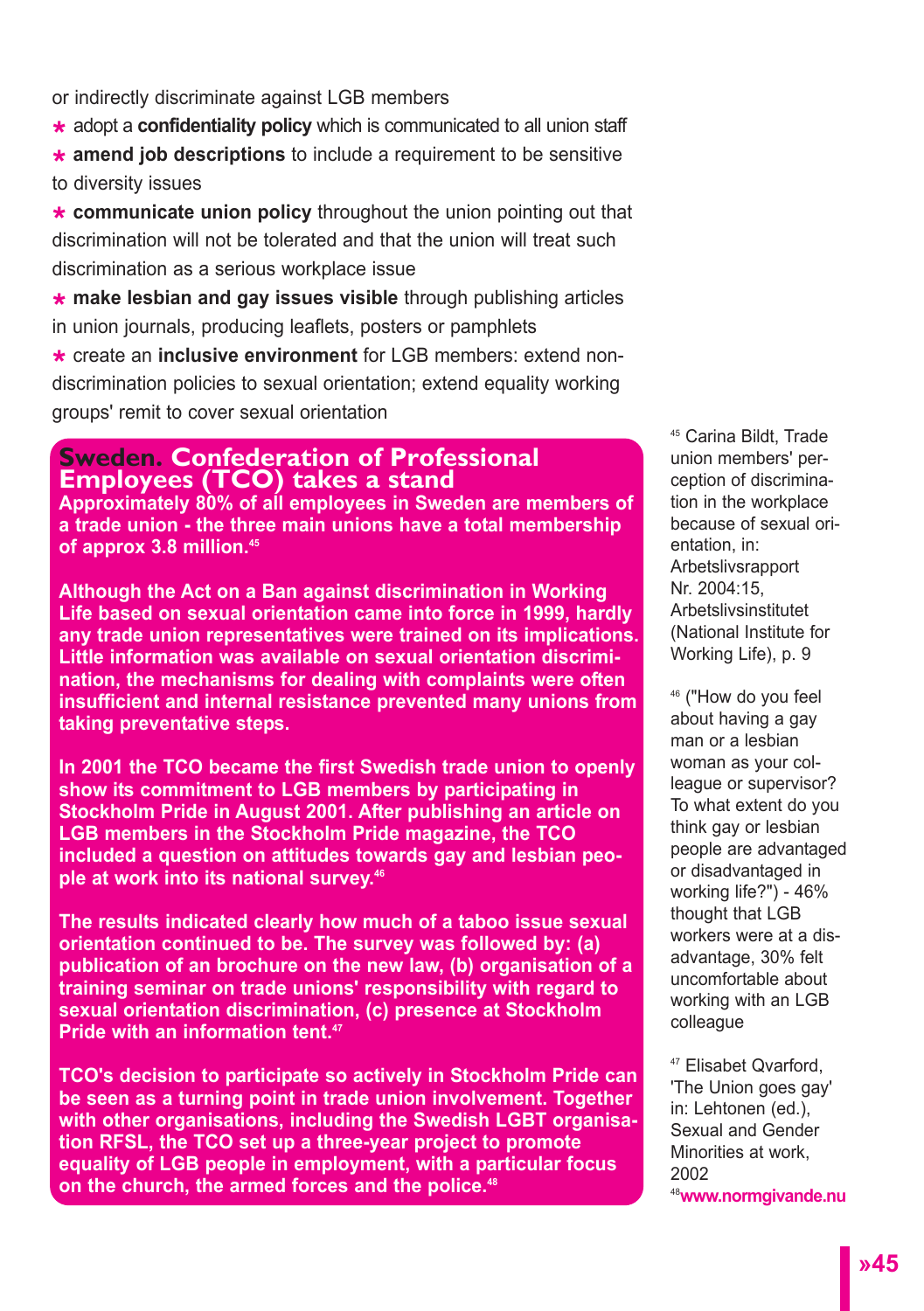# 3. DEVELOP A COHERENT STRATEGY

The EU Framework Directive represents an important step forward in tackling workplace discrimination. But laws alone do not change anything. Trade unions have a key responsibility in making sure that the rights granted on paper are translated into everyday practice at work.

The focus of any strategy adopted by a trade union should be the improvement of working conditions for all lesbian, gay and bisexual workers. Little is to be gained by undertaking an exercise which is limited to, for example, acknowledging the provisions of the law or the production of a poster which talks about trade union backing for LGB rights.

**\*** consult your members through an **anonymous survey to all members** This could be a useful place to start in coming to understand the nature of the issues within local branches as well as within the movement as a whole. There are some important considerations to bear in mind in launching a survey of this kind:

**\*** use focus groups of members to consult on the content and purpose of the survey

**\*** consult also with LGB representative groups so as to take account of the sensitivities

**\*** ensure absolute confidentiality throughout the process

**\*** communicate the purpose of the survey and guarantee publication of the results

**\*** consider co-operation with employers

**\*** make available a confidential information line

**\*** use the results of the survey as the basis to develop an action plan to promote workplace equality for lesbian, gay and bisexual workers

Again, in developing the **action plan**, these are some points to remember

**\*** if sexual orientation is being incorporated into an existing equality action plan, make sure it is not simply an add-on but rather that the specifics pertaining to sexual orientation are articulated clearly

**\*** in the ongoing consultation process, ensure LGB participation, where possible with local LGB members and where not possi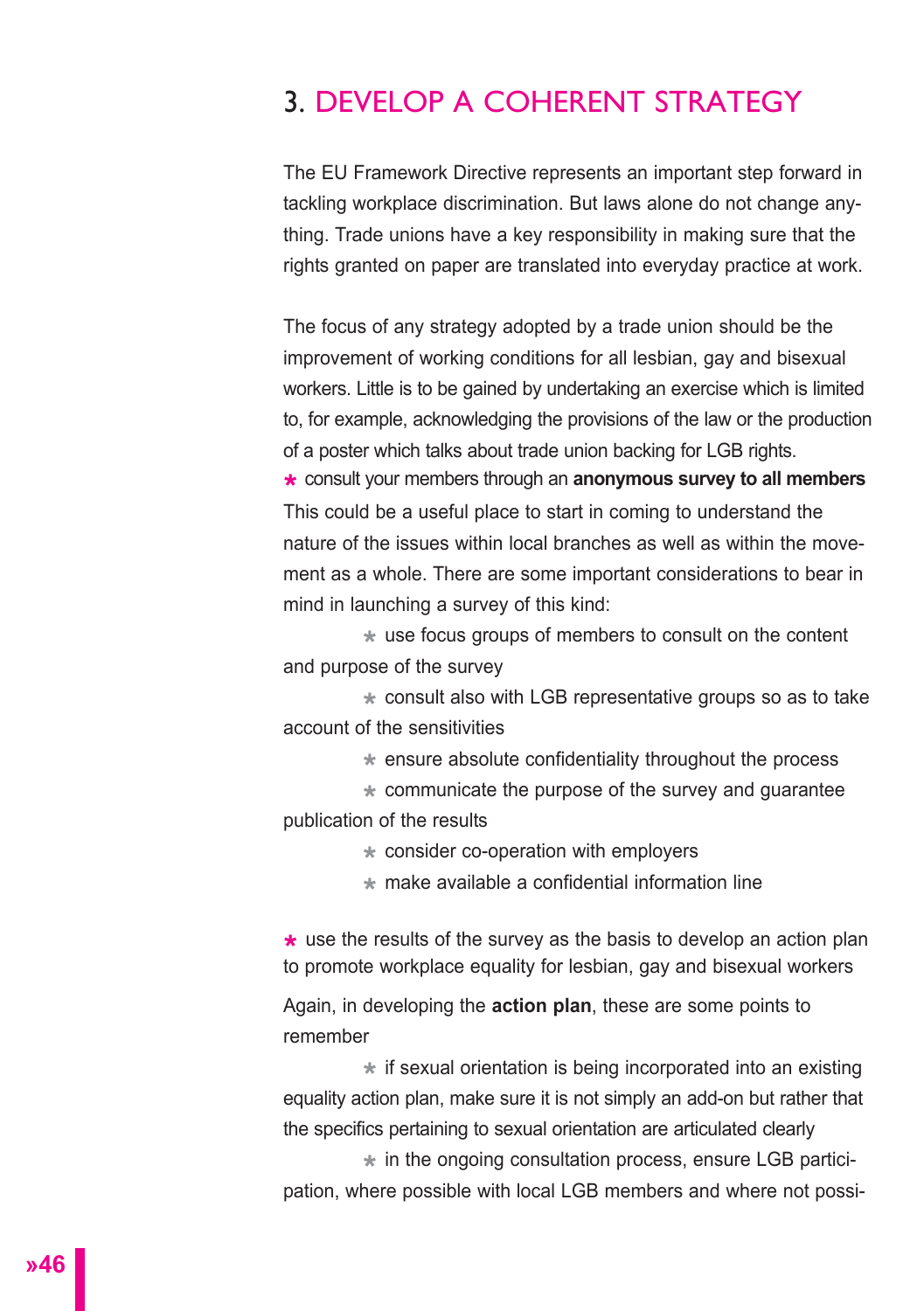ble, look to LGB representative groups

**\*** build in actions, targets, indicators and monitoring and evaluation processes

**\*** identify resources to match the actions

**\*** assign responsibilities to the appropriate officers and personnel

# 4. PROVIDE TRAINING AND INFORMATION

Much of the hostility towards lesbian, gay and bisexual people arises out of ignorance and fear. Often, people have confused and ill-conceived notions of what it means to be lesbian, bisexual or gay. Many are not aware of possible forms of discrimination against their LGB colleagues.

Training is an important tool to raise awareness and build capacity within the union. Many unions already offer training to their members and staff. This training should be extended to cover sexual orientation discrimination and workplace diversity.

- **\*** train the **union leadership**
- **\*** provide **compulsory training for union staff at all levels** (including elected officials) on diversity issues including sexual orientation
- **\*** arrange for **expert inputs** at membership meetings
- **\*** work with employers to promote training **throughout the workforce**
- **\*** provide **information on legal protection and on union action** to promote equality
- **\*** dedicate resources to specific **high-visibility campaigns**
- **\*** provide **advice and negotiation guidelines** on sexual orientation discrimination

#### **Diversity Training at Public Services International**

**Public Services International has written an "Organising Diversity" training module to be used in general training programmes. It focuses on discrimination in general and includes sexual orientation. It was designed as a training kit that can be utilised and modified to fit different national contexts. It is offered to PSI members around the world**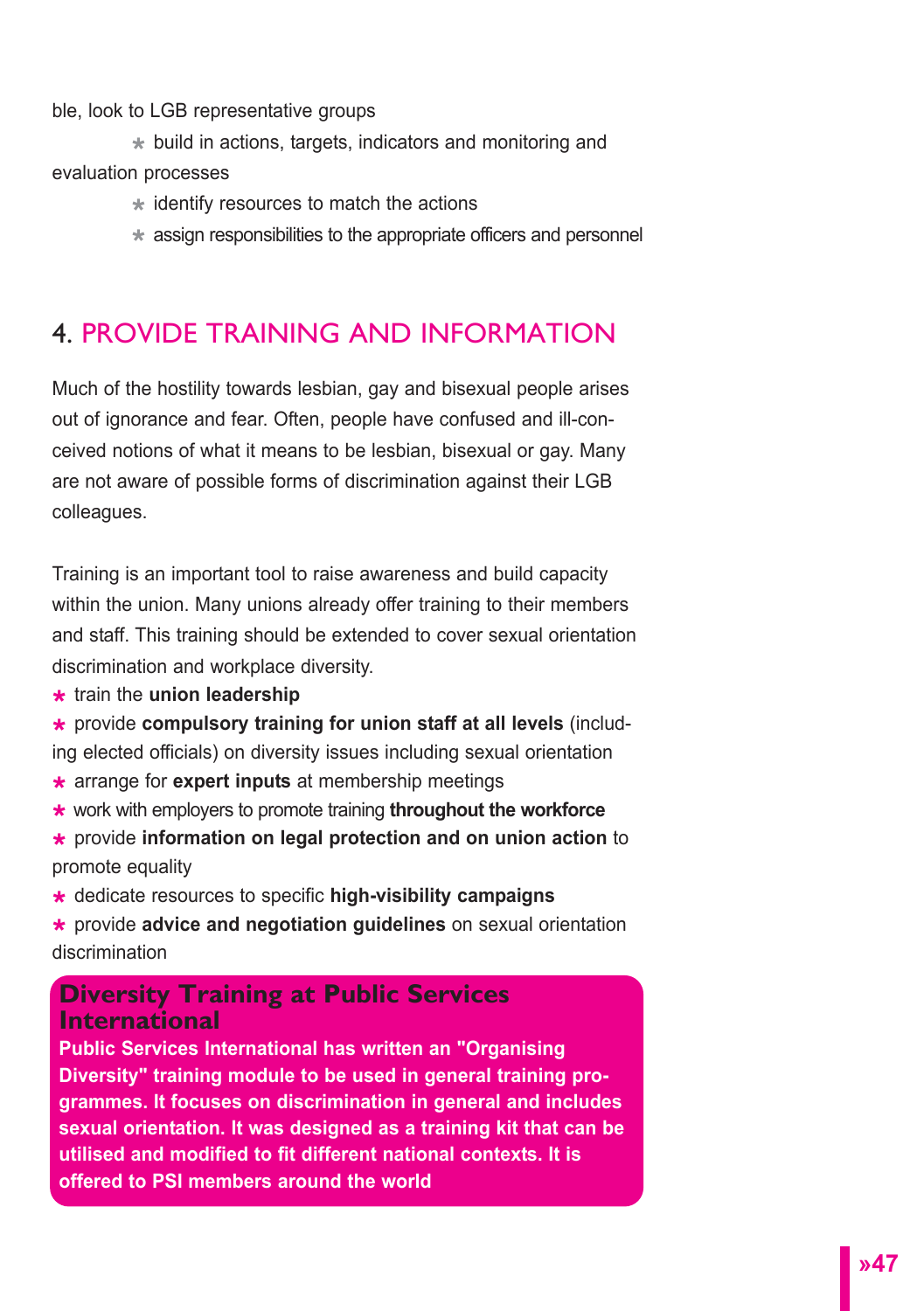## 5. SET UP A SUPPORT AND COMPI AINT MECHANISM

Trade unions have an important role to play in dealing with individual complaints of workplace discrimination. Unions should be aware that many LGB members may be reluctant to approach union representatives for help as this would mean revealing their sexual orientation. In an environment that is often hostile to lesbian, gay or bisexual people, coming out may lead to harassment of other forms of discrimination at a personal or institutional level. To overcome this fear, it is of utmost importance that support structures are implemented that guarantee an adequate level of confidentiality.

An LGB network within the trade union can provide encouragement, support and visibility. It gives LGB members a chance to meet, share ideas and establish priorities. It also allows trade unions to make use of the expertise LGB members can bring to the union. If such a network exists, make sure to consult it on any initiatives you may plan to take.

**\*** improve the way you **handle complaints of workplace bullying or discrimination**

**\*** nominate a **confidential point of contact** for LGB members (e.g.

- LGB members officer at local, regional and national level)
- **\*** communicate procedures regularly

**\* encourage all workers to report** discriminatory behaviour, not just the victims

**\*** support the **creation of networks of LGB members** and provide necessary resources

#### Unison LGBT networks

**UNISON (the UK public sector union) has a long-standing commitment to LGBT rights, anchored explicitly in the union's rules. UNISON employs a full-time LGBT equality officer and supports a developing network of branch LGBT groups. Branches join together into 12 regional LGBT groups. At national level, the work is co-ordinated by the national LGBT committee, made up of regional representatives. The national committee plays a crucial role in representing LGBT rights at Union executive level and hosts an annual conference where members from branch or regional groups meet to decide on policies for the forthcoming year.**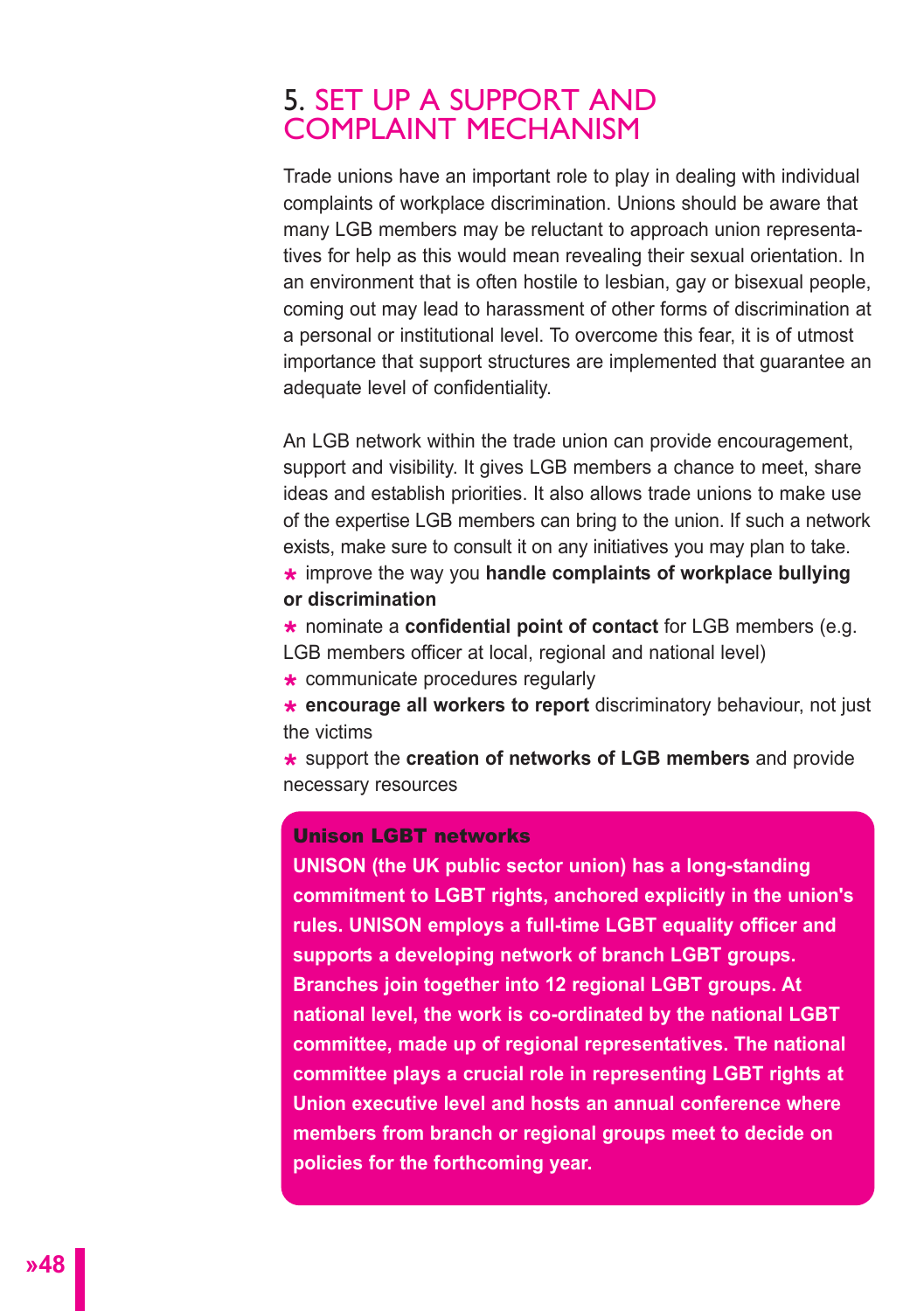**UNISON's LGBT network provides support structures, engages in union negotiations, organises training courses and generally provides a forum for debate and assistance.49**

<sup>49</sup> For more info, see: **http://www.unison.org. uk/out/lgbt/index.asp** 

# 6. INCORPORATE LGB CONCERNS IN YOUR NEGOTIATIONS

A major component of a comprehensive strategy relates to the core work of the unions, i.e. negotiations with employers on behalf of the workers. Just as member states are required, when transposing the EU legislation, to remove all laws and regulations which are contrary to the promotion of equal treatment, so too are employers required to ensure that their processes are updated to remove any potentially discriminatory impacts on gay, lesbian and bisexual workers. Unions can play a key role in this regard. This will require a thorough audit including the provision of facilities, social and family events, as well as the more hard core matters of recruitment and promotion practices, pay and conditions, training and benefits. Unions can take the lead in negotiating for more than the legal minimum

**\*** undertake regular **equality audits** to uncover discriminatory practices

**\*** negotiate **equal opportunity policies and procedures** with employers which specifically refer to discrimination on grounds of sexual orientation

**\*** negotiate for a **confidential complaints procedure** in case of harassment or bullying

**\*** negotiate **family-friendly policies**, accessible for LGB workers without having to jeopardise their confidentiality (e.g. parental leave, e.g. social events)

**\* pensions and other benefits:** negotiate for equal pension rights for same-sex couples

**\*** ensure that **no policies discriminate on the grounds of sexual orientation** - recruitment and selection, career development and promotion, sickness and absence

# 7. COOPERATE WITH LGB ORGANISA-TIONS AND OTHER TRADE UNIONS

In every EU member state organisations exist that are active in promoting equality for lesbian, gay and bisexual people. These can be an invaluable resource for trade unions that wish to start addressing sex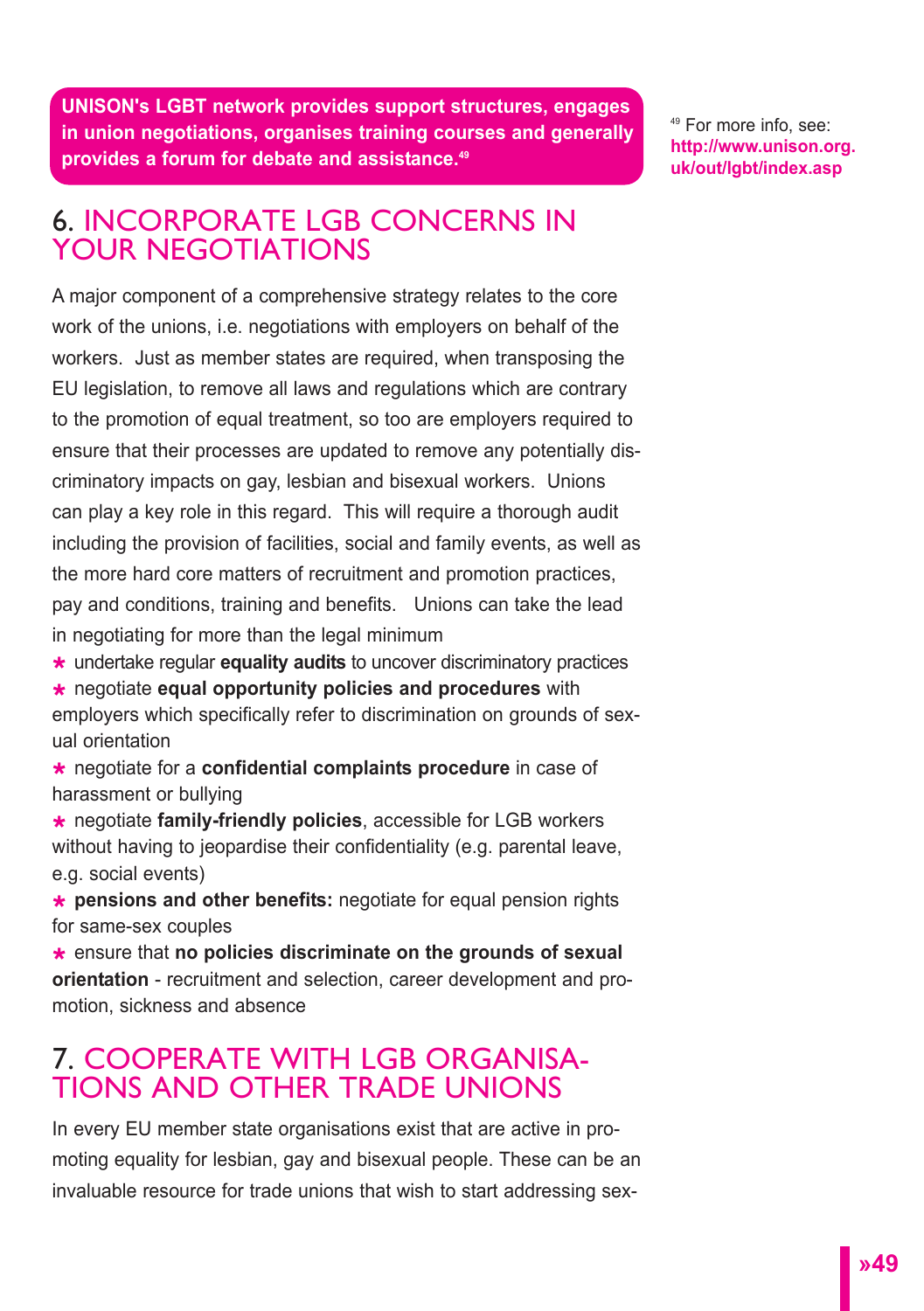ual orientation discrimination in employment.

The next chapter of this document gives details of a number of such organisations, in different member states, that have been funded under the EU EQUAL programme to develop new workplace practices to assist lesbian, gay and bisexual workers. The learning from these projects could prove useful in a range of settings.

**\*** organise official union **participation in, or support for LGB** events such as pride marches or conferences

**\*** publish **articles in LGB journals** to highlight your commitment

**\* co-operate with LGB organisations** on specific projects or training activities

#### The European Trade Union Confederation (ETUC) and **LGB equality**

*"The European trade union movement is at the forefront in defending human rights and trade union rights. This fight must include a commitment to equal treatment, respect and dignity for lesbians, gay men, bisexuals and transgendered people. However, we have to admit that to date, the rights and realities of lesbians, gay men, bisexuals and transgendered people have been given insufficient attention, both inside and outside the trade union movement.(…)Trade unions can, and should be, a strong ally for lesbians, gay men, bisexuals and trasgendered people, because they are powerful players in the field of work and employment policies."50* 

50 John Monks, General Secretary ETUC, written address to ILGA-Europe Annual Conference, 15 October 2003

**In May 2003, the ETUC congress adopted a 4-year Action Programme, in which it committed itself to :**

**\* recognise the diversity of the European workforce, and build solidarity between all the different groups of workers \* combat discrimination in all its forms with respect to gender, nationality, race, disability, sexual orientation and gender identity, age, religion and social origin**

**\* reflect and act on prejudices that may be inherent in trade unions' own structures**

**The European Trade Union Confederation has an important role to play. It brings together 76 national trade union confederations from across Europe. As such it provides an invalu-**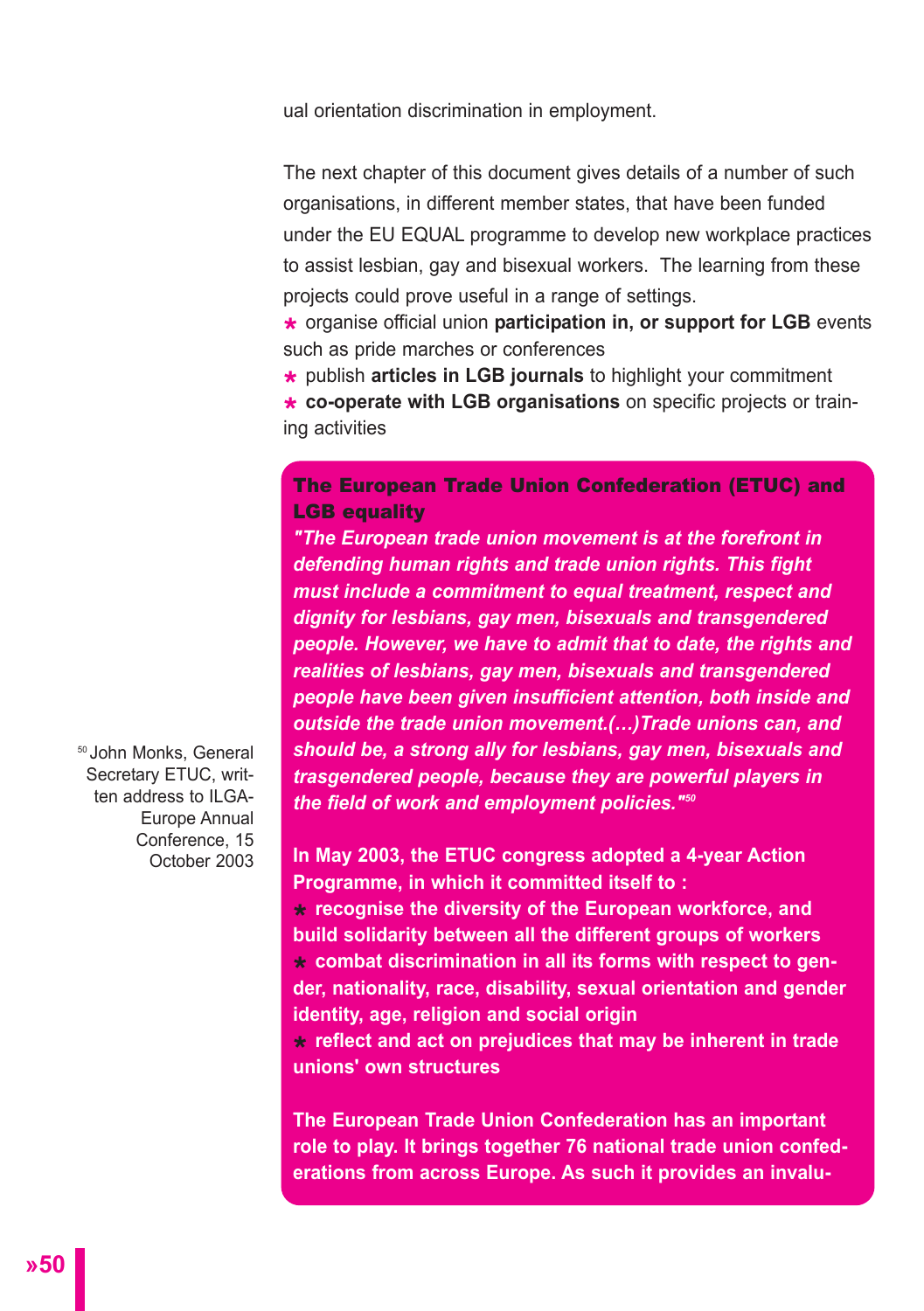# 5. The policy response: from reactive to proactive

There can be no doubt that this Directive will have a significant impact. It considerably widens the scope of EU-level regulation in the field of discrimination, from discrimination based on sex to discrimination based on a wide range of counts. With regard to sexual orientation, the introduction of anti- discrimination laws in the member states will have varying degrees of significance, depending on the level of institutional homophobia in each state. The ensuing debate, at both governmental and societal level, can only help, at least in the long run, to counter homophobia, particularly in those member states where it is most virulent. The Directive represents the potential for a common foundation for the development of robust anti-discrimination policies in all Member States. It also represents and opportunity for further lobbying and campaign work.

Nevertheless, much work remains to be done in order to secure a working environment that is free from discrimination for LGB people and where homophobia does not inhibit their full participation in all aspects of working life. This section looks at how the work needs to be progressed along two broad fronts:

- (i) strengthening the existing legal framework
- (ii) promoting proactive equality initiatives

# Strengthening the existing legal framework

This section looks at a number of ways in which the legislations fails to meet the needs of lesbian, gay and bisexual workers. It is important that, in the first review of the Directive in 2006, these concerns are dealt with and the legislation strengthened.

# Privileging marriage

One of the ways in which the Directive fails to grant equality to LGB people relates to the matter of work-related benefits granted to mar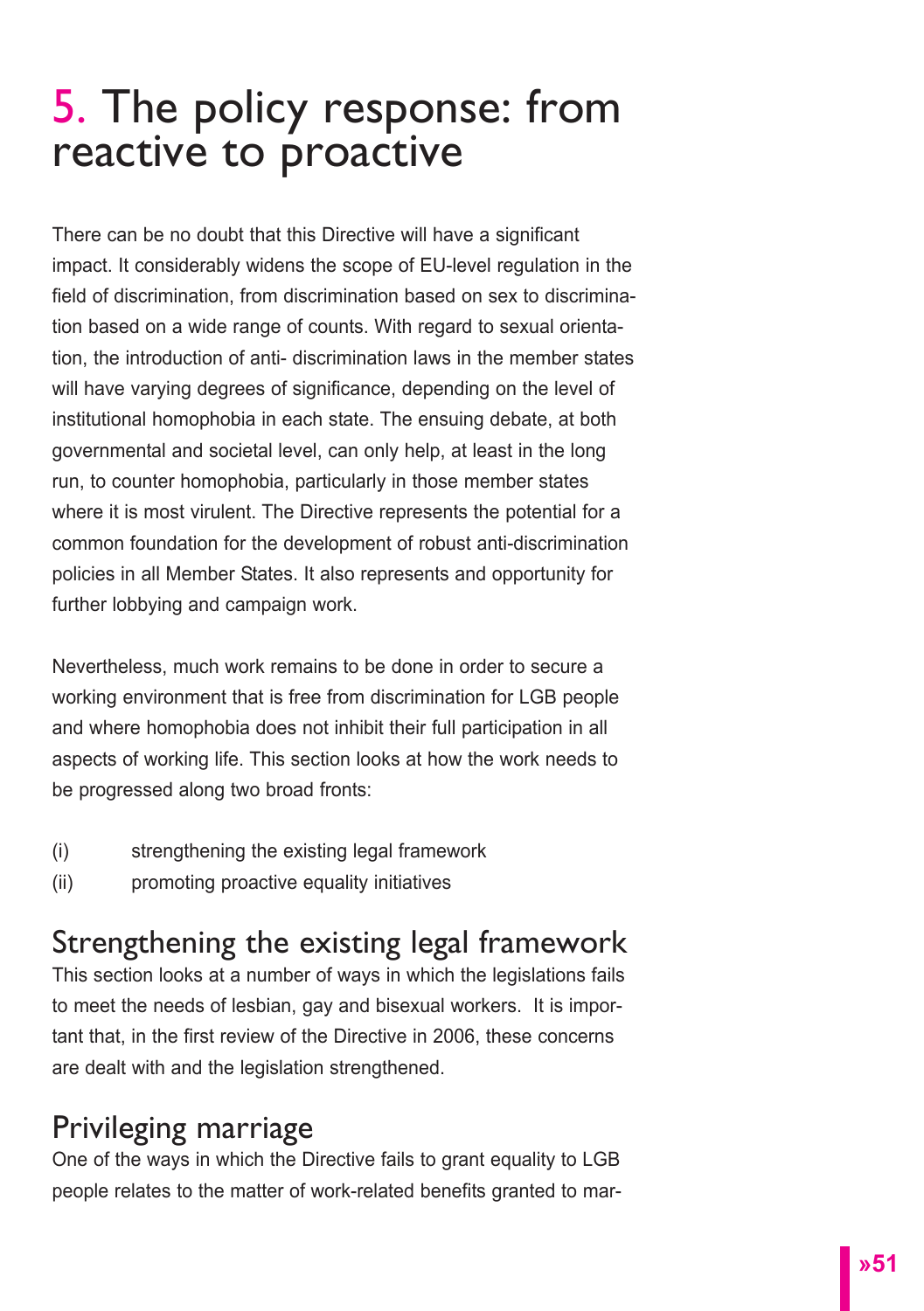ried couples. The Directive allows for member states to maintain laws on marital status and benefits related to marital status. Since most member states prohibit same-sex marriage, LGB people are therefore at a disadvantage in that they are excluded from obtaining these benefits. It is the case that the Commission has ruled that where marriage is available to same-sex couples, for example in Belgium, they should be granted the same spousal benefits given to heterosexual married couples. It is also the case that in some jurisdictions, whether because of national law or individual company policy, spousal benefits are also granted to stable co-habiting heterosexual partners, but not to same sex partners. Clearly, these variances demonstrate a very significant flaw in the Directive. On the one hand the legislation effectively exacerbates this discriminatory practice against LGB people. In addition this 'exemption' allows for different levels of equality between member states, thus going against one of the fundamental arguments for Community legislation.

There is also a concern about what might be the implications of the fact that the "Directive does not apply to payment of any kind made by state schemes or similar, including state social security or social protection schemes". On a very board reading of this, a state might argue that it includes also state schemes providing occupational pensions or other benefits, which would particularly affect person working in the public sector.

#### Religious ethos

The primary intent of the exemption for religious organisation relates to their right, as an employer, to discriminate against someone of a different religious belief. In practice this should mean that the exemption does not apply to sexual orientation, which in turn should mean that a potential applicant or employee need not disclose his/her sexual orientation. However, there is another clause in this exemption which allows the employer to require their workers to "act in good faith and with loyalty to the organisation's ethos". This allows for potential discrimination against LGB people. It is an area of uncertainty which creates a great deal of fear among LGB people, particularly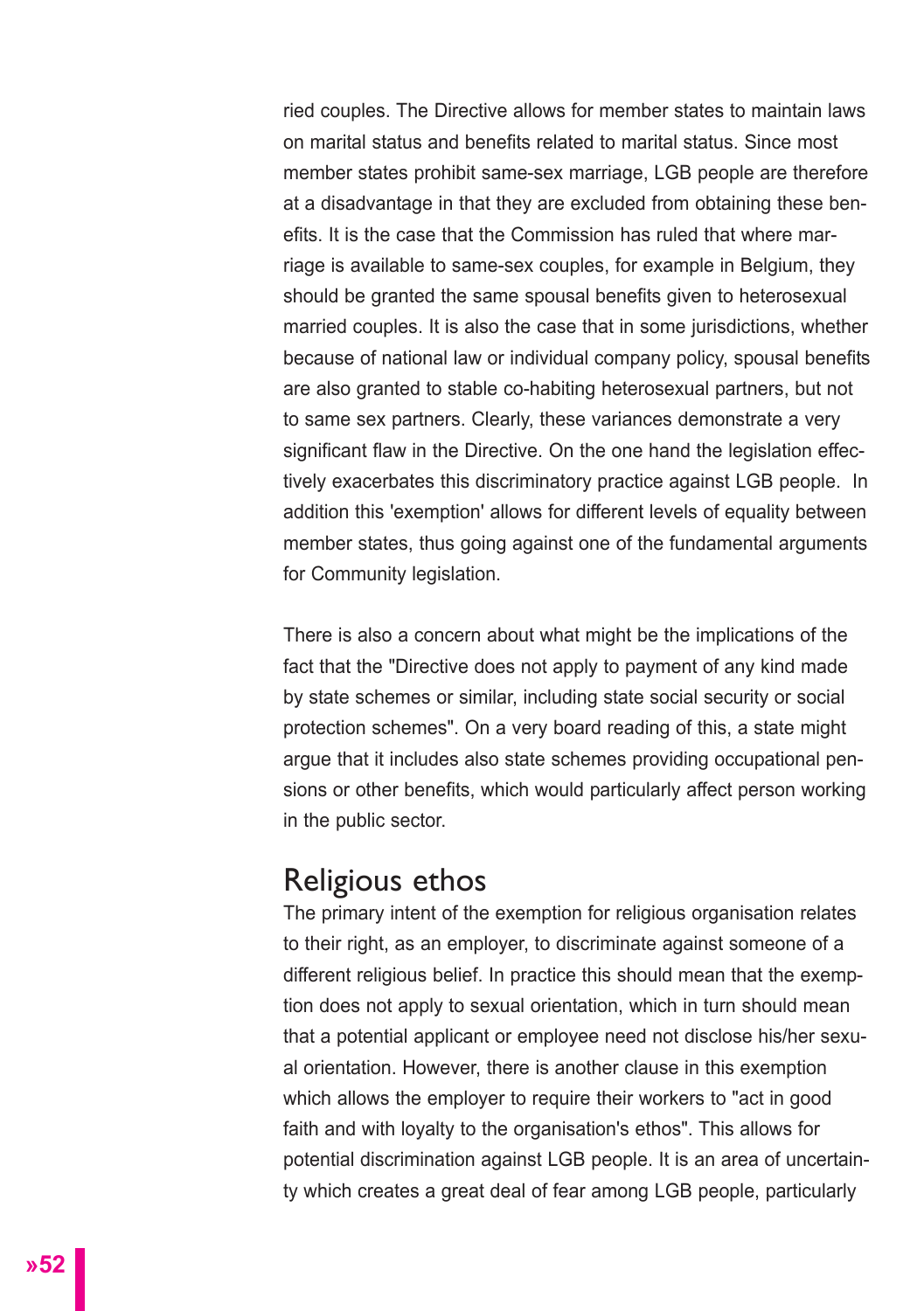those who are employed by church or religious organisations. Such employees are likely to remain closeted at work, suffering the resultant adverse effects of the closet rather than risk dismissal. This kind of situation - on the one hand fear of uncertain consequences and on the other hand the potential threat implicit in the power granted to the employer - is more conducive to the regression of rights than it is to the promotion of equal treatment.

# Onus on individual litigant

It could be argued that regardless of the quality of the law that is introduced as a result of the Directive, unless the law is activated by an employee who has experienced discrimination, then that law is ineffective and without power. This model of legislation, then, depends on the commitment and determination of the individual claimant. Conversely, it positions the employer in the defensive position. Additionally, this type of anti- discrimination legislation is designed to deal with discrimination after it has happened rather than providing for a co-operative environment where employers are encouraged to take a proactive approach to reforming discriminatory practices.

In the case of LGB people, deciding to take a case against an employer can be particularly problematic because of fears of being out and the potential they face, therefore, of exacerbating their problems at work. They run the risk of not gaining the support of coworkers because of homophobia.

Clearly, however, LGB people would not be the only ones to benefit from a legislative environment that was less reliant on the individual enforcement model. Positive duties, such as exist in Northern Ireland and on some grounds in other parts of the UK, have the potential to prevent discrimination before it can happen, while encouraging employers to pursue proactive equality-promoting policies and practices. A positive duties model means employers can be cast as potential enforcers of equality rather than defenders against discrimination.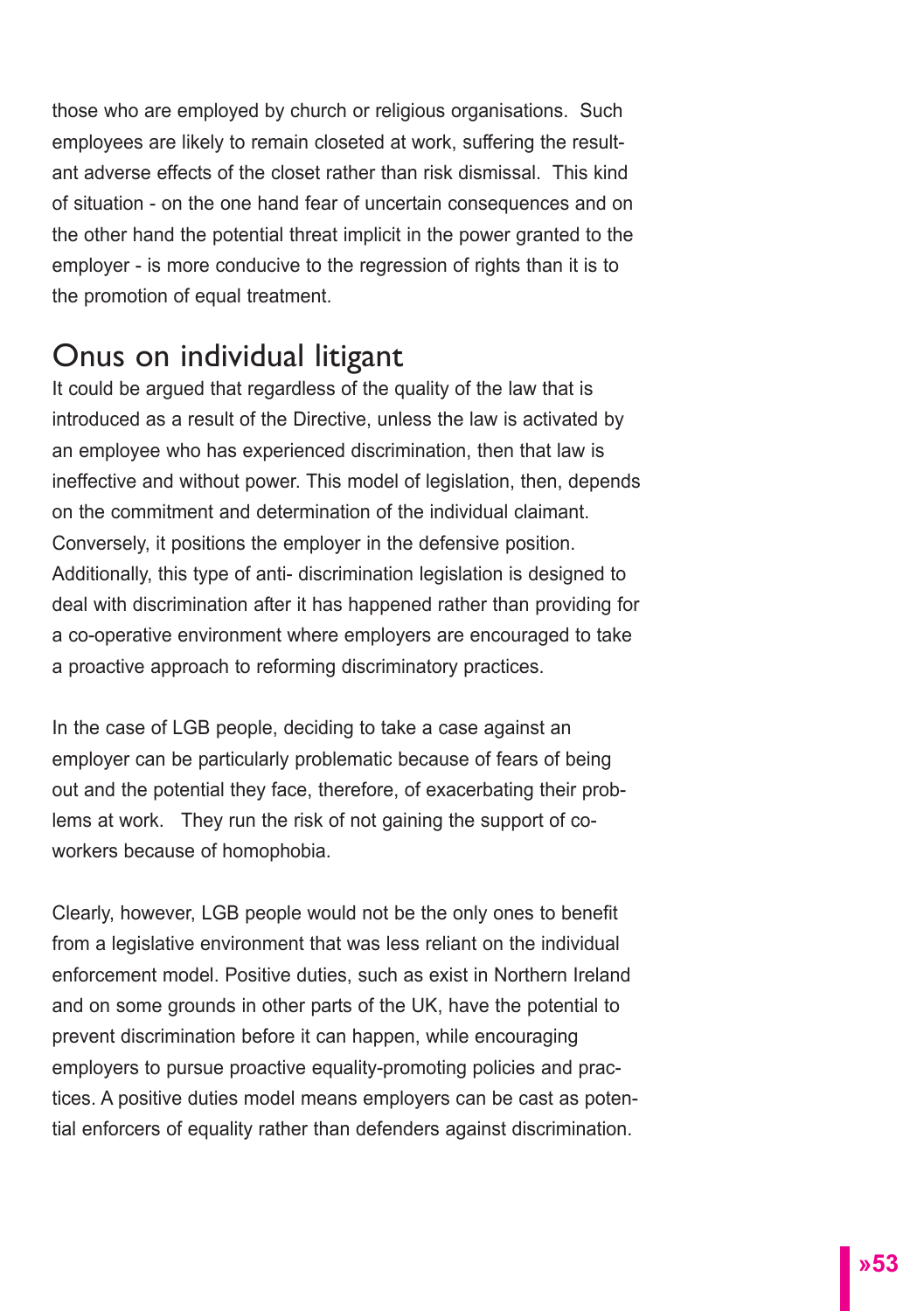# Measures to support the legislation

As outlined in section 1 of this document, the Directive cites a number of mechanisms which can work to support the effective implementation of the legislation. These include:

- **\*** dialogue with social partners
- **\*** dialogue with NGOS
- **\*** information dissemination
- **\*** awareness raising campaigns
- **\*** positive action programmes
- **\*** support for claimants from interest groups

On the whole the response to these elements of the Directive has been very limited by member states. This must in part be due to the absence in the Directive of specific standards by which compliance can be measured. Clearly these elements are important in ensuring that knowledge of and information about anti-discrimination is disseminated and debate encouraged. They are particularly important given that the legislation is based on the individual enforcement model. The Commission needs to ensure, not just adequate compliance with these measures, but also to specify what constitutes good practice. Scrutiny of implementation of the Directive should include a close look at the degree to which potential claimants are enabled to exercise their rights by an environment in which these supportive measures are in place.

#### Differences in national implementation

Amongst the twenty-five EU member states, there are significant differences in the way that the Directive has been transposed. Some Member States decided to go beyond the minimum and some have also extended protection to the area of facilities, goods and services. However, not every country has fully met the minimum requirements

Apart from failing to adhere to minimum standards, there are some instances in which the Directive itself is responsible for the different degree to which the spirit of equal treatment is reflected in national law. For example, there is no requirement to establish an equality body to support anti-discrimination on the grounds of sexual orienta-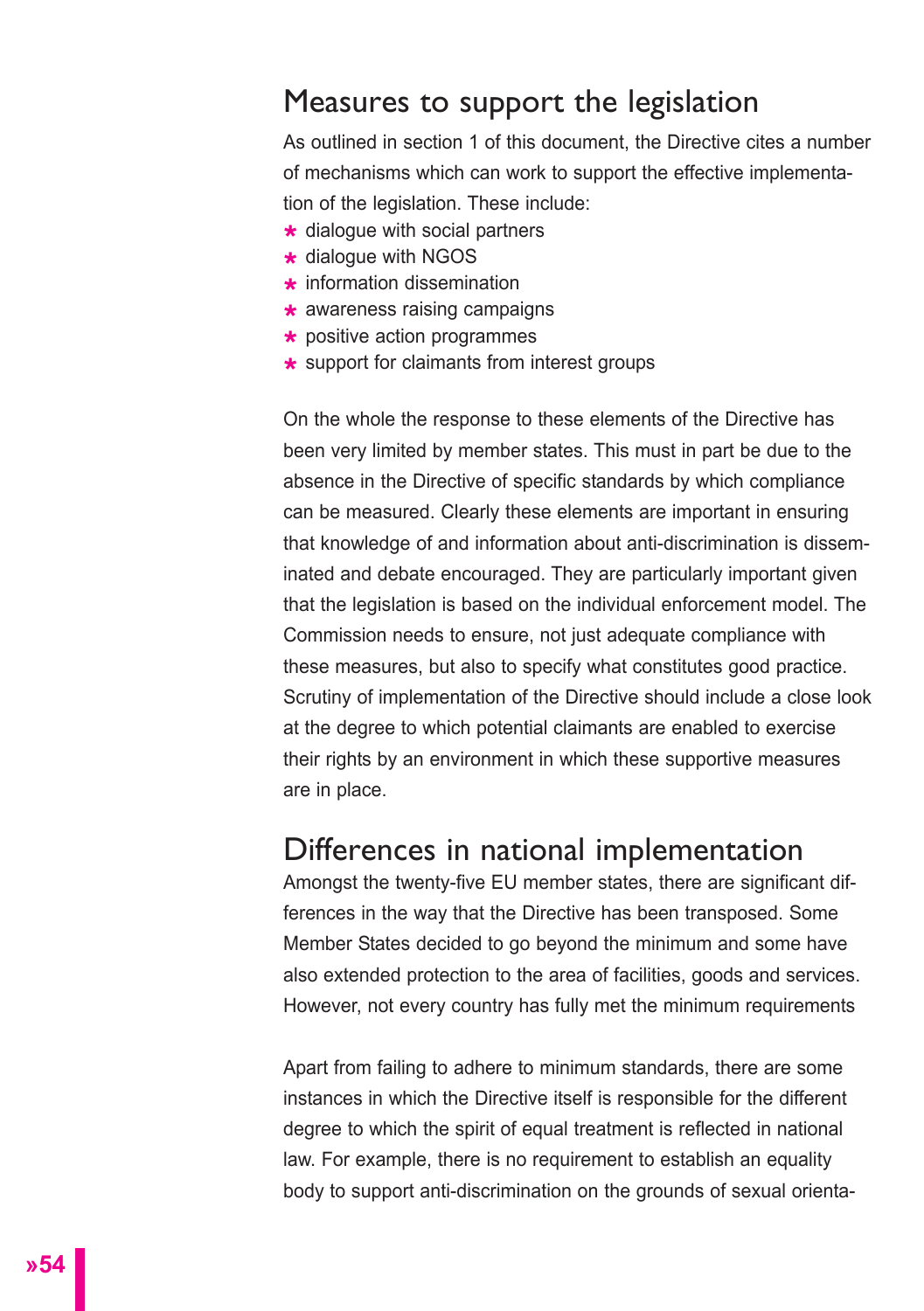tion. However, in some member states where such a body has been set up or already existed, its remit has been extended to cover sexual orientation, and in one state there is an equality body specifically and solely to cover sexual orientation.

# Infringement procedures

The European Commission has already started infringement procedures<sup>51</sup> for some of the old EU member states: on 20 December 2004 Germany, Luxembourg, Greece, Austria and Finland were referred to the European Court of Justice for failing to transpose the Employment Framework Directive.

In the meantime, individuals affected by discrimination in countries with no legislation have two steps that they can take. First of all, organs of the state (such as public authorities) are bound by the provisions of the Directive, as long as they are "unconditional, clear and precise". It is quite likely that a lot of the provisions in the Directive would be directly effective.

If a member state has not yet passed legislation, an affected person cannot start litigation against private, non-state, individuals or organisations, relying on the provisions of the Directive. National courts, however, are under a duty to interpret any existing legislation consistently with the Directive in such a way as to secure the outcome the Directive is trying to achieve<sup>52</sup>. In other words, the safest route to follow for any European employer is to assume that the rules outlined above apply.

# Anti-discrimination legislation alone is not enough

If the goal of equality initiatives is the creation of societies and communities free from discrimination and where all citizens are afforded equal access to opportunities, then even the best legislation is not sufficient to the task. The Commission has a responsibility to go beyond the issuance of Directives by establishing standards in terms of how member states must focus on proactively pursuing and promoting equality. This includes those initiatives discussed above in

<sup>51</sup> Where a member state fails to implement an EU Directive, the European Commission can take action under article 226 of the Treaty. The so-called infringement procedures contain three steps: (a) a formal letter is sent to the respective government, outlining why it considers the transposition insufficient; (b) a reasoned opinion setting a time limit for the Member State to comply; (c) reference to the European Court of Justice

<sup>52</sup> European Commission, Annual Report on Equality and Non-discrimination, 2004, p. 17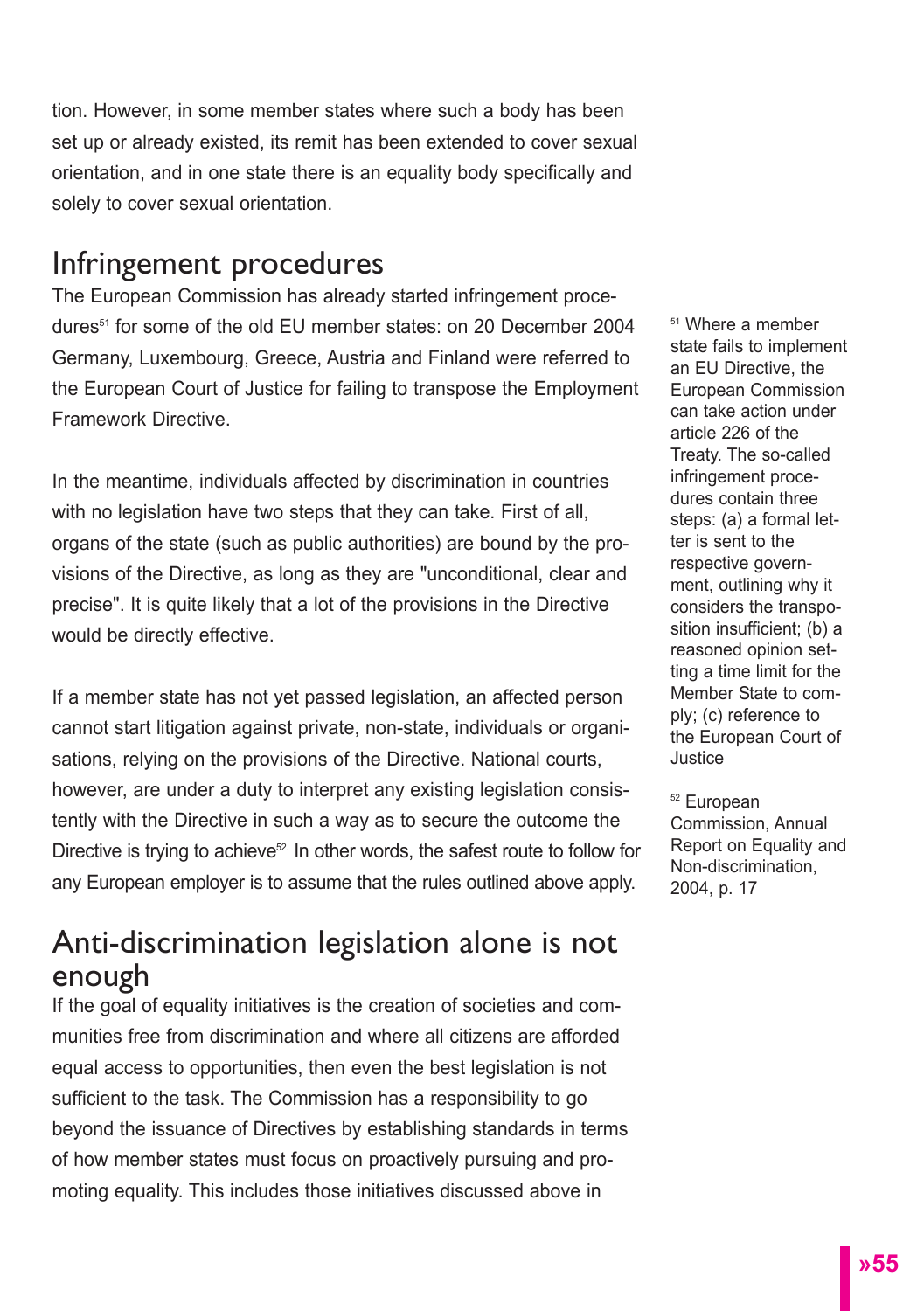measures to support legislation.

Other initiatives which the Commission should consider are:

**\*** a re-focusing of the new Community Action Programme, **PROGRESS** 

**\*** increased resources to member states

**\*** the integration of equality policies to other policies, e.g. the guidelines relating to the European Employment Strategy and the Broad Economic Policy Guidelines

- **\*** data gathering, monitoring and research
- **\*** participation of relevant stakeholders

# Progress

As one of the key strands of the EU's non-discrimination policy, the Council launched a Community Action Programme in 2000, funding action to improve understanding of issues related to discrimination, to develop the capacity to combat and prevent discrimination and to promote values underlying the fight against discrimination. The Action Programme has proven to be an effective tool to complement the legislation and implement EU policy objectives in practice.

The European Commission's proposal for a new programme, PROGRESS, aims to rationalise all financial tools in the social and employment field into one single framework that is to reflect the Lisbon policy goals. While this move toward rationalisation and simplification is potentially positive, there is a concern that it may lead to a reduction of existing initiatives. If there is not an exercise to formulate specific, appropriate policy responses then areas in need attention are likely to go unaddressed. There is no mention, for example, of a specific initiative to follow up the work of the EQUAL programme, an important element of which was the transnational exchange of learning. While equality mainstreaming is a positive policy direction, it should not preclude the resourcing of targeted projects.

## Increased resources

There are a number of ways in which increased resources could be usefully employed. Of particular importance is support to NGOs work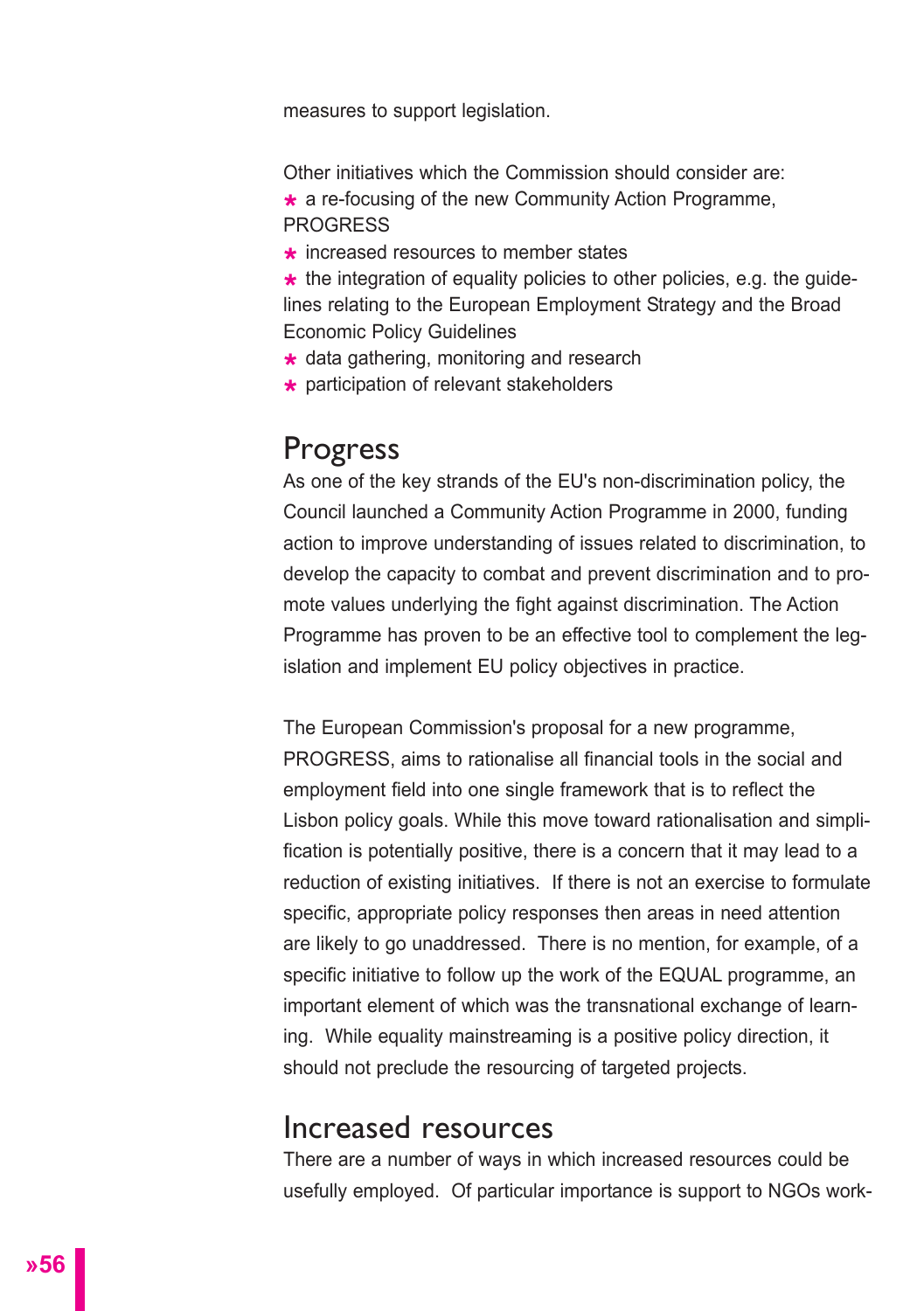ing for equality for LGB people. Research shows that LGB organisations are among the most poorly funded of the equality NGOs in almost all member states. Often these organisations need to build their capacity to engage with national policy makers as well as in EU networks and forums.

Funding could also be used to support systems and practices that support an effective implementation of the legislation. This includes advocacy support mechanisms for claimants and potential claimants. Such mechanisms are inadequate across all member states and a dedicated stream of EU funding could encourage good practice in this area.

The adoption of positive action schemes has been poor and this is another area where ring fenced funding could be used to stimulate innovation. The focus of EU funding should be to encourage uptake across all member states and, as with claimant support systems, provide for development and dissemination of good practice.

# Equality mainstreaming

Until equality practices are integrated into other mainstream policy guidelines and administrative systems, equality will continue to be seen as a peripheral concern. Of key importance here are the employment guidelines which are complied by the Commission in relation to the EU Employment Strategy. At member state level, government departments need to mainstream equality guidelines into all relevant policies, in particular employment policies.

# Data gathering, monitoring and research

The function of data gathering and monitoring will play an increasingly important role. In the first instance it will be important to establish benchmarks, at both national and EU level, against which to monitor progress. In terms of monitoring this function will be crucial for the close analysis of collective agreements, labour codes, internal employer rules etc. The work of the EU Foundation for the Improvement of Living and Working Conditions in Dublin is making a valuable contribution to the monitoring of EU employment legislation.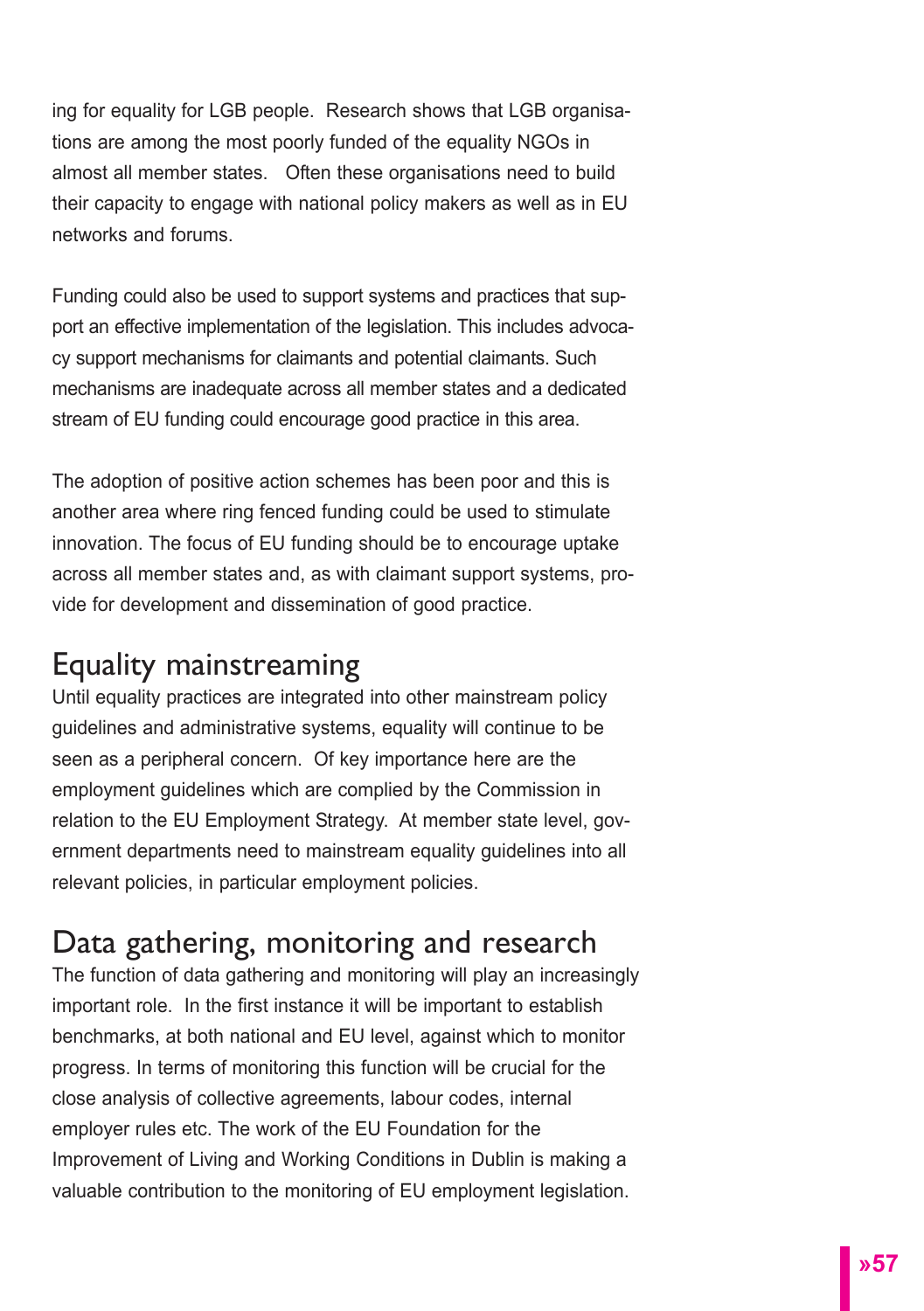# Responsibilities of social partners

There appears to be a generally positive response to the Directive from both trade unions and employers' organisations. In most member states the trade unions have expressed the view that the Directive doesn't go far enough, citing, for example, that there is no provision for them to bring cases independent of a claimant. Some trade unions have produced guidelines for its representatives working on equality issues and some have lobbied governments to enhance and clarify their regulations. In the UK, for example, the TUC is calling for a positive duty to promote equality and has criticised the government for not extending equality on the grounds of sexual orientation to employers' benefits provisions, for example allowing pension schemes to continue to offer benefits only to married couples.

Employer's organisations, while broadly welcoming the Directive, have expressed concerns about its implementation. Chief among their concerns is the change in burden of proof and the practical implications of introducing anti-discrimination law concerning age.

Social partners have an important ongoing role in relation, not only to the effective implementation of the legislation but also to the larger project of promoting equality in the workplace. Their relationship with their members means that they can provide the lead when in comes to developing good practice and in going beyond good practice. And their relationship with government affords them the opportunity to widen the debate and insist on stronger measures to promote true equality in the workplace.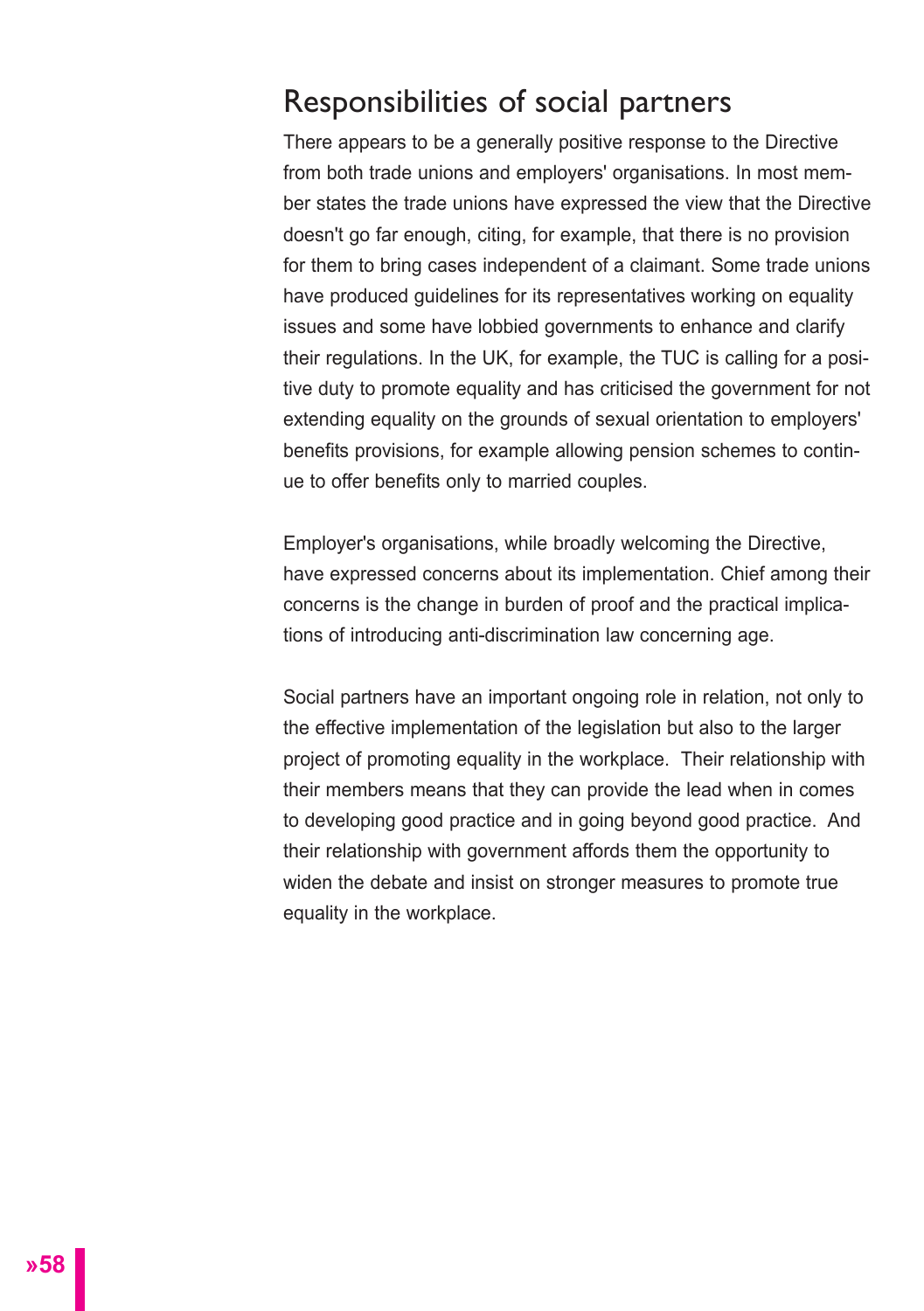#### The EQUAL Programme of the European Union

**EQUAL is part of the European Union's strategy for more and better jobs and for ensuring that no-one is denied access to them. Funded by the European Social Fund, through the Community Action Progamme to Combat Discrimination, this initiative is testing new ways of tackling discrimination and inequality experienced by those in work and those looking for a job. EQUAL co-finances activities in all EU Member States.** 

**EQUAL differs from the European Social Fund mainstream programmes in its function as a laboratory and in its emphasis on active co-operation between Member States.** 

**Contact details for EQUAL projects with a focus on LGBT in the workplace:**

#### Round One 2001-2003

**Homosexual & Bisexuals in the Care System** www.rfsl.se/equal **Normgiving Diversity** www.normgivande.nu **Enabling Safety for LEsBiGay Teachers** www.lesbigayteachers.nl **Sexual and Gender Minorities at Work** www.valt.helsinki.fi/sosio/tutkimus/equal

#### Round Two 2004-2006

**La Lutte Contre l'homophobie, las lesbophobie et las transphobie** axel.queval@wanadoo.fr **Beneath the Surface** anette.sjodin@rfsl.se **Partnerstvo za enakost** natasa.sukic@mail.ljudmila.org Atviri ir Saugus darbe edis@gay.It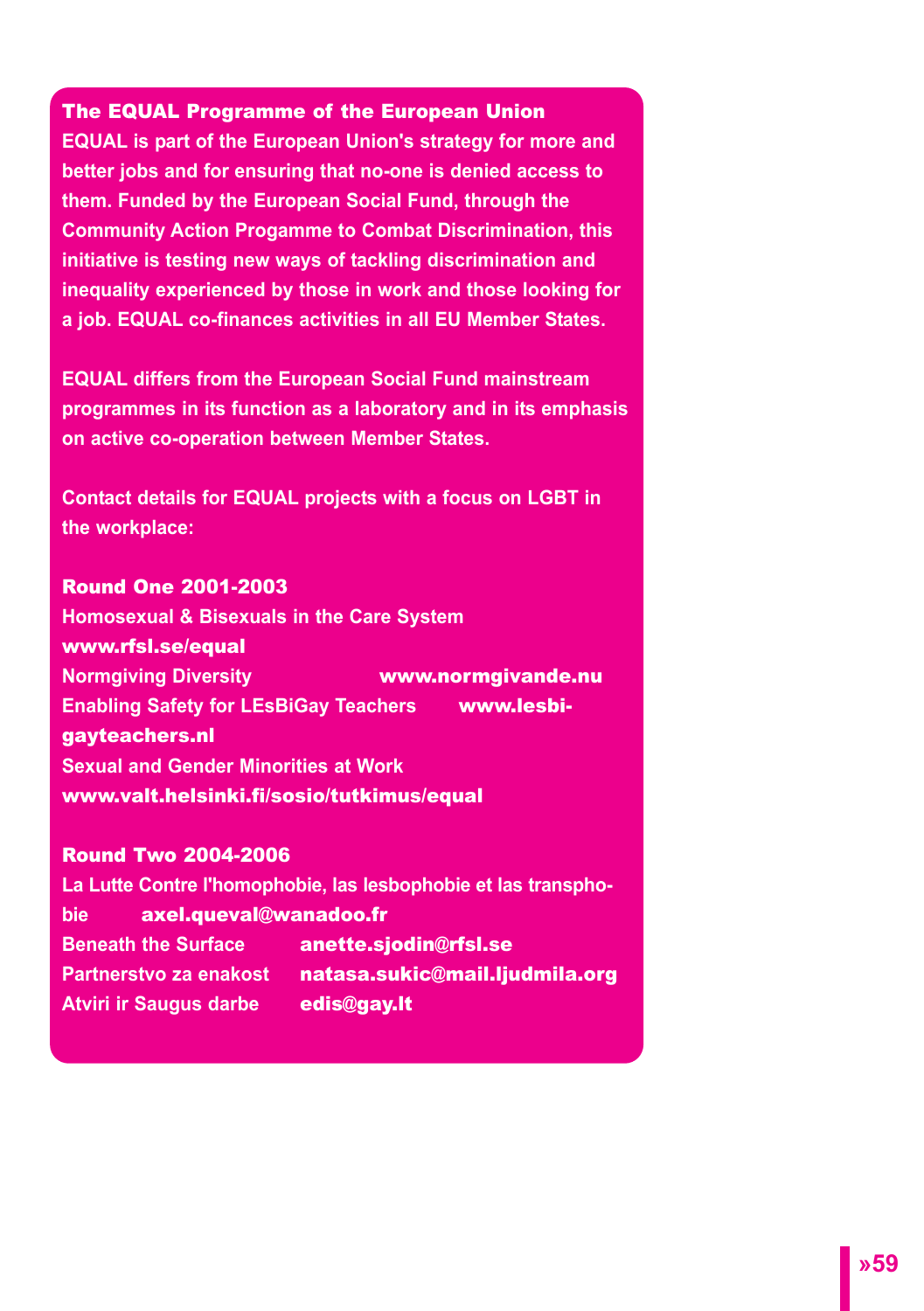# 6. Key recommendations

# Introduction

In setting out these recommendations, ILGA-Europe is mindful that work to improve equality legislation, policies and practices, and ultimately the quality of the working environment for LGB people, is ongoing on a range of levels and in a range of forums. We anticipate, therefore, many opportunities to forward our recommendations and proposals in greater detail. For the purposes of this document we will confine the scope of our recommendations to the broad areas

# To EU Commission

To realise the potential of the Employment Equality Directive the EU Commission could strengthen its capacity in a number of keys areas:

- **\*** closer scrutiny of how the Directive has been transposed
- **\*** stronger insistence to Member States regarding their responsibility to provide information and promote social dialogue
- **\*** research and data collection to determine the impact of the **Directive**
- **\*** the identification and dissemination of good practice
- **\*** a more co-ordinated approach to ensure a common vision of equality throughout the Member States

**\*** additional resources targeted towards representative NGOs that are in a position to act as advocates and whose work is to promote equality

With regard to reform of the legislation, consideration should be given to the following:

**\*** legislation which includes the duty to proactively promote equality (positive duty)

**\*** the remit of the equality bodies to be extended to cover sexual orientation, indeed to cover all grounds

**\*** a reconsideration of the definition of discrimination from one that is comparator-based, to one which focuses on the cause and effects of discrimination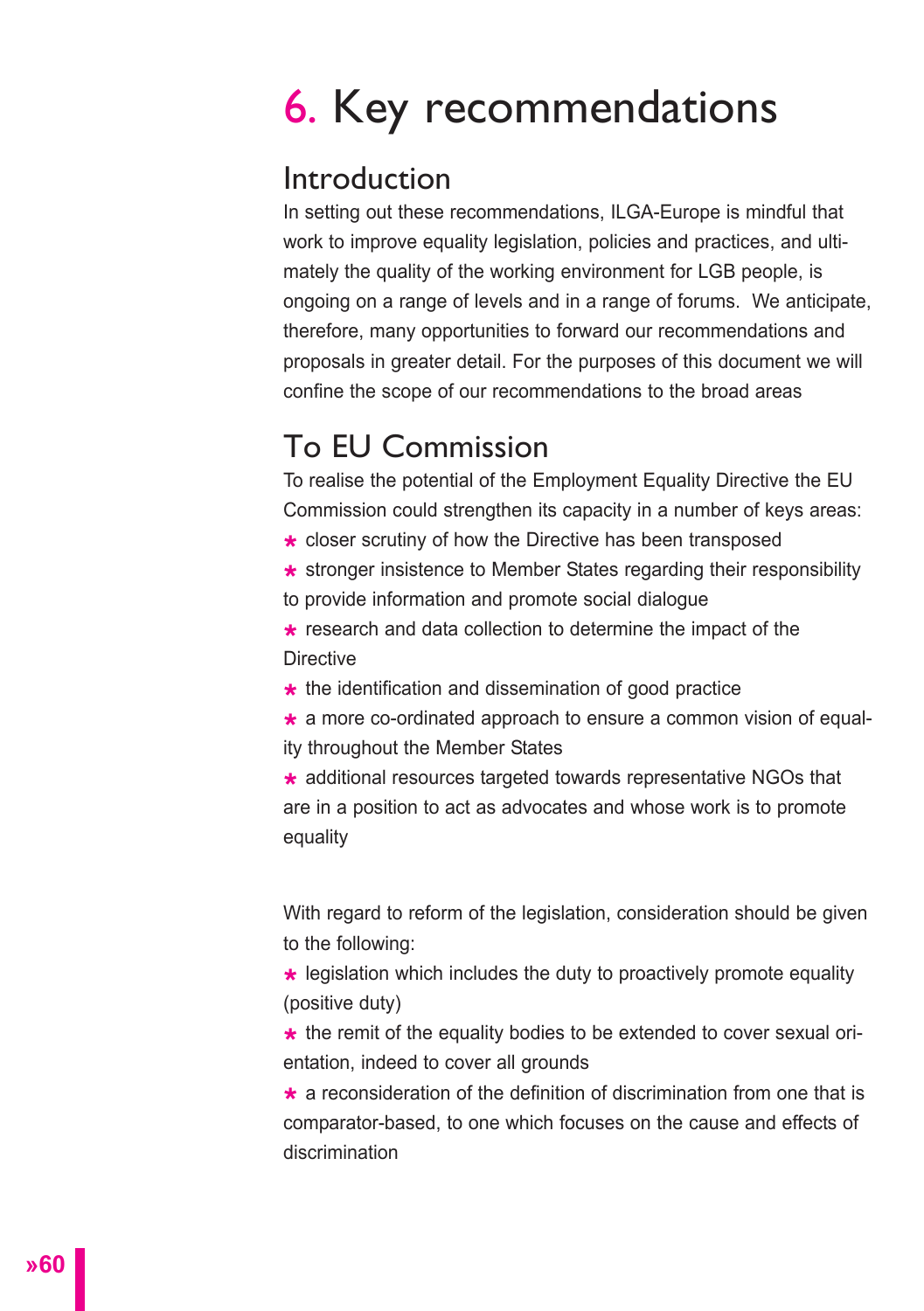**\*** the extension of the legislation beyond the workplace to include the provision of goods, facilities and services

**\*** the mainstreaming of equality guidelines in other relevant policies, for example the EU Employment Strategy and the accompanying Guidelines

**\*** provide independent legal standing for organisations with a legitimate interest in enforcing the principle of equal treatment

With regard to completing the work on the new Community Action Programme, PROGRESS, consideration should be given to the following:

**\*** funds should be allocated to measures that seek to promote equality mainstreaming

**\*** funding should also be targeted at projects that promote the exchange of good practice in the promotion of equality between member states

**\*** the role of NGOs in the work to promote equality should be acknowledged and NGOs should be resourced to continue and expand their work

# To member states

**\*** ensure that anti-discrimination laws are in full compliance with the EU Directive

**\*** demonstrate government commitment to equality in the workplace by setting sanctions in line with the Directive

**\*** create incentives for employers to adopt workplace diversity programmes

**\*** establish independent equality bodies with all necessary powers and resources to promote and defend the rights of all workers against discrimination on all grounds

**\*** bring equality consideration to the core of all policy making processes

**\*** target resources towards NGOs that work to promote equality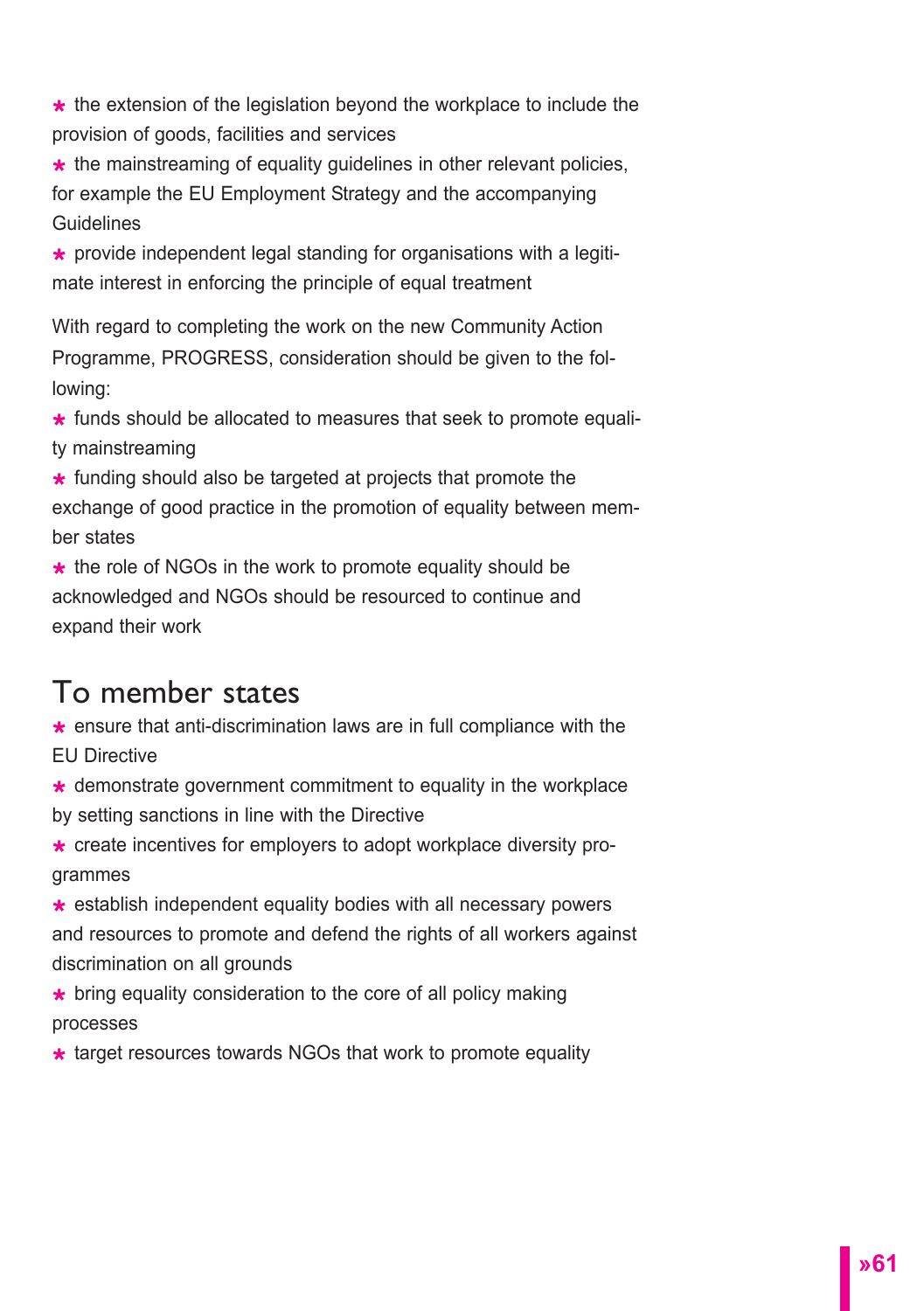# To the social partners

**\*** encourage member organisations, i.e., trade unions and employers to adopt a proactive approach to equality in the workplace that would, in the first instance, involve maximum compliance with the tenets of the Directive

**\*** insist on the abolition of any rules, procedures and practices that are not wholly consistent with the principle of promoting equality

**\*** multi-national companies should ensure that their equality policies reach the same standard of good practice in all countries in which they operate

**\*** work together to promote dialogue and to initiate awareness raising campaigns

**\*** every effort should be made to ensure that equality is a workplace issue for all employees, that there is a comprehensive communication strategy in place and that training is provided

**\*** LGB employees should be supported to network and should be consulted by both trade unions and employers on matters relating to equality policies

**\*** lobby government to go beyond full compliance with the legislation and to put in place measure to encourage the widespread adoption of workplace diversity programmes.

# 7. Some useful definitions

**Sexual orientation** - a person's sexual and emotional attraction to people of the same and/ or different sex; in colloquial language often described as lesbian, gay, straight or bisexual

**Lesbian** - a woman who is sexually and emotionally attracted to women

**Gay** - a person who is sexually and emotionally attracted to members of the same sex

**Bisexual** - a person who is sexually and emotionally attracted to people of the same and the different sex

**Heterosexual** - a person who is sexually and emotionally attracted to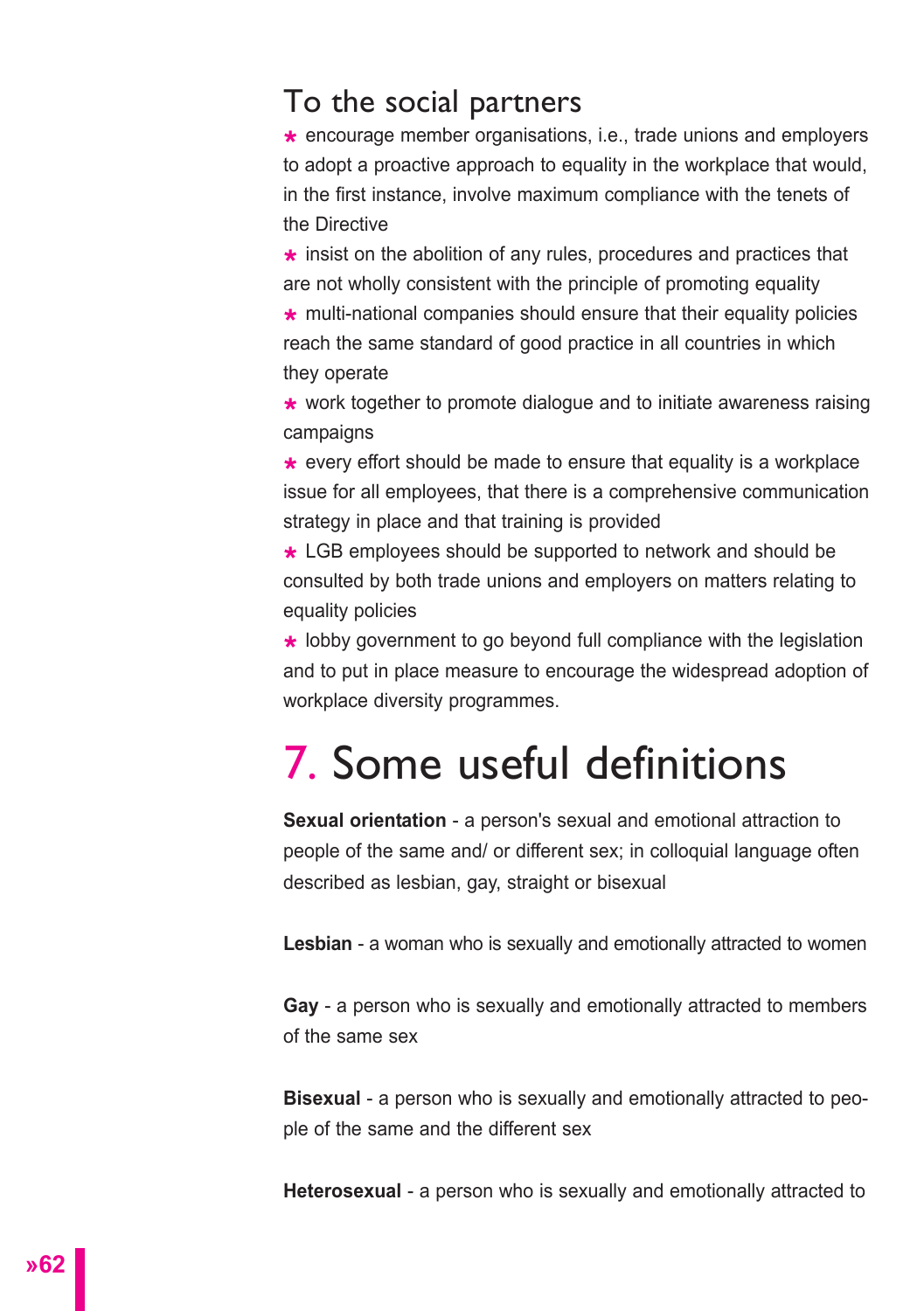the opposite sex; colloquial term often used is 'straight'

**Homosexual** - dated and quasi medical term for lesbians and gay men, rarely used by LGB people themselves but at times found in formal documents

**Transgender** - people whose gender identity and/or gender expression differs from the sex they were assigned at birth. The term may include, but it is not limited to: transsexuals, intersex persons, crossdressers, and other gender variant people.

**Gender identity** - a person's sense of conformity between their biological and psychological gender. This is the individual's gender concept of self, which does not necessarily dependent on the sex they were assigned at birth.

**Gender Expression** - the expression of oneself in external presentation and/or appearance through behaviour, clothing, hair-cut, voice, body characteristics, etc. "

**Homophobia** - prejudice, hatred or fear of LGB people and same-sex attraction

**Transphobia** - prejudice, hatred or fear of transgender people

**Biphobia** - prejudice, hatred or fear of bisexual people

**Heterosexism** - attitudes, behaviour or policies and practices that arise from the assumption that everyone is heterosexual

**'Out'** - being open about one's homosexuality

**Harassment** - any act or conduct that is unwelcome to the victim, which could be regarded in relation to the victim's sexual orientation as offensive, humiliating or intimidating. It can include spoken words, gestures or the production, display or circulation of written words, pic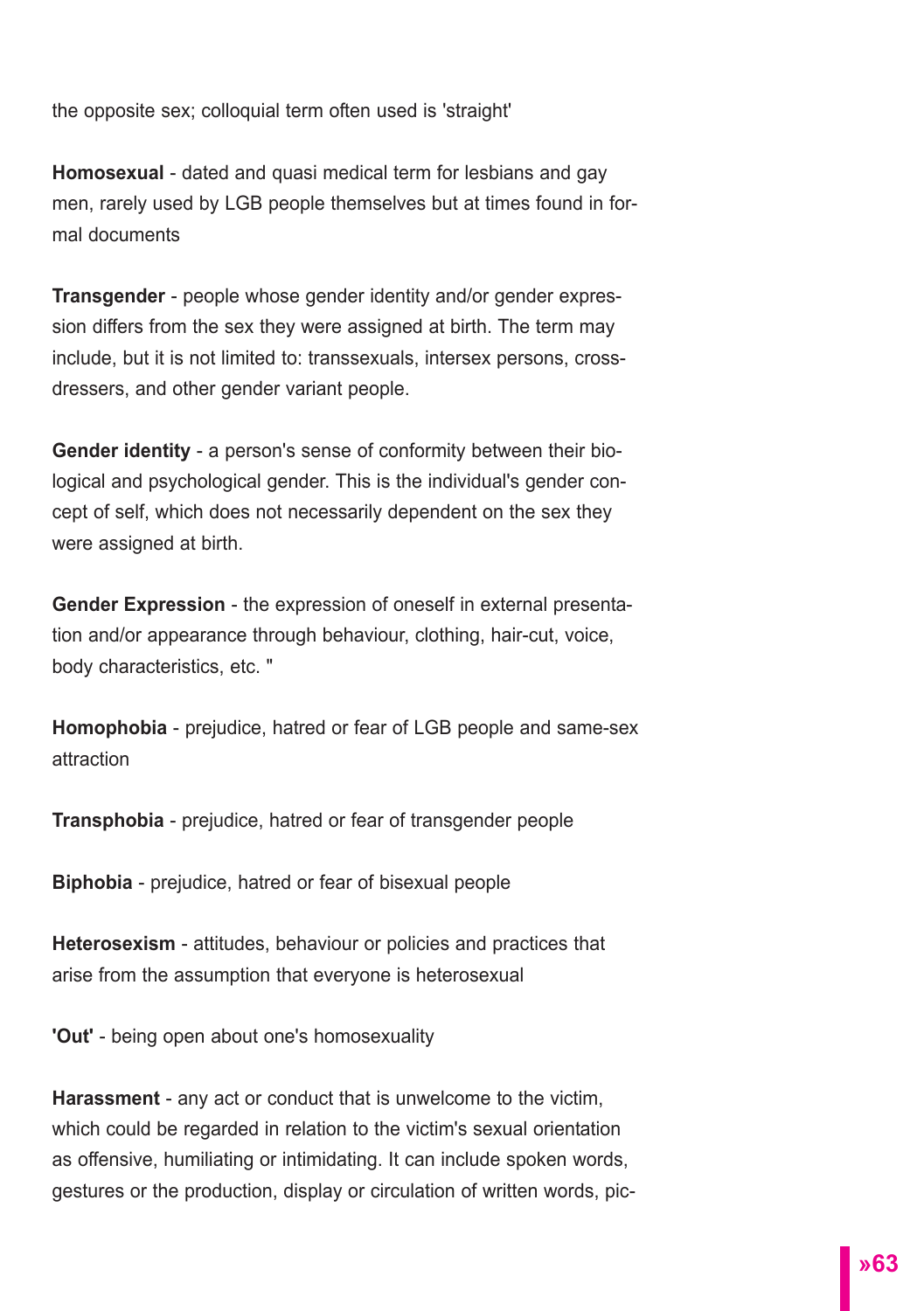tures or other material.

**Direct discrimination** - a situation where a person is treated less favourably than others on grounds of his or her sexual orientation. Unfair treatment can be based on a range of factors, such as age, ethnic background, disability or sexual orientation.

**Indirect discrimination** - where an apparently neutral provision or practice would put persons having a particular sexual orientation at a disadvantage compared to others.

**Victimisation** - in the law, 'victimisation' is a specific term to mean discrimination against a person because they have made a complaint or been a witness in another person's complaint.